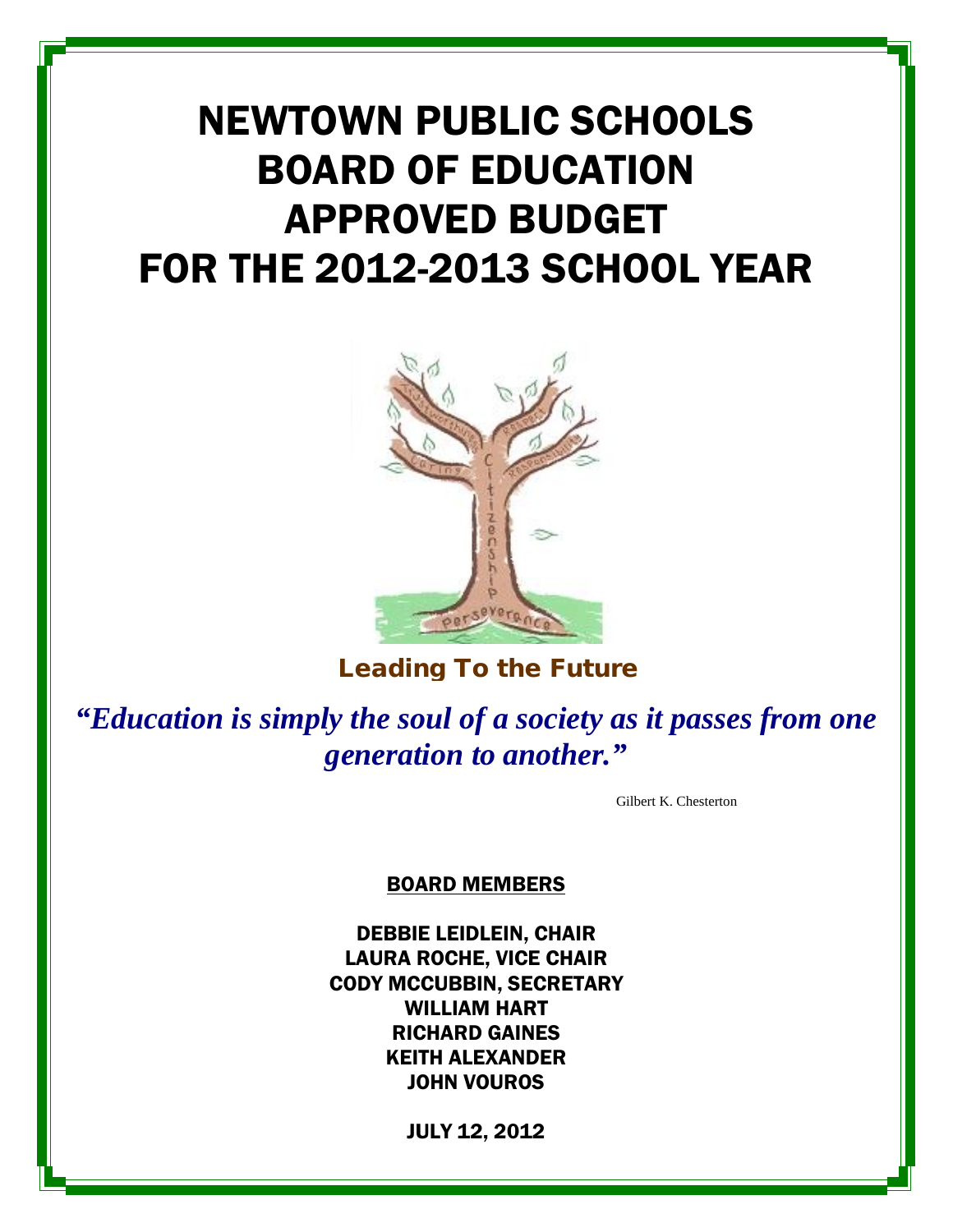#### **BOARD OF EDUCATION'S 2012 - 2013 APPROVED BUDGET for the NEWTOWN PUBLIC SCHOOLS**

| <b>Cost Centers</b>                      | $2010 - 11$<br><b>Expended</b> | 2011 - 12<br><b>Budgeted</b> | 2011 - 12<br>Current* | 2012 - 13<br><b>Approved</b> | <b><i><u>S</u></i></b> Change | % Change  |
|------------------------------------------|--------------------------------|------------------------------|-----------------------|------------------------------|-------------------------------|-----------|
| <b>Elementary Education</b>              | 10,478,007                     | 10,478,191                   | 10,327,999            | 10,292,919                   | (35,080)                      | $-0.34%$  |
| <b>Reed Intermediate School</b>          | 4,674,389                      | 4,793,454                    | 4,758,772             | 4,913,704                    | 154,932                       | 3.26%     |
| <b>Middle School Education</b>           | 5,274,272                      | 5,411,547                    | 5,356,459             | 5,560,602                    | 204,143                       | 3.81%     |
| <b>High School Education</b>             | 10,533,971                     | 10,839,508                   | 10,816,884            | 11,162,819                   | 345,935                       | 3.20%     |
| <b>Special Education Program</b>         | 6,607,060                      | 6,524,082                    | 6,614,099             | 7,123,010                    | 508,911                       | 7.69%     |
| <b>Pupil Personnel Services</b>          | 2,594,771                      | 2,712,207                    | 2,710,136             | 2,897,928                    | 187,792                       | 6.93%     |
| <b>Curriculum &amp; Technology</b>       | 1,301,183                      | 1,361,065                    | 1,361,065             | 1,328,884                    | (32, 181)                     | $-2.36%$  |
| <b>General Services</b>                  | 2,184,643                      | 2,112,286                    | 2,286,926             | 2,371,489                    | 84,563                        | 3.70%     |
| <b>Employee Benefits</b>                 | 10.611.936                     | 10.591.126                   | 10,591,126            | 10,441,010                   | (150, 116)                    | $-1.42%$  |
| <b>Plant Operation &amp; Maintenance</b> | 7,898,057                      | 7,955,355                    | 7,955,355             | 7,736,391                    | (218, 964)                    | $-2.75%$  |
| <b>Transportation Services</b>           | 4,851,041                      | 5,060,532                    | 5,060,532             | 4,391,567                    | (668, 965)                    | $-13.22%$ |
| <b>Continuing Education</b>              | 126,734                        | 132,074                      | 132,074               | 135,471                      | 3,397                         | 2.57%     |
| Contingency                              | $\bf{0}$                       | $\bf{0}$                     | 0                     | $\bf{0}$                     | $\bf{0}$                      | $-9/6$    |

Total Requested Budget **67,136,064 67,971,427 67,971,427 68,355,794 384,367 0.57%**

\* 2011 - 12 Current budget as of 12/31/11 and does not reflect subsequent budget transfers

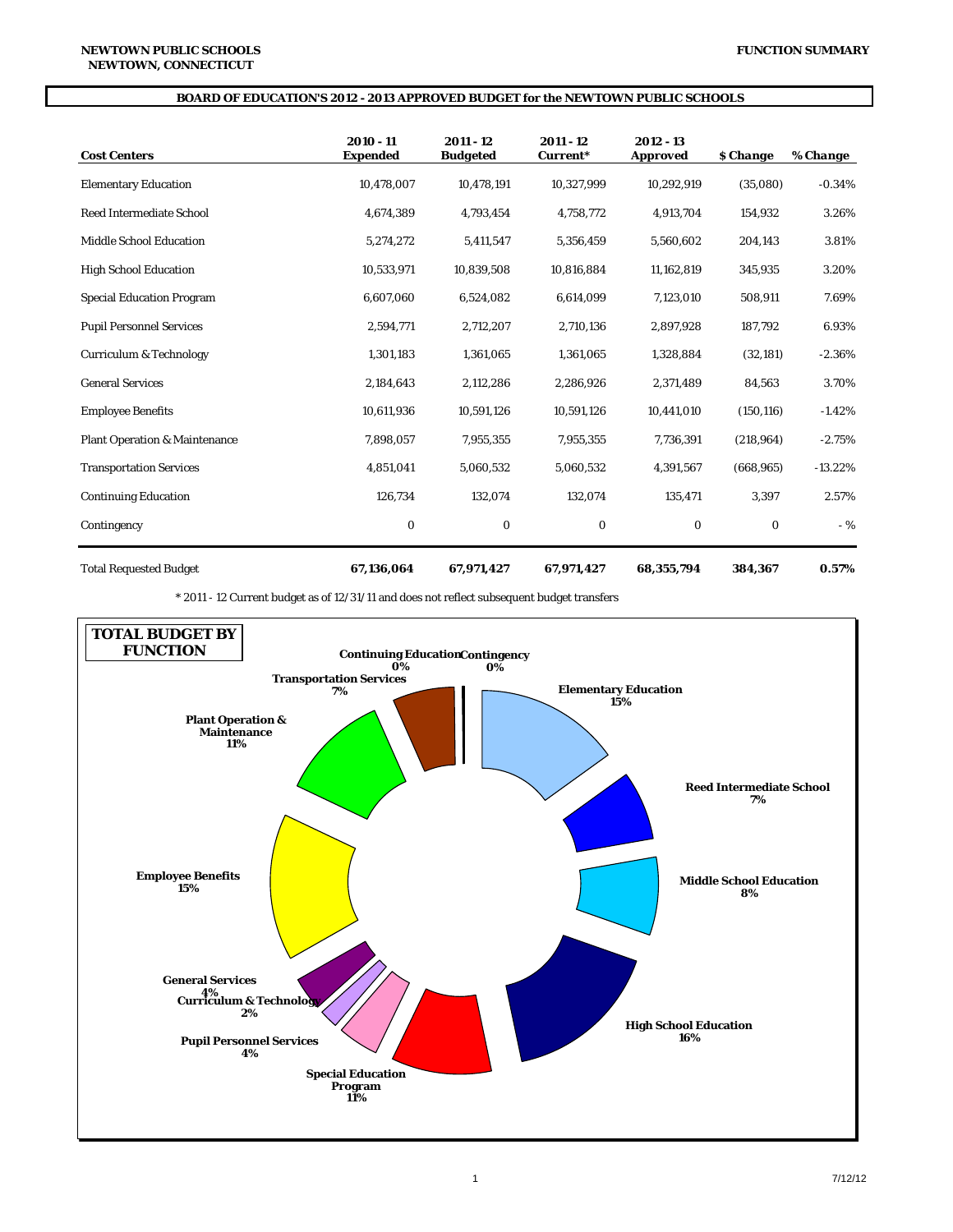#### **BOARD OF EDUCATION'S 2012 - 2013 APPROVED BUDGET for the NEWTOWN PUBLIC SCHOOLS**

|     | <b>Major Objects</b>                   | 2010 - 11<br><b>Expended</b> | 2011 - 12<br><b>Budgeted</b> | 2011 - 12<br>Current* | 2012 - 13<br><b>Approved</b> | \$ Change  | % Change  |
|-----|----------------------------------------|------------------------------|------------------------------|-----------------------|------------------------------|------------|-----------|
| 100 | <b>Salaries</b>                        | 42,127,419                   | 42,907,275                   | 42,907,275            | 44,136,246                   | 1,228,971  | 2.86%     |
| 200 | <b>Employee Benefits</b>               | 10,587,936                   | 10,575,126                   | 10,575,126            | 10,425,010                   | (150, 116) | $-1.42\%$ |
| 300 | <b>Purchased Professional Services</b> | 819,897                      | 715,720                      | 715,720               | 732,105                      | 16,385     | 2.29%     |
| 400 | <b>Purchased Property Services</b>     | 2,231,829                    | 1,891,169                    | 1,891,169             | 1,787,285                    | (103, 884) | $-5.49%$  |
| 500 | <b>Other Purchased Services</b>        | 6,594,810                    | 6,686,624                    | 6,686,624             | 6,299,500                    | (387, 124) | $-5.79\%$ |
| 600 | <b>Supplies</b>                        | 4,486,379                    | 4,802,441                    | 4,802,441             | 4,701,512                    | (100, 929) | $-2.10%$  |
| 700 | <b>Property - Equipment</b>            | 229,613                      | 329,975                      | 329,975               | 209,375                      | (120, 600) | $-36.55%$ |
| 800 | <b>Other Objects</b>                   | 58,182                       | 63,097                       | 63,097                | 64,761                       | 1,664      | 2.64%     |
| 900 | Contingency                            | $\bf{0}$                     | $\bf{0}$                     | $\bf{0}$              | $\bf{0}$                     | $\bf{0}$   | $-$ %     |
|     | <b>Total Requested Budget</b>          | 67,136,064                   | 67,971,427                   | 67,971,427            | 68,355,794                   | 384,367    | 0.57%     |

\* 2011 - 12 Current budget as of 12/31/11 and does not reflect subsequent budget transfers







**SALARIES AND BENEFITS COMBINED ACCOUNT FOR 80% SALARY CONTRACT INCREASES MORE THAN TOTAL BUDGET INCREASE**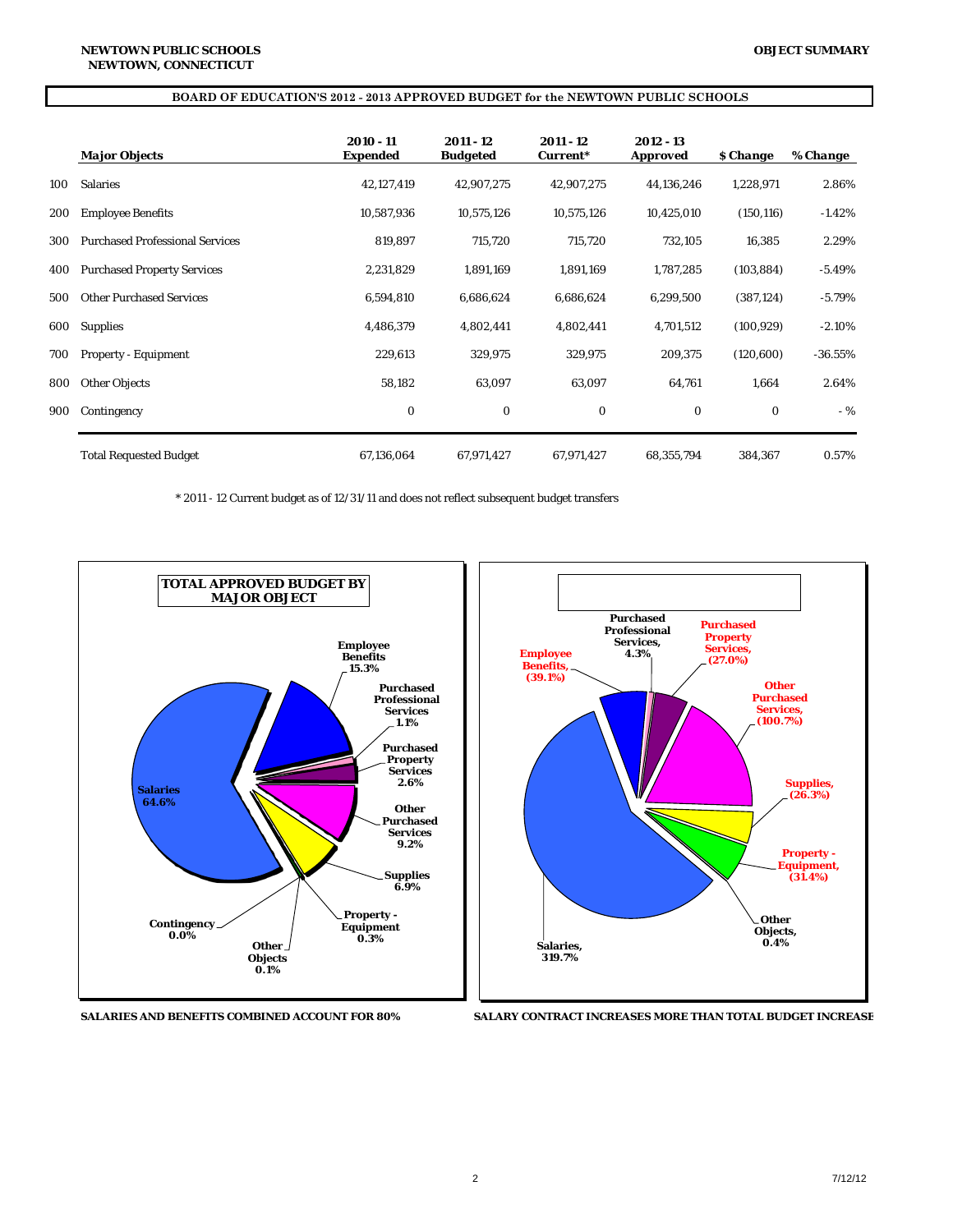|     |                                                 | $2010 - 11$<br><b>Expended</b> | $2011 - 12$<br><b>Budgeted</b> | 2011 - 12<br>Current* | 2012 - 13<br><b>Approved</b> | <b><i><u>S</u></i></b> Change | % Change    |
|-----|-------------------------------------------------|--------------------------------|--------------------------------|-----------------------|------------------------------|-------------------------------|-------------|
|     | <b>SALARY EXPENSES</b>                          |                                |                                |                       |                              |                               |             |
| 111 | <b>Certified Salaries</b>                       | 33,446,265                     | 34,101,537                     | 34,101,537            | 34,926,676                   | 825,139                       | 2.42%       |
| 112 | <b>Non Certified Salaries</b>                   | 8,681,154                      | 8,805,738                      | 8,805,738             | 9,209,570                    | 403,832                       | 4.59%       |
|     | <b>Total Salaries</b>                           | 42,127,419                     | 42,907,275                     | 42,907,275            | 44,136,246                   | 1,228,971                     | 2.86%       |
| 200 | <b>Employee Fringe Benefits</b>                 | 10,587,936                     | 10,575,126                     | 10,575,126            | 10,425,010                   | (150, 116)                    | $-1.42%$    |
|     | <b>Total Salaries &amp; Benefits</b>            | 52,715,355                     | 53,482,401                     | 53,482,401            | 54,561,256                   | 1,078,855                     | 2.02%       |
|     | <b>NON-SALARY EXPENSES</b>                      |                                |                                |                       |                              |                               |             |
| 300 | <b>Professional Services</b>                    | 622,753                        | 489.684                        | 489.684               | 490,240                      | 556                           | 0.11%       |
| 322 | <b>Professional Educational Services</b>        | 197.144                        | 226.036                        | 226,036               | 241.865                      | 15.829                        | 7.00%       |
| 410 | <b>Building Contracted Services</b>             | 631,851                        | 672,300                        | 672,300               | 671,800                      | (500)                         | $-0.07%$    |
| 411 | <b>Utility Services - Water &amp; Sewer</b>     | 107,324                        | 123,450                        | 123,450               | 116,600                      | (6, 850)                      | $-5.55%$    |
| 430 | Repair & Maintenance Services                   | 935,649                        | 707,421                        | 707,421               | 713,253                      | 5,832                         | 0.82%       |
| 441 | Rentals - Building & Equipment                  | 318,525                        | 291,498                        | 291,498               | 285,632                      | (5,866)                       | $-2.01%$    |
| 450 | <b>Building &amp; Site Maintenance Projects</b> | 238,479                        | 96,500                         | 96,500                | $\bf{0}$                     | (96, 500)                     | $-100.00\%$ |
| 500 | <b>Contracted Services</b>                      | 357,689                        | 393.983                        | 393.983               | 408,667                      | 14.684                        | 3.73%       |
| 510 | <b>Transportation Services</b>                  | 4,339,384                      | 4,423,601                      | 4,423,601             | 3,819,431                    | (604, 170)                    | $-13.66%$   |
| 520 | <b>Insurance - Property &amp; Liability</b>     | 329,976                        | 333,731                        | 333,731               | 291,066                      | (42, 665)                     | $-12.78%$   |
| 530 | Communications                                  | 141,610                        | 148,718                        | 148,718               | 127,369                      | (21, 349)                     | $-14.36%$   |
| 550 | <b>Printing Services</b>                        | 44,542                         | 54,560                         | 54,560                | 50,697                       | (3, 863)                      | $-7.08%$    |
| 560 | <b>Tuition - Out of District</b>                | 1,128,601                      | 1,104,055                      | 1,104,055             | 1,392,548                    | 288,493                       | 26.13%      |
| 580 | <b>Student Travel &amp; Staff Mileage</b>       | 253,008                        | 227,976                        | 227,976               | 209,722                      | (18, 254)                     | $-8.01%$    |
| 611 | <b>Supplies</b>                                 | 1,121,510                      | 1,152,870                      | 1.152.870             | 1.168.234                    | 15,364                        | 1.33%       |
| 613 | <b>Plant Supplies</b>                           | 340,276                        | 361,100                        | 361,100               | 361,100                      | $\mathbf{0}$                  | 0.00%       |
| 620 | Energy                                          | 2,679,115                      | 3,051,677                      | 3,051,677             | 2,983,192                    | (68, 485)                     | $-2.24%$    |
| 641 | <b>Textbooks</b>                                | 345,478                        | 236,794                        | 236,794               | 188,986                      | (47, 808)                     | $-20.19%$   |
| 734 | <b>Property &amp; Equipment</b>                 | 229,613                        | 329,975                        | 329,975               | 209,375                      | (120, 600)                    | $-36.55%$   |
| 810 | Memberships                                     | 58,182                         | 63,097                         | 63,097                | 64,761                       | 1,664                         | 2.64%       |
|     | <b>Total Non-Salary Expenses</b>                | 14,420,709                     | 14,489,026                     | 14,489,026            | 13,794,538                   | (694, 488)                    | $-4.79%$    |
| 900 | Contingency                                     | $\boldsymbol{0}$               | 0                              | $\bf{0}$              | $\bf{0}$                     | $\bf{0}$                      | $-9/6$      |
|     | <b>Total Requested Budget</b>                   | 67,136,064                     | 67,971,427                     | 67,971,427            | 68,355,794                   | 384,367                       | 0.57%       |

\* 2011 - 12 Current budget as of 12/31/11 and does not reflect subsequent budget transfers

|                                            | <b>Actual 10/1/10</b> | <b>Actual 10/1/11</b> | <b>Projected 12-13</b> | Change | % Change |  |
|--------------------------------------------|-----------------------|-----------------------|------------------------|--------|----------|--|
| <b>Students Educated in Newtown School</b> | 5,451                 | 5.298                 | 5.209                  | -89    | $-1.7%$  |  |
| <b>Students Tuition Out-of-District</b>    | 64                    | 66                    | 69                     |        | 4.5%     |  |
| <b>Total Student Enrollment</b>            | 5.515                 | 5.364                 | 5.278                  | -86    | $-1.6\%$ |  |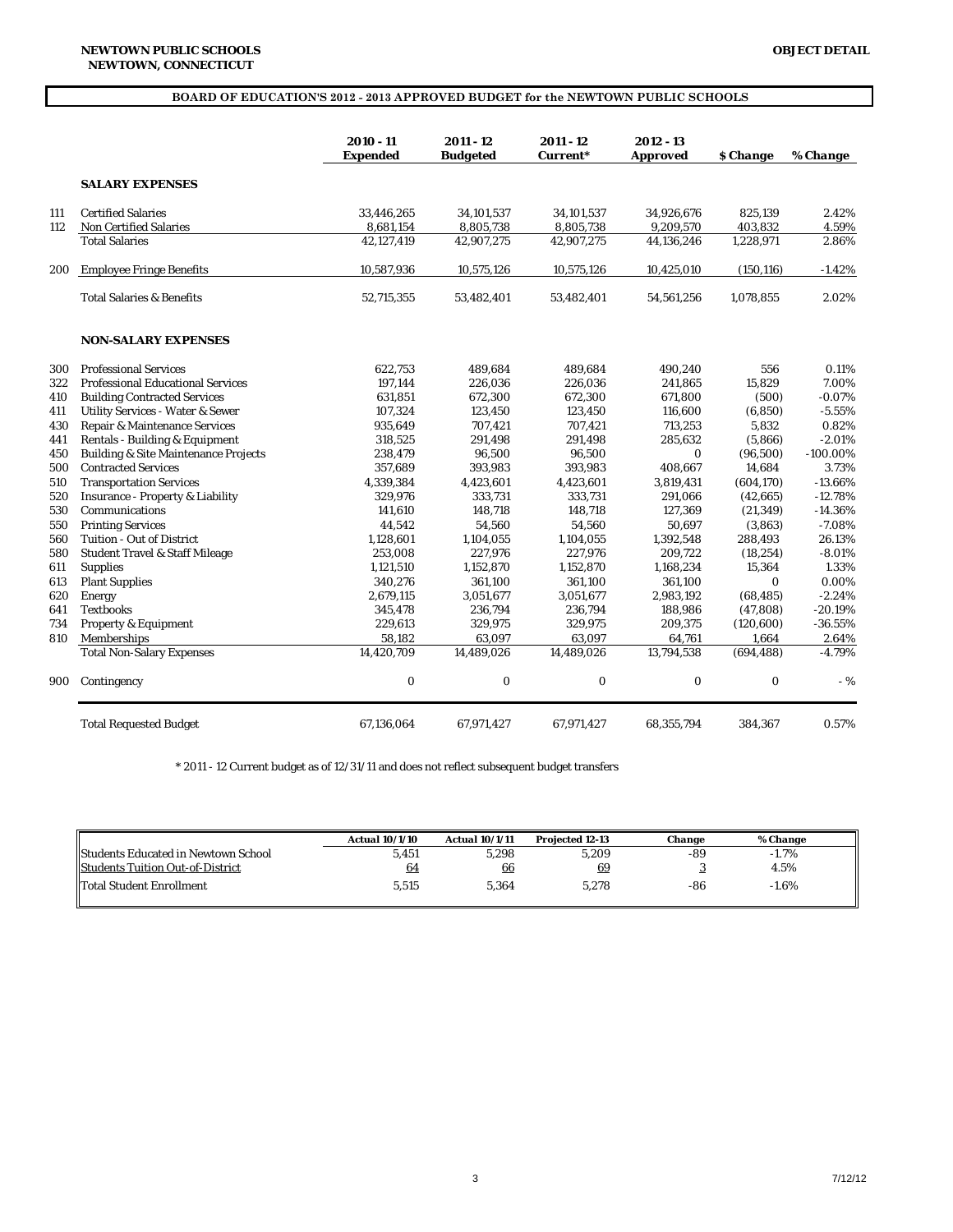#### **BOARD OF EDUCATION'S 2012 - 2013 APPROVED BUDGET for the NEWTOWN PUBLIC SCHOOLS**

|     | <b>Major Objects</b>                   | 2010 - 11<br><b>Expended</b> | 2011 - 12<br><b>Budgeted</b> | 2011 - 12<br><b>Current</b> | 2012 - 13<br><b>Approved</b> | <b><i><u>S</u></i></b> Change | % Change  |
|-----|----------------------------------------|------------------------------|------------------------------|-----------------------------|------------------------------|-------------------------------|-----------|
| 100 | <b>Salaries</b>                        | 29,042,584                   | 29,586,538                   | 29,323,952                  | 29,985,467                   | 661,515                       | 2.26%     |
| 300 | <b>Purchased Professional Services</b> | 77,940                       | 98,071                       | 98,071                      | 99,130                       | 1,059                         | 1.08%     |
| 400 | <b>Purchased Property Services</b>     | 302,122                      | 301,877                      | 301,877                     | 294,281                      | (7,596)                       | $-2.52%$  |
| 500 | <b>Other Purchased Services</b>        | 422,392                      | 443,152                      | 443,152                     | 459,121                      | 15,969                        | 3.60%     |
| 600 | <b>Supplies</b>                        | 1,085,740                    | 1.060.160                    | 1,060,160                   | 1,062,826                    | 2,666                         | 0.25%     |
| 700 | <b>Property - Equipment</b>            | 10.735                       | 10.682                       | 10.682                      | 6,190                        | (4, 492)                      | $-42.05%$ |
| 800 | <b>Other Objects</b>                   | 19.125                       | 22.220                       | 22.220                      | 23.029                       | 809                           | 3.64%     |
|     | Total                                  | 30.960.639                   | 31.522.700                   | 31.260.114                  | 31.930.044                   | 669.930                       | 2.14%     |



|                                                              | 2010 - 11      | 2011 - 12      | 2012 - 13      | <b>Change</b> |
|--------------------------------------------------------------|----------------|----------------|----------------|---------------|
| <b>Schools Student Population</b>                            | 5,363          | 5,212          | 5,123          | (89)          |
| Pre Kindergarten Program                                     | 88             | 82             | 82             | 0             |
| <b>STARR Program</b>                                         | $\overline{0}$ | $\overline{4}$ | $\overline{4}$ | <u>0</u>      |
| <b>Total School Population</b>                               | 5,451          | 5,298          | 5,209          | (89)          |
| <b>Total Teaching Staff</b>                                  | 359.24         | 357.99         | 356.99         | $-1.00$       |
| Total Special Ed./Pupil Services Staff*                      | 74.16          | 71.70          | 73.60          | 1.90          |
| <b>Total Behavioral Therapists and Analysts</b>              | 19.59          | 18.37          | 18.37          | 0.00          |
| Total Physical/Occupational Therapists - District            | 4.03           | 4.84           | 4.84           | 0.00          |
| <b>Total Educational Assistants</b>                          | 114.36         | 104.60         | 104.60         | 0.00          |
| Total Nurses/Supervisor**                                    | 11.29          | 12.50          | 13.50          | 1.00          |
| <b>Total Administrators</b>                                  | 13.00          | 13.00          | 13.00          | 0.00          |
| <b>Total Secretarial &amp; Clerical</b>                      | 34.98          | 34.98          | 34.98          | 0.00          |
| <b>Total Security</b>                                        | 4.00           | 4.00           | 4.00           | 0.00          |
| <b>Total Athletic Trainer</b>                                | 1.00           | 1.00           | 1.00           | 0.00          |
| Total School to Career Counselor/Transition Coord./Job Coach | 2.69           | 2.69           | 2.69           | 0.00          |
| <b>Total Custodial</b>                                       | 50.00          | 50.00          | 50.00          | 0.00          |
| Total All School Staff                                       | 688.34         | 675.67         | 677.57         | 1.90          |

\*\* Includes 1.0 district floaters and 2.0 nonpublic (St Rose & Fraser Woods) only St Rose in 2010-11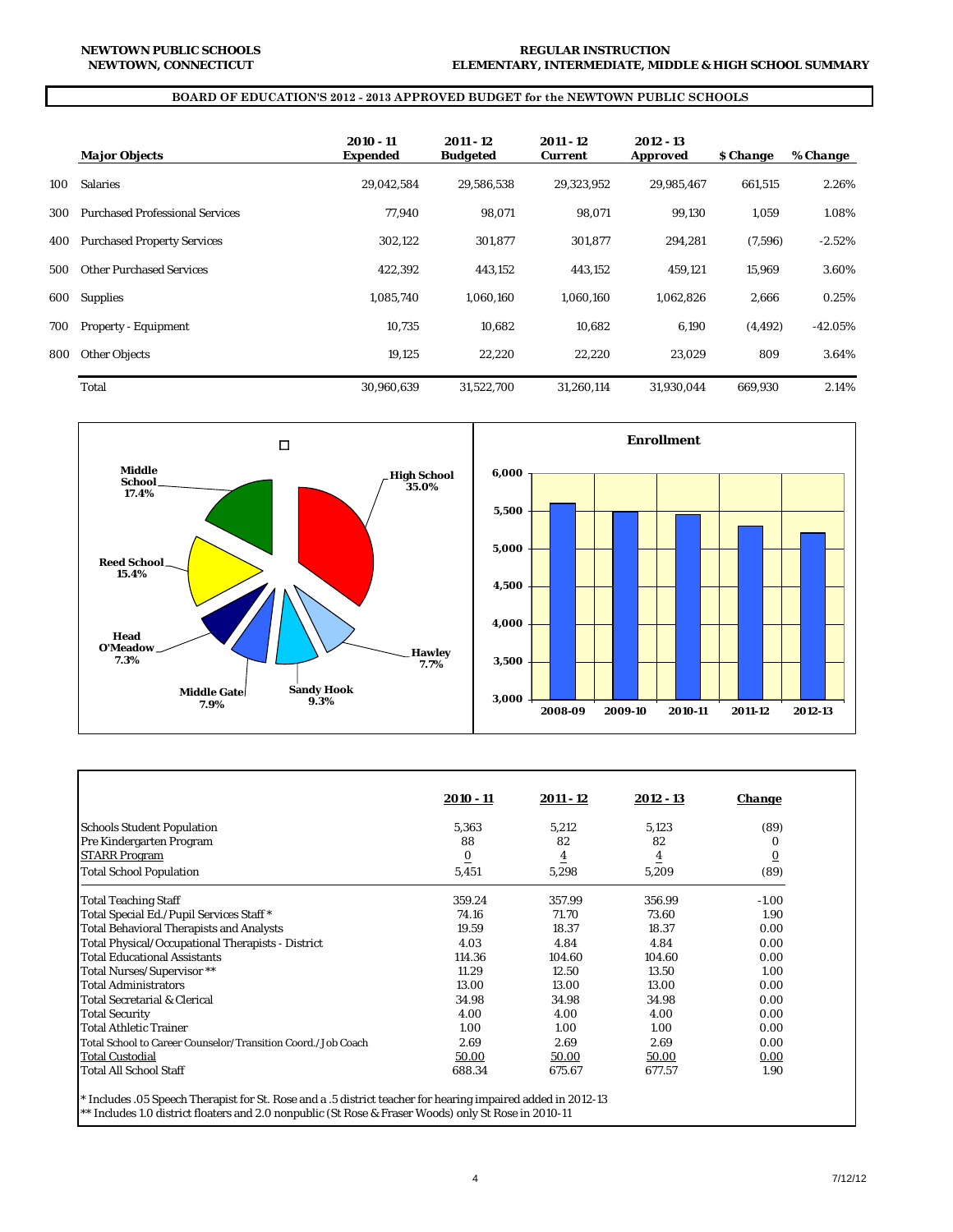#### **NEWTOWN, CONNECTICUT NEWTOWN PUBLIC SCHOOLS**

#### **ELEMENTARY EDUCATION SUMMARY GRADE LEVEL: KINDERGARTEN - 4**

#### **BOARD OF EDUCATION'S 2012 - 2013 APPROVED BUDGET for the NEWTOWN PUBLIC SCHOOLS**

|     | <b>Object</b>                             | 2010 - 11<br>Expended | 2011 - 12<br><b>Budgeted</b> | 2011 - 12<br><b>Current</b> | 2012 - 13<br><b>Approved</b> | <b><i>S</i></b> Change | % Change    |
|-----|-------------------------------------------|-----------------------|------------------------------|-----------------------------|------------------------------|------------------------|-------------|
| 111 | <b>Certified Salaries</b>                 | 9,103,135             | 9.106.189                    | 9,139,065                   | 9.137.764                    | (1,301)                | $-0.01%$    |
| 112 | <b>Non Certified Salaries</b>             | 897.374               | 900.340                      | 717.272                     | 706.614                      |                        |             |
|     |                                           |                       |                              |                             |                              | (10, 658)              | $-1.49%$    |
| 322 | <b>Staff Training</b>                     | 21.387                | 20.300                       | 20.300                      | 21.500                       | 1,200                  | 5.91%       |
| 430 | <b>Equipment Repairs</b>                  | 5.798                 | 4.800                        | 4.800                       | 4.790                        | (10)                   | $-0.21%$    |
| 442 | <b>Equipment Rental</b>                   | 69.166                | 69,112                       | 69,112                      | 68,292                       | (820)                  | $-1.19%$    |
| 500 | <b>Contracted Services</b>                | 19.551                | 25,296                       | 25.296                      | 27.215                       | 1,919                  | 7.59%       |
| 530 | <b>Communications</b>                     | 3.182                 | 3.500                        | 3.500                       | 3.400                        | (100)                  | $-2.86%$    |
| 550 | <b>Printing Services</b>                  | 1.542                 | 1.980                        | 1.980                       | 1,980                        | 0                      | 0.00%       |
| 580 | <b>Student Travel &amp; Staff Mileage</b> | 3.791                 | 6,400                        | 6.400                       | 4,900                        | (1,500)                | $-23.44%$   |
| 611 | <b>Supplies</b>                           | 239.977               | 251,348                      | 251.348                     | 234,981                      | (16, 367)              | $-6.51%$    |
| 641 | <b>Textbooks</b>                          | 105.364               | 81,408                       | 81,408                      | 77,626                       | (3, 782)               | $-4.65\%$   |
| 734 | Equipment                                 | 5.207                 | 3.240                        | 3.240                       | $\Omega$                     | (3,240)                | $-100.00\%$ |
| 810 | Memberships                               | 2,533                 | 4,278                        | 4,278                       | 3,857                        | (421)                  | $-9.84\%$   |
|     | Total                                     | 10.478.007            | 10.478.191                   | 10.327.999                  | 10.292.919                   | (35.080)               | $-0.34%$    |



This "Elementary Education Summary" is followed by the summaries and details for the four individual elementary schools:

Hawley School Sandy Hook School Middle Gate School Head O'Meadow School

÷

|                                                                                  | 2010 - 11 | $2011 - 12$ | 2012 - 13 | <b>Change</b> |
|----------------------------------------------------------------------------------|-----------|-------------|-----------|---------------|
| <b>Total Elementary Population</b>                                               | 1840      | 1723        | 1643      | $-80$         |
| Pre K Program                                                                    | 88        | 82          | 82        | $\bf{0}$      |
| Total Teaching Staff                                                             | 122.02    | 118.80      | 117.80    | $-1.00$       |
| Total Special Ed./Pupil Services Staff                                           | 25.99     | 24.99       | 24.99     | 0.00          |
| Total Behavioral Therapists and Analysts                                         | 17.73     | 15.58       | 15.58     | 0.00          |
| Total Educational Assistants                                                     | 68.22     | 56.90       | 56.90     | 0.00          |
| Total Nurses                                                                     | 4.00      | 4.00        | 4.00      | 0.00          |
| Total Administrators                                                             | 5.00      | 5.00        | 5.00      | 0.00          |
| Total Secretarial & Clerical                                                     | 8.86      | 8.86        | 8.86      | 0.00          |
| <b>Total Custodial</b>                                                           | 16.00     | 16.00       | 16.00     | 0.00          |
| <b>Nonpublic:</b> . 05 Speech Therapist & Nurse (St. Rose), Nurse (Fraser Woods) | 1.05      | 2.05        | 2.05      | 0.00          |
| Total Elementary School Staff                                                    | 268.87    | 252.18      | 251.18    | $-1.00$       |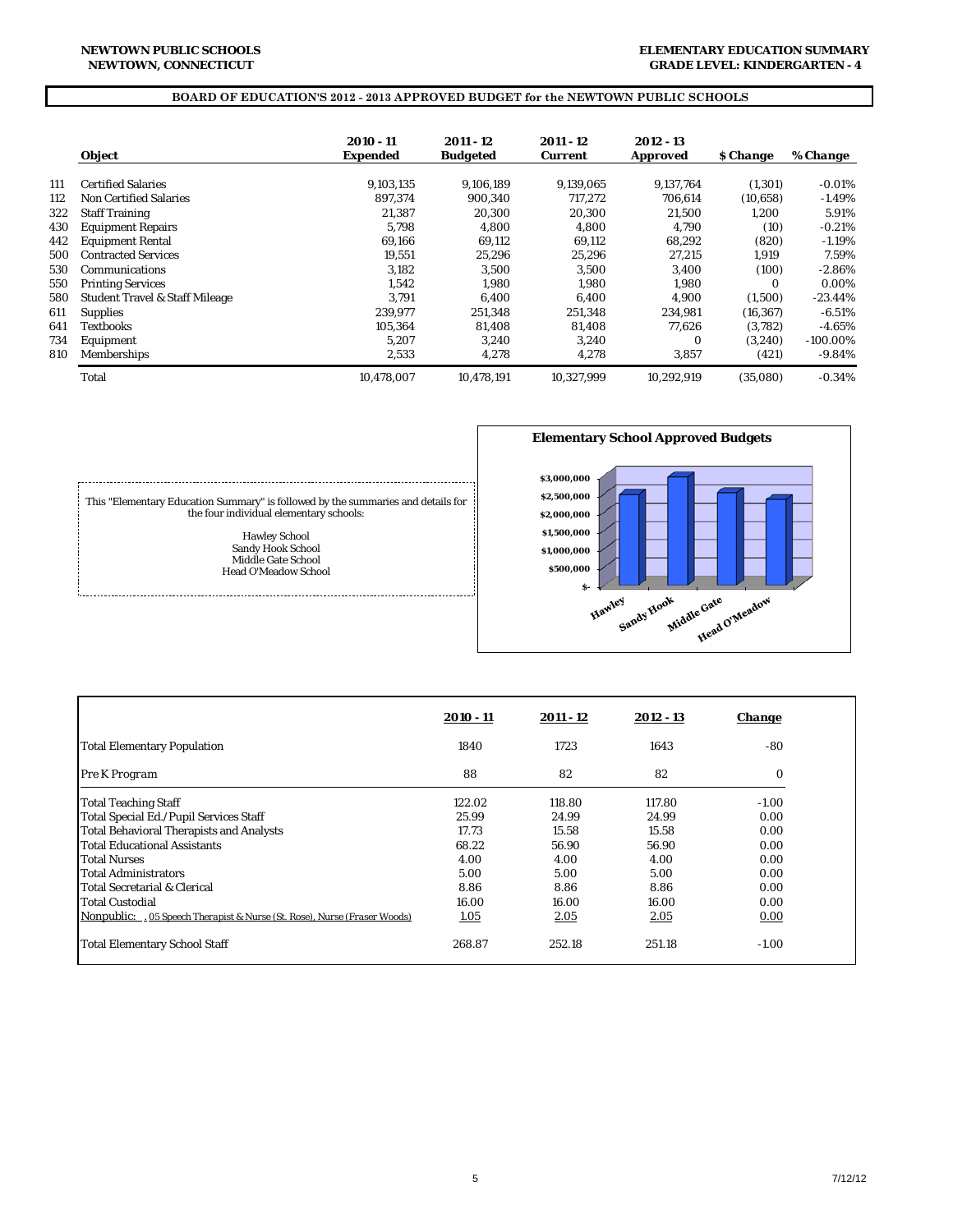#### **HAWLEY SCHOOL SUMMARY GRADE LEVEL: KINDERGARTEN - 4**

# **BOARD OF EDUCATION'S 2012 - 2013 APPROVED BUDGET for the NEWTOWN PUBLIC SCHOOLS**

|     | <b>Object</b>                             | 2010 - 11<br><b>Expended</b> | 2011 - 12<br><b>Budgeted</b> | 2011 - 12<br><b>Current</b> | 2012 - 13<br><b>Approved</b> | <i><b>S</b></i> Change | % Change   |
|-----|-------------------------------------------|------------------------------|------------------------------|-----------------------------|------------------------------|------------------------|------------|
|     |                                           |                              |                              |                             |                              |                        |            |
| 111 | <b>Certified Salaries</b>                 | 2.122.794                    | 2.205.869                    | 2.205.929                   | 2.216.197                    | 10,268                 | 0.47%      |
| 112 | Non Certified Salaries                    | 215.001                      | 218.583                      | 170.583                     | 164.589                      | (5,994)                | $-3.51\%$  |
| 322 | <b>Staff Training</b>                     | 3.989                        | 4.700                        | 4.700                       | 5.200                        | 500                    | 10.64%     |
| 430 | <b>Equipment Repairs</b>                  | 3.542                        | 1.740                        | 1.740                       | 1.500                        | (240)                  | $-13.79%$  |
| 442 | <b>Equipment Rental</b>                   | 12,744                       | 12,880                       | 12,880                      | 10,600                       | (2,280)                | $-17.70\%$ |
| 500 | <b>Contracted Services</b>                | 4,840                        | 5,428                        | 5.428                       | 5,568                        | 140                    | 2.58%      |
| 530 | Communications                            | 690                          | 800                          | 800                         | 600                          | (200)                  | $-25.00\%$ |
| 550 | <b>Printing Services</b>                  | 168                          | 180                          | 180                         | 180                          | $\Omega$               | 0.00%      |
| 580 | <b>Student Travel &amp; Staff Mileage</b> | 1.087                        | 1.000                        | 1.000                       | 1,300                        | 300                    | 30.00%     |
| 611 | <b>Supplies</b>                           | 53.735                       | 54.592                       | 54.592                      | 48.298                       | (6, 294)               | $-11.53%$  |
| 641 | <b>Textbooks</b>                          | 23,469                       | 22,095                       | 22.095                      | 18,489                       | (3,606)                | $-16.32\%$ |
| 810 | <b>Memberships</b>                        | 582                          | 730                          | 730                         | 608                          | (122)                  | $-16.71\%$ |
|     | Total                                     | 2.442.640                    | 2.528.597                    | 2.480.657                   | 2.473.129                    | (7,528)                | $-0.30%$   |

| Facilities Data:                                                |      | <b>Square Footage</b> |         |      |                                                      |
|-----------------------------------------------------------------|------|-----------------------|---------|------|------------------------------------------------------|
| <b>Originally Constructed</b>                                   | 1921 | 21,000                | $6.7\%$ | 3.7% |                                                      |
| Additional Space Added                                          | 1948 | 16,460                |         |      |                                                      |
| Additional Space Added                                          | 1997 | 23,000                |         |      | $\Box$ Certified                                     |
| Total Current Square Footage                                    |      | 60,460                |         |      | <b>Salaries</b>                                      |
| <b>Classrooms Currently Available</b><br><b>Specialty Rooms</b> |      | 24<br>6               |         |      | Non Certified<br><b>Salaries</b><br>Non salary Items |
|                                                                 |      |                       |         |      |                                                      |
| Total School Acreage                                            |      | 9.6                   |         |      |                                                      |
| Fields Available: 2 Baseball, 1 Multipurpose                    |      |                       |         |      | .89.6%                                               |

|                                          | $2010 - 11$ | 2011 - 12 | $2012 - 13$ | <b>Change</b> |
|------------------------------------------|-------------|-----------|-------------|---------------|
| <b>Total School Student Population</b>   | 416         | 384       | 369         | $-15$         |
| <b>Total Teaching Staff</b>              | 27.10       | 27.10     | 27.10       | 0.00          |
| Total Special Ed./Pupil Services Staff   | 4.00        | 5.00      | 5.00        | 0.00          |
| Total Behavioral Therapists and Analysts | 5.57        | 4.64      | 4.64        | 0.00          |
| <b>Total Educational Assistants</b>      | 14.90       | 11.79     | 11.79       | 0.00          |
| <b>Total Nurses</b>                      | 1.00        | 1.00      | 1.00        | 0.00          |
| <b>Total Administrators</b>              | 1.00        | 1.00      | 1.00        | 0.00          |
| <b>Total Secretarial &amp; Clerical</b>  | 1.86        | 1.86      | 1.86        | 0.00          |
| <b>Total Custodial</b>                   | 4.00        | 4.00      | 4.00        | 0.00          |
| Total Hawley School Staff                | 59.43       | 56.39     | 56.39       | 0.00          |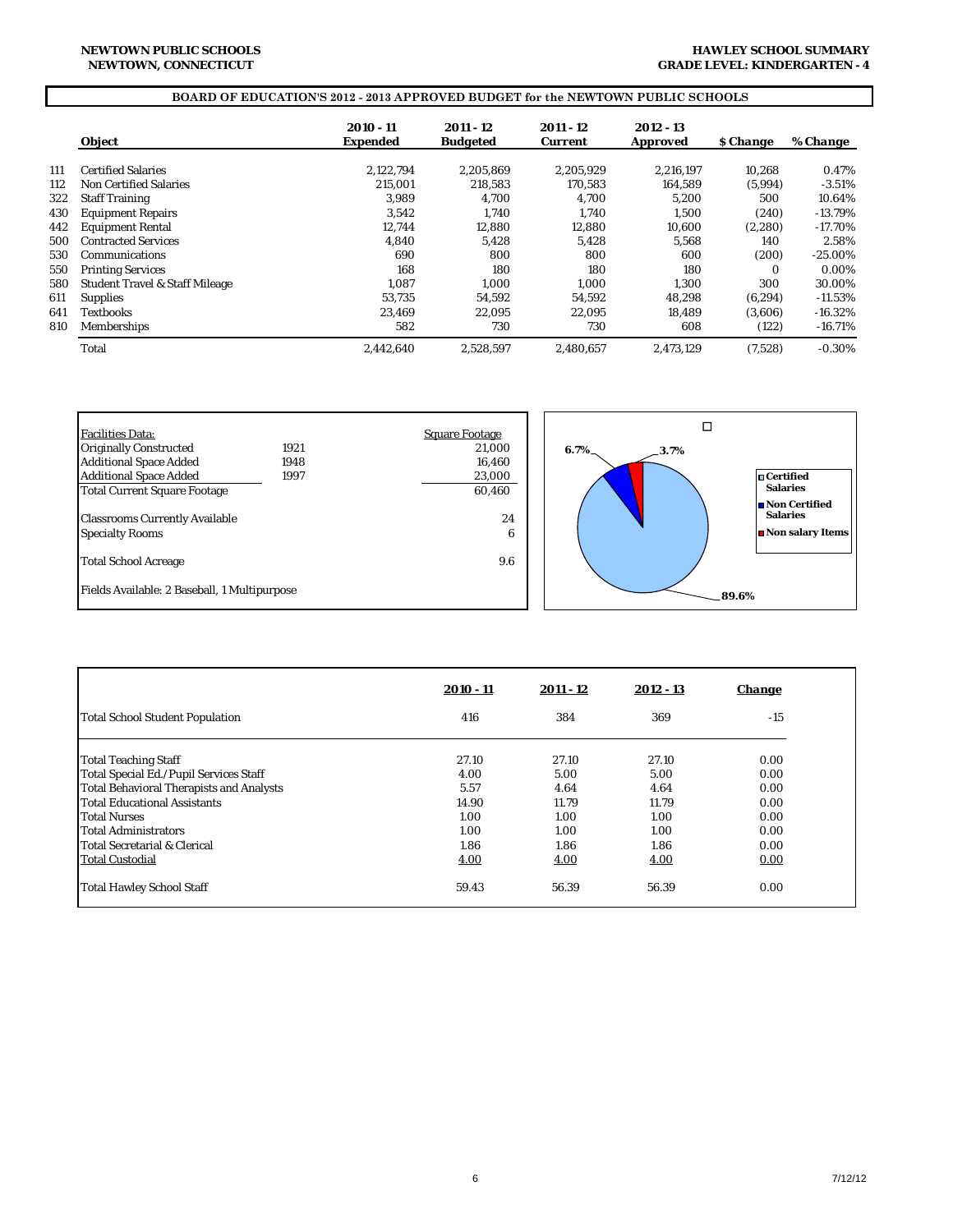## **REGULAR INSTRUCTION - HAWLEY SCHOOL**

| <i><b>Object</b></i>                  | 2010 - 11<br><b>Expended</b> | 2011 - 12<br><b>Budgeted</b> | 2011 - 12<br><b>Current</b> | 2012 - 13<br><b>Approved</b> | \$ Change | <b>Notation</b> |
|---------------------------------------|------------------------------|------------------------------|-----------------------------|------------------------------|-----------|-----------------|
| <b>CLASSROOM</b>                      |                              |                              |                             |                              |           |                 |
| <b>Teacher Salaries</b>               | 1,265,175                    | 1,329,714                    | 1,329,712                   | 1,375,050                    | 45,338    |                 |
|                                       |                              |                              |                             |                              | 119       |                 |
| <b>Specialist Salaries</b>            | 8,572                        | 8,903                        | 8,903                       | 9,022                        |           |                 |
| <b>Educational Assistants</b>         | 135,503                      | 137,765                      | 89,765                      | 81,260                       | (8, 505)  |                 |
| Substitutes (Certified)               | 3,038                        | 2,900                        | 2,900                       | 2,900                        | 0         |                 |
| <b>Activities Salaries</b>            | 9,090                        | 9,379                        | 9,379                       | 9,379                        | $\bf{0}$  |                 |
| Extra Work (Certified)                | 435                          | 780                          | 780                         | 780                          | 0         |                 |
| 322<br><b>Staff Training</b>          | 3,489                        | 4,400                        | 4,400                       | 4,900                        | 500       |                 |
| 442<br><b>Equipment Rental</b>        | 12,744                       | 12,880                       | 12,880                      | 10,600                       | (2, 280)  |                 |
| <b>Printing Services</b><br>550       | 168                          | 180                          | 180                         | $\bf{0}$                     | (180)     |                 |
| <b>Staff Mileage</b><br>580           | 753                          | 500                          | 500                         | 800                          | 300       |                 |
| <b>Student Travel</b><br>580          | 182                          | 200                          | 200                         | 200                          | $\bf{0}$  |                 |
| <b>Instructional Supplies</b>         | 36,461                       | 35,042                       | 35,042                      | 30.482                       | (4,560)   |                 |
| <b>Textbooks</b>                      | 23,469                       | 22,095                       | 22,095                      | 18,489                       | (3,606)   |                 |
| 810<br>Memberships                    | 154                          | 250                          | 250                         | 428                          | 178       |                 |
| Subtotal                              | 1,499,232                    | 1,564,988                    | 1,516,986                   | 1,544,290                    | 27,304    |                 |
| ART                                   |                              |                              |                             |                              |           |                 |
| <b>Teacher Salaries</b>               | 75,719                       | 77,234                       | 77,234                      | 78,306                       | 1,072     |                 |
| <b>Instructional Supplies</b>         | 3,083                        | 3,200                        | 3,200                       | 3,200                        | 0         |                 |
| Subtotal                              | 78,802                       | 80,434                       | 80,434                      | 81,506                       | 1,072     |                 |
| <b>EARLY INTERVENTION SPECIALISTS</b> |                              |                              |                             |                              |           |                 |
| <b>Specialist Salaries</b>            | 41,540                       | 36,180                       | 36,180                      | 37,663                       | 1,483     |                 |
| Subtotal                              | 41.540                       | 36,180                       | 36,180                      | 37,663                       | 1,483     |                 |
| <b>MATH/SCIENCE SPECIALISTS</b>       |                              |                              |                             |                              |           |                 |
| <b>Specialist Salaries</b>            | 86,382                       | 88,110                       | 88,110                      | 77,340                       | (10, 770) |                 |
| <b>Contracted Services</b><br>500     | $\bf{0}$                     | 0                            | 0                           | 275                          | 275       |                 |
| Subtotal                              | 86,382                       | 88,110                       | 88,110                      | 77,615                       | (10, 495) |                 |
| <b>MUSIC</b>                          |                              |                              |                             |                              |           |                 |
| <b>Teacher Salaries</b>               | 70,854                       | 72,935                       | 72,935                      | 75,882                       | 2,947     |                 |
| 430<br><b>Equipment Repairs</b>       | 300                          | 300                          | 300                         | 300                          | 0         |                 |
| <b>Contracted Services</b>            | 300                          | 600                          | 600                         | 600                          | $\bf{0}$  |                 |
| 500<br><b>Instructional Supplies</b>  | 1,260                        | 1,260                        | 1,260                       | 1,260                        | 0         |                 |
| Subtotal                              | 72,714                       | 75,095                       | 75,095                      | 78,042                       | 2,947     |                 |
| <b>PHYSICAL EDUCATION</b>             |                              |                              |                             |                              |           |                 |
| <b>Teacher Salaries</b>               | 113,566                      | 116,716                      | 116,715                     | 106,626                      | (10,089)  |                 |
| <b>Instructional Supplies</b>         | 1,523                        | 1,500                        | 1,500                       | 1,500                        | 0         |                 |
| Subtotal                              | 115,089                      | 118,216                      | 118,215                     | 108,126                      | (10,089)  |                 |
| <u>READING</u>                        |                              |                              |                             |                              |           |                 |
| <b>Teacher Salaries</b>               | 58,215                       | 65,745                       | 65,745                      | 68,965                       | 3,220     |                 |
| <b>Specialist Salaries</b>            |                              |                              |                             |                              |           |                 |
|                                       | 88,631                       | 90,403                       | 90,403                      | 58,787                       | (31, 616) |                 |
| Subtotal                              | 146,846                      | 156,148                      | 156,148                     | 127,752                      | (28, 396) |                 |
| <b>LIBRARY/MEDIA</b>                  |                              |                              |                             |                              |           |                 |
| <b>Specialist Salaries</b>            | 85,753                       | 88,465                       | 88.481                      | 90,721                       | 2,240     |                 |
| <b>Educational Assistants</b>         | 11,821                       | 11,286                       | 11,286                      | 12,699                       | 1,413     |                 |
| <b>Equipment Repairs</b>              | 3,047                        | 440                          | 440                         | 400                          | (40)      |                 |
| <b>Contracted Services</b>            | 4,540                        | 4,828                        | 4,828                       | 4,693                        | (135)     |                 |
| <b>Instructional Supplies</b>         | 9,502                        | 12,090                       | 12,090                      | 10,356                       | (1,734)   |                 |
| Memberships                           | 181                          | 215                          | 215                         | 130                          | (85)      |                 |
| Subtotal                              | 114,844                      | 117,324                      | 117,340                     | 118,999                      | 1,659     |                 |
| <b>BUILDING ADMINISTRATION</b>        |                              |                              |                             |                              |           |                 |
| <b>Principal's Salary</b>             | 144,230                      | 144,230                      | 144,230                     | 147,115                      | 2,885     |                 |
| <b>Lead Teacher</b>                   | 71,595                       | 74,175                       | 74,222                      | 77,661                       | 3,439     |                 |
| <b>Clerical Salaries</b>              | 66,596                       | 67,482                       | 67,482                      | 68,930                       | 1,448     |                 |
| Extra Work (Non-Certified)            | 1,081                        | 2,050                        | 2,050                       | 1,700                        | (350)     |                 |
| <b>Staff Training</b>                 | 500                          | 300                          | 300                         | 300                          | 0         |                 |
| <b>Equipment Repairs</b>              | 195                          | 1,000                        | 1,000                       | 800                          | (200)     |                 |
| <b>Communications - Postage</b>       | 690                          | 800                          | 800                         | 600                          | (200)     |                 |
| <b>Printing Services</b>              | 0                            | 0                            | 0                           | 180                          | 180       |                 |
| <b>Staff Mileage</b>                  | 152                          | 300                          | 300                         | 300                          | 0         |                 |
| <b>Office Supplies</b>                | 1,906                        | 1,500                        | 1,500                       | 1,500                        | 0         |                 |
| Memberships                           | 247                          | 265                          | 265                         | 50                           | (215)     |                 |
| Subtotal                              | 287,192                      | 292,102                      | 292,149                     | 299,136                      | 6,987     |                 |
|                                       |                              |                              |                             |                              |           |                 |
| <b>TOTAL HAWLEY SCHOOL</b>            | 2,442,640                    | 2,528,597                    | 2,480,657                   | 2,473,129                    | (7,528)   |                 |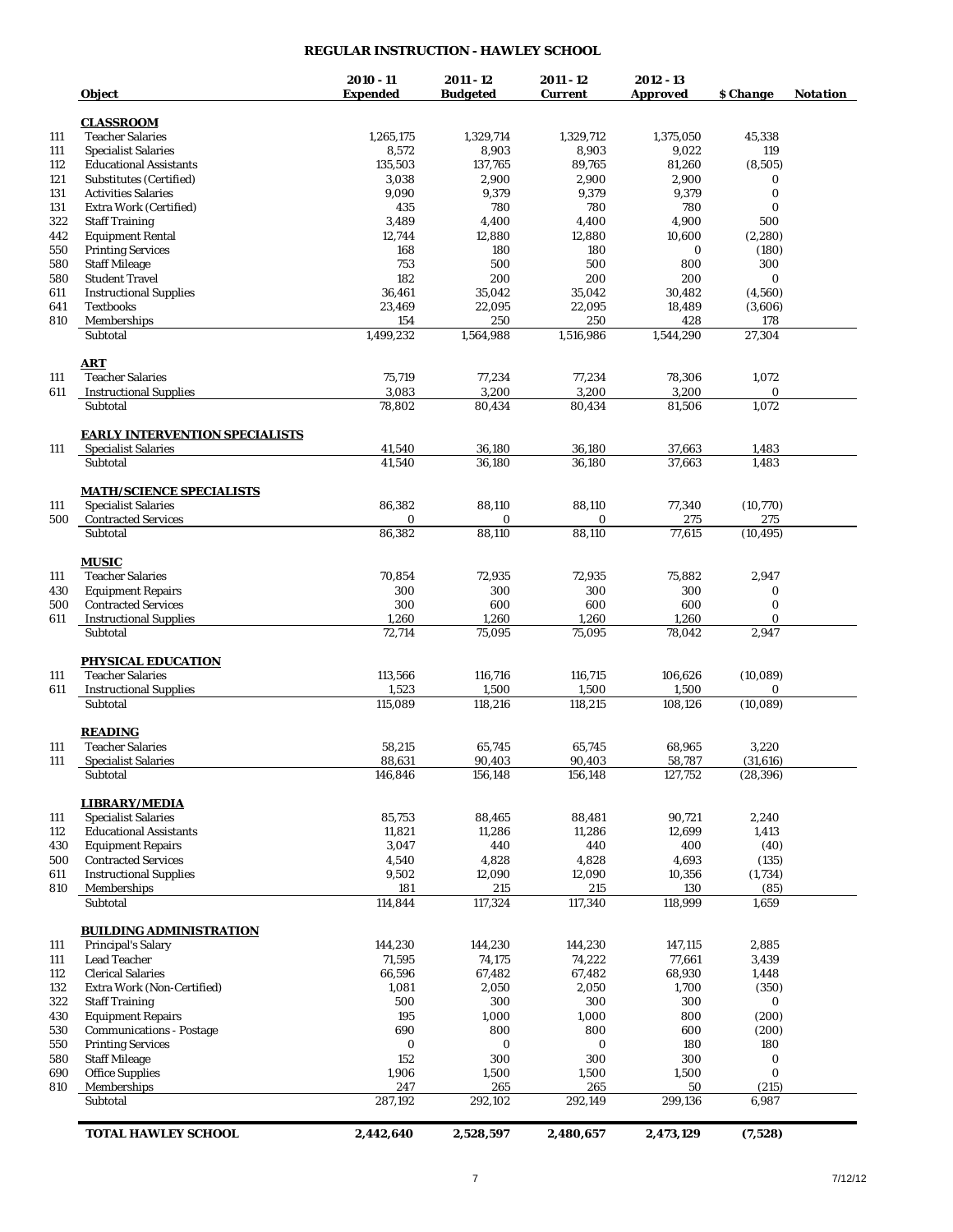#### **SANDY HOOK SCHOOL SUMMARY GRADE LEVEL: KINDERGARTEN - 4**

## **BOARD OF EDUCATION'S 2012 - 2013 APPROVED BUDGET for the NEWTOWN PUBLIC SCHOOLS**

|     | Object                                    | 2010 - 11<br><b>Expended</b> | 2011 - 12<br><b>Budgeted</b> | 2011 - 12<br><b>Current</b> | 2012 - 13<br><b>Approved</b> | <b><i>S</i></b> Change | % Change    |
|-----|-------------------------------------------|------------------------------|------------------------------|-----------------------------|------------------------------|------------------------|-------------|
| 111 | <b>Certified Salaries</b>                 | 2,631,159                    | 2,585,979                    | 2.601.560                   | 2.597.173                    | (4, 387)               | $-0.17\%$   |
| 112 | <b>Non-Certified Salaries</b>             | 257.222                      | 256.362                      | 216.362                     | 209.603                      | (6,759)                | $-3.12%$    |
| 322 | <b>Staff Training</b>                     | 8.260                        | 7,200                        | 7.200                       | 8.000                        | 800                    | 11.11%      |
| 430 | <b>Equipment Repairs</b>                  | 1.449                        | 1,450                        | 1.450                       | 1.550                        | 100                    | 6.90%       |
| 442 | <b>Equipment Rental</b>                   | 21.874                       | 21.733                       | 21.733                      | 27.317                       | 5.584                  | 25.69%      |
| 500 | <b>Contracted Services</b>                | 8,619                        | 9,691                        | 9,691                       | 10,110                       | 419                    | 4.32%       |
| 530 | <b>Communications</b>                     | 976                          | 1,033                        | 1.000                       | 1,133                        | 133                    | 13.30%      |
| 550 | <b>Printing Services</b>                  | 322                          | 300                          | 300                         | 300                          | $\Omega$               | 0.00%       |
| 580 | <b>Student Travel &amp; Staff Mileage</b> | 1,539                        | 3,200                        | 3.200                       | 1.800                        | (1,400)                | $-43.75%$   |
| 611 | <b>Supplies</b>                           | 79.989                       | 75.375                       | 73.791                      | 73.828                       | 37                     | 0.05%       |
| 641 | <b>Textbooks</b>                          | 33.754                       | 20,126                       | 20,126                      | 24,562                       | 4,436                  | 22.04%      |
| 734 | Equipment                                 | $\bf{0}$                     | 3,240                        | 3.240                       | $\bf{0}$                     | (3,240)                | $-100.00\%$ |
| 810 | Memberships                               | 864                          | 1,550                        | 1,550                       | 1,310                        | (240)                  | $-15.48%$   |
|     | Total                                     | 3.046.028                    | 2.987.239                    | 2.961.203                   | 2.956.686                    | (4,517)                | $-0.15%$    |



|                                          | 2010 - 11 | $2011 - 12$ | 2012 - 13 | <b><i><u>Change</u></i></b> |
|------------------------------------------|-----------|-------------|-----------|-----------------------------|
| <b>Total School Student Population</b>   | 575       | 521         | 512       | -9                          |
| Total Teaching Staff                     | 36.70     | 34.70       | 34.20     | $-0.50$                     |
| Total Special Ed./Pupil Services Staff   | 6.50      | 6.50        | 6.50      | 0.00                        |
| Total Behavioral Therapists and Analysts | 1.86      | 2.79        | 2.79      | 0.00                        |
| Total Educational Assistants             | 25.79     | 23.04       | 22.61     | $-0.43$                     |
| <b>Total Nurses</b>                      | 1.00      | 1.00        | 1.00      | 0.00                        |
| <b>Total Administrators</b>              | 2.00      | 2.00        | 2.00      | 0.00                        |
| lTotal Secretarial & Clerical            | 3.00      | 3.00        | 3.00      | 0.00                        |
| l Total Custodial                        | 4.00      | 4.00        | 4.00      | 0.00                        |
| <b>Total Sandy Hook School Staff</b>     | 80.85     | 77.03       | 76.10     | $-0.93$                     |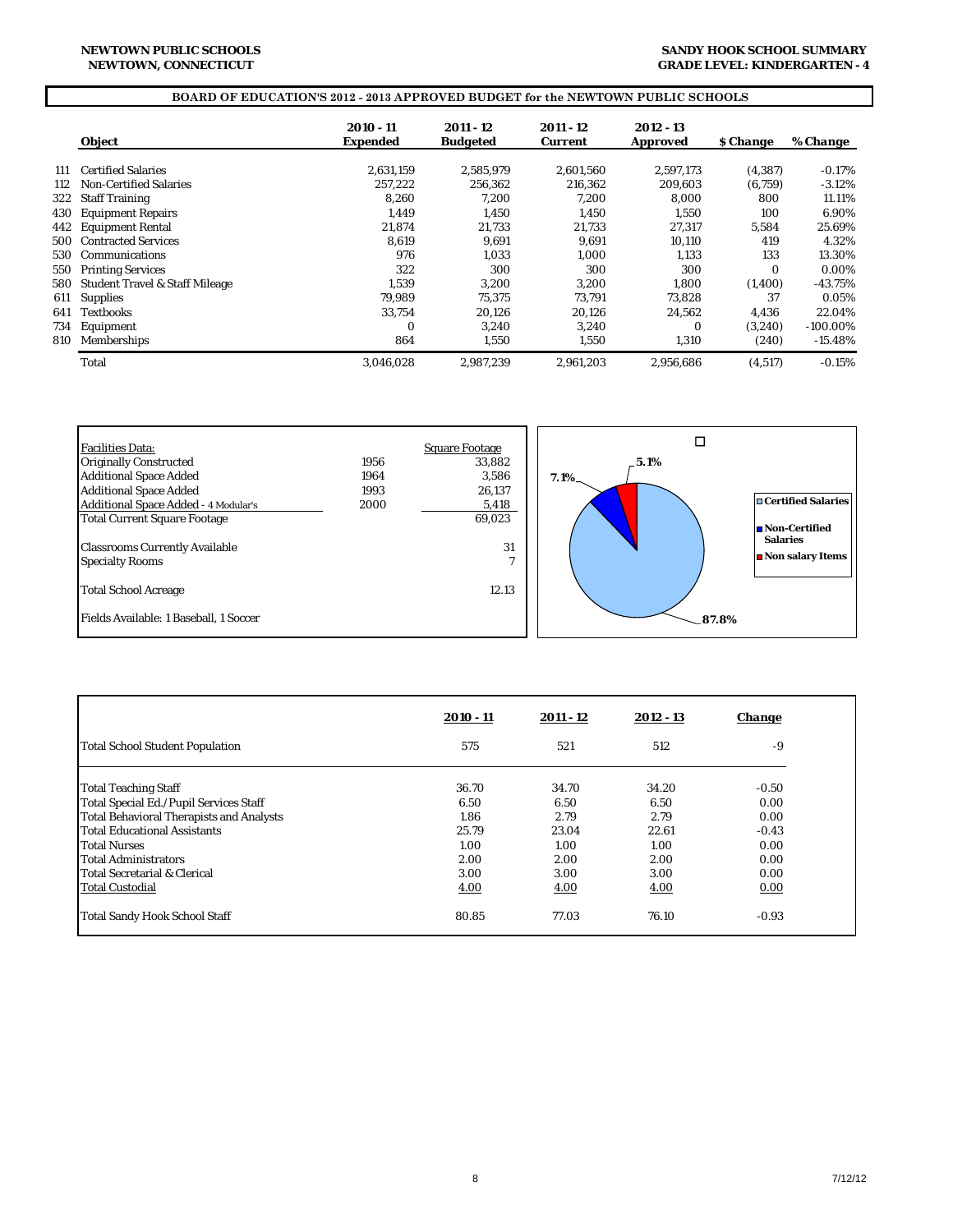## **REGULAR INSTRUCTION - SANDY HOOK SCHOOL**

|            | Object                                                              | 2010 - 11<br><b>Expended</b> | 2011 - 12<br><b>Budgeted</b> | 2011 - 12<br><b>Current</b> | 2012 - 13<br><b>Approved</b> | \$ Change       | <b>Notation</b> |
|------------|---------------------------------------------------------------------|------------------------------|------------------------------|-----------------------------|------------------------------|-----------------|-----------------|
|            | <b>CLASSROOM</b>                                                    |                              |                              |                             |                              |                 |                 |
| 111        | <b>Teacher Salaries</b>                                             | 1,626,329                    | 1,535,564                    | 1,514,812                   | 1,557,510                    | 42,698          |                 |
| 111        | <b>Specialist Salaries</b>                                          | 8,572                        | 8,903                        | 8,903                       | 9,022                        | 119             |                 |
| 112        | <b>Educational Assistants</b>                                       | 143,068                      | 137,596                      | 98,596                      | 91,430                       | (7,166)         |                 |
| 121        | Substitutes (Certified)                                             | 4,913                        | 4,500                        | 4,500                       | 4,500                        | 0               |                 |
| 131        | <b>Activities Salaries</b>                                          | 8,647                        | 9,379                        | 9,379                       | 9,379                        | $\bf{0}$        |                 |
| 322        | <b>Staff Training</b>                                               | 6,873                        | 6,200                        | 6,200                       | 7,000                        | 800             |                 |
| 430        | <b>Equipment Repairs</b>                                            | 150                          | 0                            | 0                           | 0                            | $\bf{0}$        |                 |
| 442        | <b>Equipment Rental</b>                                             | 21,874                       | 21,733                       | 21,733                      | 27,317                       | 5,584           |                 |
| 580        | <b>Staff Mileage</b>                                                | 39                           | 500                          | 500                         | 300                          | (200)           |                 |
| 580        | <b>Student Travel</b>                                               | 366                          | 800                          | 800                         | 300                          | (500)           |                 |
| 611        | <b>Instructional Supplies</b>                                       | 57,338                       | 51,549                       | 49,965                      | 47,370                       | (2,595)         |                 |
| 641        | <b>Textbooks</b>                                                    | 33,754                       | 20,126                       | 20,126                      | 24,562                       | 4,436           |                 |
| 810        | Memberships                                                         | 391                          | 500                          | 500                         | 500                          | 0               |                 |
|            | Subtotal                                                            | 1,912,314                    | 1,797,350                    | 1,736,014                   | 1,779,190                    | 43,176          |                 |
|            | <u>ART</u>                                                          |                              |                              |                             |                              |                 |                 |
| 111        | <b>Teacher Salaries</b>                                             | 84,132                       | 86,407                       | 86,407                      | 88,190                       | 1,783           |                 |
| 611        | <b>Instructional Supplies</b>                                       | 3,218                        | 3,135                        | 3,135                       | 3,000                        | (135)           |                 |
|            | Subtotal                                                            | 87,350                       | 89.542                       | 89,542                      | 91,190                       | 1,648           |                 |
| 111        | <b>EARLY INTERVENTION SPECIALISTS</b><br><b>Specialist Salaries</b> | 61,611                       | 63,191                       | 62,653                      |                              | 1,287           |                 |
|            | Subtotal                                                            | 61,611                       | 63.191                       | 62,653                      | 63,940<br>63,940             | 1,287           |                 |
|            |                                                                     |                              |                              |                             |                              |                 |                 |
| 111        | <b>MATH/SCIENCE SPECIALISTS</b><br><b>Specialist Salaries</b>       | 85,300                       | 87,558                       | 87,573                      | 89,333                       | 1,760           |                 |
|            | Subtotal                                                            | 85,300                       | 87,558                       | 87,573                      | 89,333                       | 1,760           |                 |
|            |                                                                     |                              |                              |                             |                              |                 |                 |
|            | <b>MUSIC</b>                                                        |                              |                              |                             |                              |                 |                 |
| 111        | <b>Teacher Salaries</b>                                             | 112,607                      | 115,314                      | 113,794                     | 97,145                       | (16, 649)       |                 |
| 430        | <b>Equipment Repairs</b>                                            | 799                          | 800                          | 800                         | 800                          | 0               |                 |
| 500        | <b>Contracted Services</b>                                          | 1,200                        | 1,400                        | 1,400                       | 1,700                        | 300             |                 |
| 580        | <b>Student Travel</b>                                               | 546                          | 700                          | 700                         | 400                          | (300)           |                 |
| 611        | <b>Instructional Supplies</b>                                       | 3,901                        | 3,990                        | 3,990                       | 4,000                        | 10              |                 |
| 734        | Equipment                                                           | 0                            | 3,240                        | 3,240                       | 0                            | (3, 240)        |                 |
|            | Subtotal                                                            | 119,053                      | 125,444                      | 123,924                     | 104,045                      | (19, 879)       |                 |
|            | <b>PHYSICAL EDUCATION</b>                                           |                              |                              |                             |                              |                 |                 |
| 111        | <b>Teacher Salaries</b>                                             | 144,746                      | 148,524                      | 148,524                     | 146,963                      | (1, 561)        |                 |
| 611        | <b>Instructional Supplies</b>                                       | 2,693                        | 2,593                        | 2,593                       | 2,145                        | (448)           |                 |
|            | Subtotal                                                            | 147,439                      | 151,117                      | 151,117                     | 149,108                      | (2,009)         |                 |
|            | <u>READING</u>                                                      |                              |                              |                             |                              |                 |                 |
| 111        | <b>Teacher Salaries</b>                                             | 111,689                      | 110,980                      | 149,317                     | 160,339                      | 11,022          |                 |
| 111        | <b>Specialist Salaries</b><br>Subtotal                              | 88,631<br>200,320            | 90,403<br>201,383            | 90,403<br>239,720           | 92,779<br>253,118            | 2,376<br>13,398 |                 |
|            |                                                                     |                              |                              |                             |                              |                 |                 |
|            | <b>LIBRARY/MEDIA</b>                                                |                              |                              |                             |                              |                 |                 |
| 111        | <b>Specialist Salaries</b><br><b>Clerical Salaries</b>              | 43,175<br>10,538             | 51,123                       | 51,162                      | 53,618                       | 2,456<br>216    |                 |
| 112<br>112 | <b>Educational Assistants</b>                                       | 10,298                       | 10,794<br>11,227             | 10,794<br>10,227            | 11,010<br>9,896              | (331)           |                 |
| 430        | <b>Equipment Repairs</b>                                            | 500                          | 500                          | 500                         | 500                          | 0               |                 |
| 500        | <b>Contracted Services</b>                                          | 7,419                        | 8,291                        | 8,291                       | 8,410                        | 119             |                 |
| 611        | <b>Instructional Supplies</b>                                       | 7,682                        | 10,785                       | 10,785                      | 12,900                       | 2,115           |                 |
| 810        | <b>Memberships</b>                                                  | $\bf{0}$                     | 300                          | 300                         | 310                          | 10              |                 |
|            | Subtotal                                                            | 79,612                       | 93,020                       | 92,059                      | 96,644                       | 4,585           |                 |
|            | <b>BUILDING ADMINISTRATION</b>                                      |                              |                              |                             |                              |                 |                 |
| 111        | Principal & A.P. Salaries                                           | 250,808                      | 274,133                      | 274,133                     | 147,115                      | (127, 018)      |                 |
| 111        | <b>Lead Teacher</b>                                                 | 0                            | 0                            | 0                           | 77,340                       | 77,340          |                 |
| 112        | <b>Clerical Salaries</b>                                            | 91,850                       | 93,245                       | 93,245                      | 95,067                       | 1,822           |                 |
| 132        | Extra Work (Non-Certified)                                          | 1,468                        | 3,500                        | 3,500                       | 2,200                        | (1, 300)        |                 |
| 322        | <b>Staff Training</b>                                               | 1,387                        | 1,000                        | 1,000                       | 1,000                        | 0               |                 |
| 430        | <b>Equipment Repairs</b>                                            | $\bf{0}$                     | 150                          | 150                         | 250                          | 100             |                 |
| 530        | <b>Communications - Postage</b>                                     | 976                          | 1,033                        | 1,000                       | 1,133                        | 133             |                 |
| 550        | <b>Printing Services</b>                                            | 322                          | 300                          | 300                         | 300                          | 0               |                 |
| 580        | <b>Staff Mileage</b>                                                | 588                          | 1,200                        | 1,200                       | 800                          | (400)           |                 |
| 690        | <b>Office Supplies</b>                                              | 5,157                        | 3,323                        | 3,323                       | 4,413                        | 1,090           |                 |
| 810        | Memberships<br>Subtotal                                             | 473<br>353,029               | 750<br>378,634               | 750<br>378,601              | 500                          | (250)           |                 |
|            |                                                                     |                              |                              |                             | 330,118                      | (48, 483)       |                 |
|            | TOTAL SANDY HOOK SCHOOL                                             | 3,046,028                    | 2,987,239                    | 2,961,203                   | 2,956,686                    | (4,517)         |                 |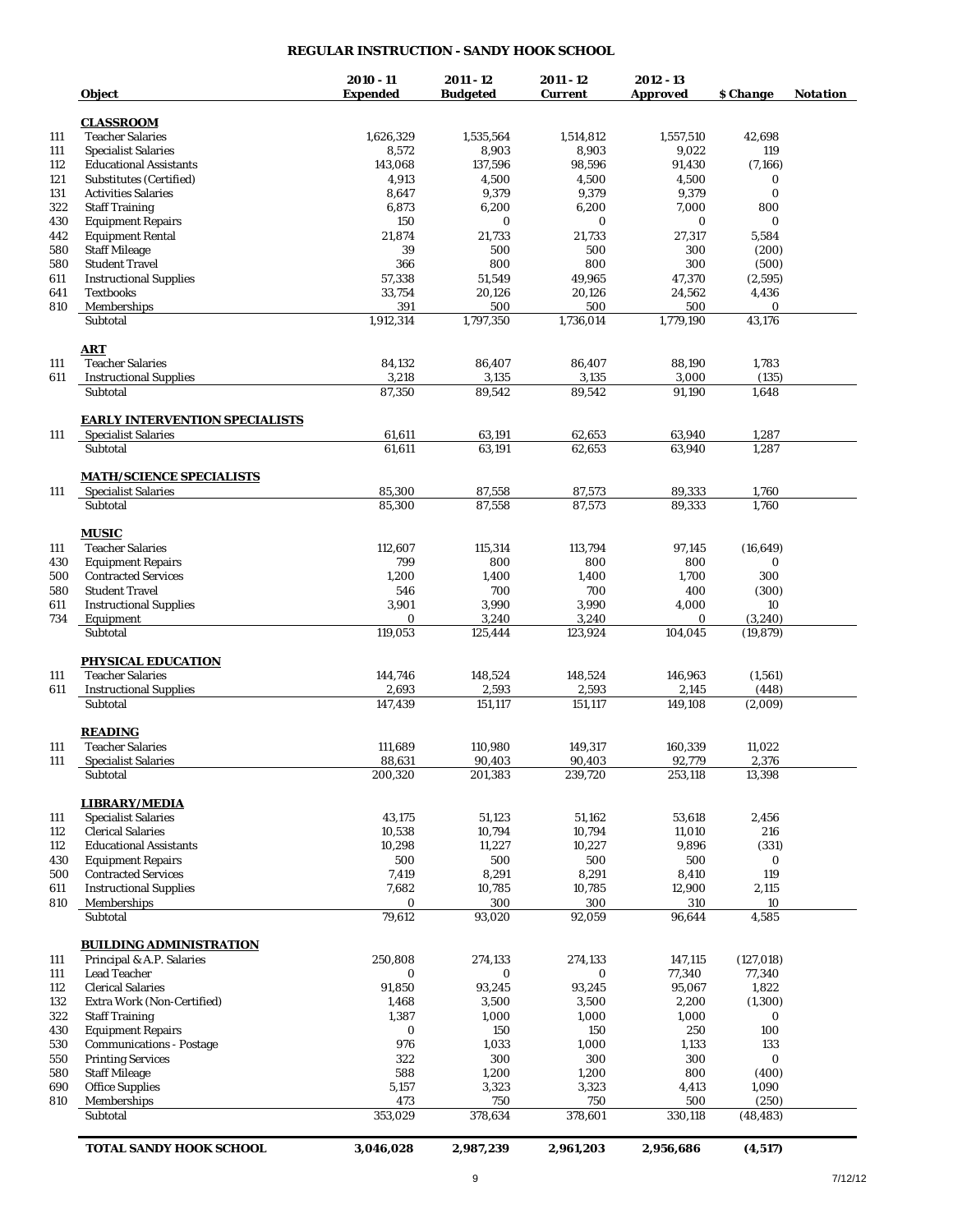#### **MIDDLE GATE SCHOOL SUMMARY GRADE LEVEL: KINDERGARTEN - 4**

## **BOARD OF EDUCATION'S 2012 - 2013 APPROVED BUDGET for the NEWTOWN PUBLIC SCHOOLS**

|     | <b>Object</b>                             | 2010 - 11<br><b>Expended</b> | 2011 - 12<br><b>Budgeted</b> | 2011 - 12<br><b>Current</b> | 2012 - 13<br><b>Approved</b> | <b>S</b> Change | % Change   |
|-----|-------------------------------------------|------------------------------|------------------------------|-----------------------------|------------------------------|-----------------|------------|
| 111 | <b>Certified Salaries</b>                 | 2,321,285                    | 2,306,232                    | 2.298.363                   | 2,234,559                    | (63, 804)       | $-2.78%$   |
| 112 | <b>Non-Certified Salaries</b>             | 217.092                      | 219.615                      | 171.547                     | 172.317                      | 770             | 0.45%      |
| 322 | <b>Staff Training</b>                     | 5.938                        | 5,100                        | 5.100                       | 5.000                        | (100)           | $-1.96\%$  |
| 430 | <b>Equipment Repairs</b>                  | 617                          | 810                          | 810                         | 940                          | 130             | 16.05%     |
| 442 | <b>Equipment Rental</b>                   | 19.933                       | 19.817                       | 19.817                      | 16.920                       | (2,897)         | $-14.62\%$ |
| 500 | <b>Contracted Services</b>                | 3.938                        | 3,815                        | 3,815                       | 4,525                        | 710             | 18.61%     |
| 530 | Communications                            | 900                          | 900                          | 900                         | 900                          | $\Omega$        | 0.00%      |
| 550 | <b>Printing Services</b>                  | 1.052                        | 1,100                        | 1.100                       | 1,100                        | $\Omega$        | 0.00%      |
| 580 | <b>Student Travel &amp; Staff Mileage</b> | 609                          | 1.100                        | 1.100                       | 800                          | (300)           | $-27.27%$  |
| 611 | <b>Supplies</b>                           | 55,452                       | 69.984                       | 69.984                      | 66,892                       | (3,092)         | $-4.42%$   |
| 641 | Textbooks                                 | 31.289                       | 19.187                       | 19.187                      | 19.575                       | 388             | 2.02%      |
| 734 | Equipment                                 | 5.207                        | $\Omega$                     | $\Omega$                    | $\Omega$                     | $\Omega$        | $-$ %      |
| 810 | Memberships                               | 303                          | 1,050                        | 1,050                       | 1,050                        | $\bf{0}$        | 0.00%      |
|     | Total                                     | 2,663,615                    | 2.648.710                    | 2.592.773                   | 2,524,578                    | (68, 195)       | $-2.63%$   |



|                                          | $2010 - 11$ | $2011 - 12$ | $2012 - 13$ | <i><b>Change</b></i> |
|------------------------------------------|-------------|-------------|-------------|----------------------|
| Total School Student Population          | 480         | 476         | 446         | $-30$                |
| <b>Total Teaching Staff</b>              | 32.52       | 31.60       | 30.60       | $-1.00$              |
| Total Special Ed./Pupil Services Staff   | 6.00        | 5.00        | 5.00        | 0.00                 |
| Total Behavioral Therapists and Analysts | 3.79        | 1.93        | 1.93        | 0.00                 |
| <b>Total Educational Assistants</b>      | 14.67       | 12.15       | 12.15       | 0.00                 |
| <b>Total Nurses</b>                      | 1.00        | 1.00        | 1.00        | 0.00                 |
| lTotal Administrators                    | 1.00        | 1.00        | 1.00        | 0.00                 |
| <b>Total Secretarial &amp; Clerical</b>  | 2.00        | 2.00        | 2.00        | 0.00                 |
| <b>Total Custodial</b>                   | 4.00        | 4.00        | 4.00        | 0.00                 |
| <b>Total Middle Gate School Staff</b>    | 64.98       | 58.68       | 57.68       | $-1.00$              |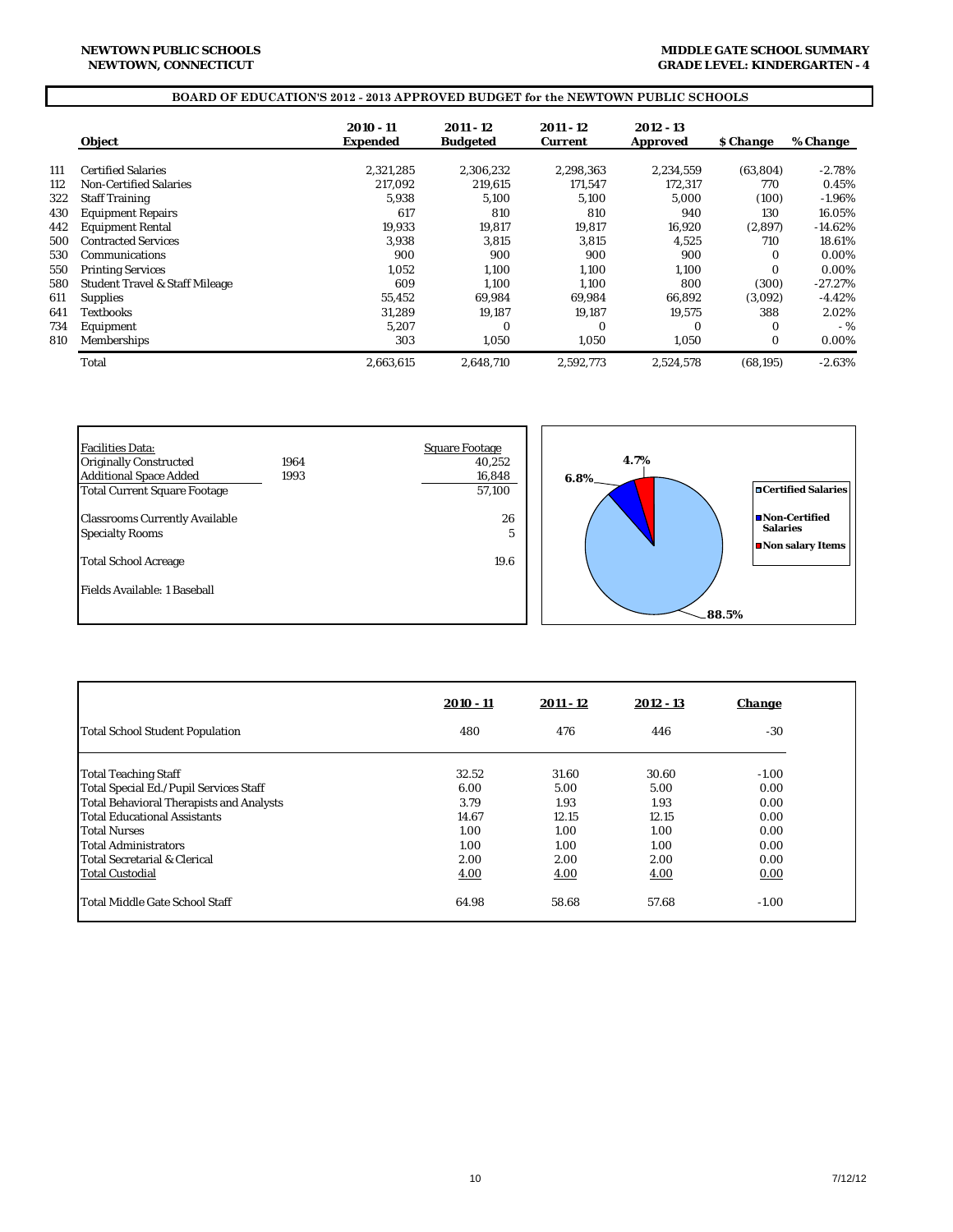## **REGULAR INSTRUCTION - MIDDLE GATE SCHOOL**

| Object                                    | 2010 - 11<br><b>Expended</b> | 2011 - 12<br><b>Budgeted</b> | 2011 - 12<br><b>Current</b> | 2012 - 13<br><b>Approved</b> | \$ Change    | <b>Notation</b> |
|-------------------------------------------|------------------------------|------------------------------|-----------------------------|------------------------------|--------------|-----------------|
|                                           |                              |                              |                             |                              |              |                 |
| <b>CLASSROOM</b>                          |                              |                              |                             |                              |              |                 |
| <b>Teacher Salaries</b>                   | 1,450,178                    | 1,439,559                    | 1,431,692                   | 1,432,718                    | 1,026        |                 |
| <b>Specialist Salaries</b>                | 8,572                        | 8,903                        | 8,903                       | 9,022                        | 119          |                 |
| <b>Educational Assistants</b>             | 132,786                      | 134,928                      | 91,928                      | 84,418                       | (7,510)      |                 |
| Substitutes (Certified)                   | 7,313                        | 6,900                        | 6,900                       | 5,450                        | (1, 450)     |                 |
| <b>Activities Salaries</b>                | 3,135                        | 9,379                        | 9,379                       | 9,379                        | 0            |                 |
| <b>Staff Training</b>                     | 5,594                        | 4,750                        | 4,750                       | 4,750                        | $\bf{0}$     |                 |
| <b>Equipment Repairs</b>                  | 0                            | 150                          | 150                         | 150                          | $\bf{0}$     |                 |
| <b>Equipment Rental</b>                   | 19,933                       | 19,817                       | 19,817                      | 16,920                       | (2,897)      |                 |
| <b>Student Travel</b>                     | 182                          | 550                          | 550                         | 550                          | 0            |                 |
| <b>Instructional Supplies</b>             | 29,968                       | 41,383                       | 41.383                      | 38,434                       | (2,949)      |                 |
| <b>Textbooks</b>                          | 31,289                       | 19,187                       | 19,187                      | 19,575                       | 388          |                 |
| Memberships                               | 303                          | 500                          | 500                         | 500                          | $\bf{0}$     |                 |
| Subtotal                                  | 1,689,252                    | 1,686,006                    | 1,635,139                   | 1,621,866                    | (13, 273)    |                 |
| <b>ART</b>                                |                              |                              |                             |                              |              |                 |
| <b>Teacher Salaries</b>                   | 61,770                       | 62,245                       | 62,150                      | 50,142                       | (12,008)     |                 |
| <b>Instructional Supplies</b>             | 4,793                        | 4,628                        | 4,628                       | 4,300                        | (328)        |                 |
| Subtotal                                  | 66,562                       | 66,873                       | 66,778                      | 54,442                       | (12, 336)    |                 |
| <b>EARLY INTERVENTION SPECIALISTS</b>     |                              |                              |                             |                              |              |                 |
| <b>Specialist Salaries</b>                | 29,152                       | 29,184                       | 29,184                      | 30,326                       | 1,142        |                 |
| Subtotal                                  | 29,152                       | 29,184                       | 29,184                      | 30,326                       | 1,142        |                 |
| <b>MATH/SCIENCE SPECIALISTS</b>           |                              |                              |                             |                              |              |                 |
| <b>Specialist Salaries</b>                | 86,382                       | 88,110                       | 88,110                      | 89,333                       | 1,223        |                 |
| Subtotal                                  | 86.382                       | 88,110                       | 88,110                      | 89,333                       | 1,223        |                 |
| <b>MUSIC</b>                              |                              |                              |                             |                              |              |                 |
| <b>Teacher Salaries</b>                   | 68,538                       | 70,536                       | 70,536                      | 73,190                       | 2,654        |                 |
| <b>Equipment Repairs</b>                  | 242                          | 260                          | 260                         | 390                          | 130          |                 |
| <b>Instructional Supplies</b>             | 2,122                        | 2,208                        | 2,208                       | 1,500                        | (708)        |                 |
| Equipment                                 | 5,207                        | 0                            | $\bf{0}$                    | 0                            | 0            |                 |
| Subtotal                                  | 76,108                       | 73,004                       | 73,004                      | 75,080                       | 2,076        |                 |
| PHYSICAL EDUCATION                        |                              |                              |                             |                              |              |                 |
| <b>Teacher Salaries</b>                   | 154,094                      | 158,175                      | 158,175                     | 162,333                      | 4,158        |                 |
|                                           |                              |                              |                             |                              |              |                 |
| <b>Instructional Supplies</b><br>Subtotal | 487<br>154,581               | 600<br>158,775               | 600<br>158,775              | 1,500<br>163,833             | 900<br>5,058 |                 |
|                                           |                              |                              |                             |                              |              |                 |
| <b>READING</b>                            |                              |                              |                             |                              |              |                 |
| <b>Teacher Salaries</b>                   | 76,529                       | 78,698                       | 78,698                      | $\bf{0}$                     | (78, 698)    |                 |
| <b>Specialist Salaries</b>                | 75,881                       | 78,058                       | 78,094                      | 80,802                       | 2,708        |                 |
| Subtotal                                  | 152,410                      | 156.756                      | 156,792                     | 80,802                       | (75,990)     |                 |
| <b>LIBRARY/MEDIA</b>                      |                              |                              |                             |                              |              |                 |
| <b>Specialist Salaries</b>                | 64,610                       | 66,799                       | 66,823                      | 58,175                       | (8, 648)     |                 |
| <b>Educational Assistants</b>             | 10,633                       | 10,625                       | 11,625                      | 11,553                       | (72)         |                 |
| <b>Equipment Repairs</b>                  | 162                          | 100                          | 100                         | 100                          | 0            |                 |
| <b>Contracted Services</b>                | 3,938                        | 3,815                        | 3,815                       | 4,525                        | 710          |                 |
| <b>Staff Mileage</b>                      | 66                           | 100                          | 100                         | $\bf{0}$                     | (100)        |                 |
| <b>Instructional Supplies</b>             | 13,779                       | 16,828                       | 16,828                      | 16,828                       | 0            |                 |
| Memberships                               | 0                            | 400                          | 400                         | 400                          | $\bf{0}$     |                 |
| Subtotal                                  | 93,188                       | 98,667                       | 99,691                      | 91,581                       | (8,110)      |                 |
| <b>BUILDING ADMINISTRATION</b>            |                              |                              |                             |                              |              |                 |
| <b>Principal's Salary</b>                 | 144.230                      | 144,230                      | 144,230                     | 147,115                      | 2,885        |                 |
| <b>Lead Teacher</b>                       | 90,902                       | 65,456                       | 65,489                      | 86,574                       | 21,085       |                 |
| <b>Clerical Salaries</b>                  | 66,102                       | 67,094                       | 67,094                      | 68,598                       | 1,504        |                 |
| <b>Educational Assistants</b>             | 5,822                        | 6,068                        | 0                           | 6,068                        | 6,068        |                 |
| Extra Work (Non-Certified)                | 1,750                        | 900                          | 900                         | 1,680                        | 780          |                 |
|                                           |                              |                              |                             |                              |              |                 |
| <b>Staff Training</b>                     | 344                          | 350                          | 350                         | 250                          | (100)        |                 |
| <b>Equipment Repairs</b>                  | 214                          | 300                          | 300                         | 300                          | 0            |                 |
| <b>Communications - Postage</b>           | 900                          | 900                          | 900                         | 900                          | 0            |                 |
| <b>Printing Services</b>                  | 1,052                        | 1,100                        | 1,100                       | 1,100                        | $\bf{0}$     |                 |
| <b>Staff Mileage</b>                      | 360                          | 450                          | 450                         | 250                          | (200)        |                 |
| <b>Office Supplies</b>                    | 4,304                        | 4,337                        | 4,337                       | 4,330                        | (7)          |                 |
| Memberships<br>Subtotal                   | 0<br>315,979                 | 150<br>291,335               | 150<br>285,300              | 150<br>317,315               | 0<br>32,015  |                 |
|                                           |                              |                              |                             |                              |              |                 |
| <b>TOTAL MIDDLE GATE SCHOOL</b>           | 2,663,615                    | 2,648,710                    | 2,592,773                   | 2,524,578                    | (68, 195)    |                 |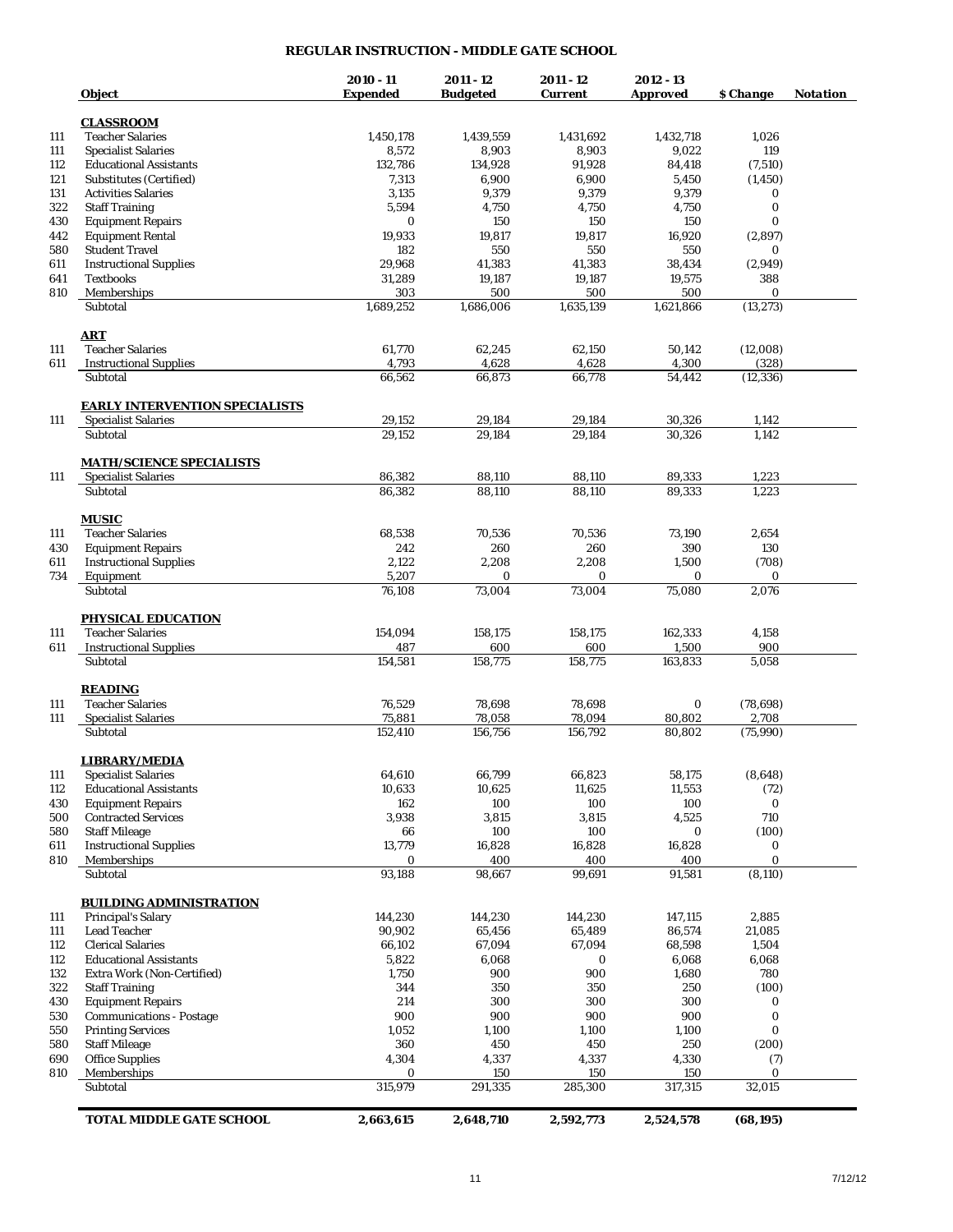#### **HEAD O'MEADOW SCHOOL SUMMARY GRADE LEVEL: KINDERGARTEN - 4**

# **BOARD OF EDUCATION'S 2012 - 2013 APPROVED BUDGET for the NEWTOWN PUBLIC SCHOOLS**

|     | <b>Object</b>                             | $2010 - 11$<br><b>Expended</b> | 2011 - 12<br><b>Budgeted</b> | 2011 - 12<br><b>Current</b> | 2012 - 13<br><b>Approved</b> | <i><b>S</b></i> Change | % Change   |
|-----|-------------------------------------------|--------------------------------|------------------------------|-----------------------------|------------------------------|------------------------|------------|
|     |                                           |                                |                              |                             |                              |                        |            |
| 111 | <b>Certified Salaries</b>                 | 2.027.897                      | 2,008,109                    | 2,033,213                   | 2.089.835                    | 56,622                 | 2.78%      |
| 112 | <b>Non-Certified Salaries</b>             | 208.059                        | 205,780                      | 158,780                     | 160.105                      | 1,325                  | 0.83%      |
| 322 | <b>Staff Training</b>                     | 3.199                          | 3.300                        | 3.300                       | 3.300                        | 0                      | 0.00%      |
| 430 | <b>Equipment Repairs</b>                  | 190                            | 800                          | 800                         | 800                          | $\Omega$               | 0.00%      |
| 442 | <b>Equipment Rental</b>                   | 14,615                         | 14,682                       | 14,682                      | 13,455                       | (1,227)                | $-8.36%$   |
| 500 | <b>Contracted Services</b>                | 2,154                          | 6,362                        | 6,362                       | 7,012                        | 650                    | 10.22%     |
| 530 | Communications                            | 616                            | 767                          | 800                         | 767                          | (33)                   | $-4.13%$   |
| 550 | <b>Printing Services</b>                  | $\Omega$                       | 400                          | 400                         | 400                          | $\Omega$               | 0.00%      |
| 580 | <b>Student Travel &amp; Staff Mileage</b> | 557                            | 1.100                        | 1.100                       | 1.000                        | (100)                  | $-9.09%$   |
| 611 | <b>Supplies</b>                           | 50.802                         | 51,397                       | 52.981                      | 45.963                       | (7,018)                | $-13.25%$  |
| 641 | <b>Textbooks</b>                          | 16.852                         | 20.000                       | 20.000                      | 15,000                       | (5,000)                | $-25.00\%$ |
| 810 | <b>Memberships</b>                        | 784                            | 948                          | 948                         | 889                          | (59)                   | $-6.22\%$  |
|     | Total                                     | 2.325.724                      | 2.313.645                    | 2,293,366                   | 2,338,526                    | 45,160                 | 1.97%      |



|                                                 | $2010 - 11$ | 2011 - 12 | $2012 - 13$ | <b>Change</b> |
|-------------------------------------------------|-------------|-----------|-------------|---------------|
| <b>Total School Student Population</b>          | 369         | 342       | 316         | $-26$         |
| Pre K Program                                   | 88          | 82        | 82          | $\bf{0}$      |
| <b>Total Teaching Staff</b>                     | 25.70       | 25.40     | 25.90       | 0.50          |
| Total Special Ed./Pupil Services Staff          | 9.49        | 8.49      | 8.49        | 0.00          |
| <b>Total Behavioral Therapists and Analysts</b> | 6.51        | 6.22      | 6.22        | 0.00          |
| Total Educational Assistants                    | 12.86       | 9.92      | 10.35       | 0.43          |
| <b>Total Nurses</b>                             | 1.00        | 1.00      | 1.00        | 0.00          |
| <b>Total Administrators</b>                     | 1.00        | 1.00      | 1.00        | 0.00          |
| Total Secretarial & Clerical                    | 2.00        | 2.00      | 2.00        | 0.00          |
| <b>Total Custodial</b>                          | 4.00        | 4.00      | 4.00        | 0.00          |
| <b>Total Head O'Meadow School Staff</b>         | 62.56       | 58.03     | 58.96       | 0.93          |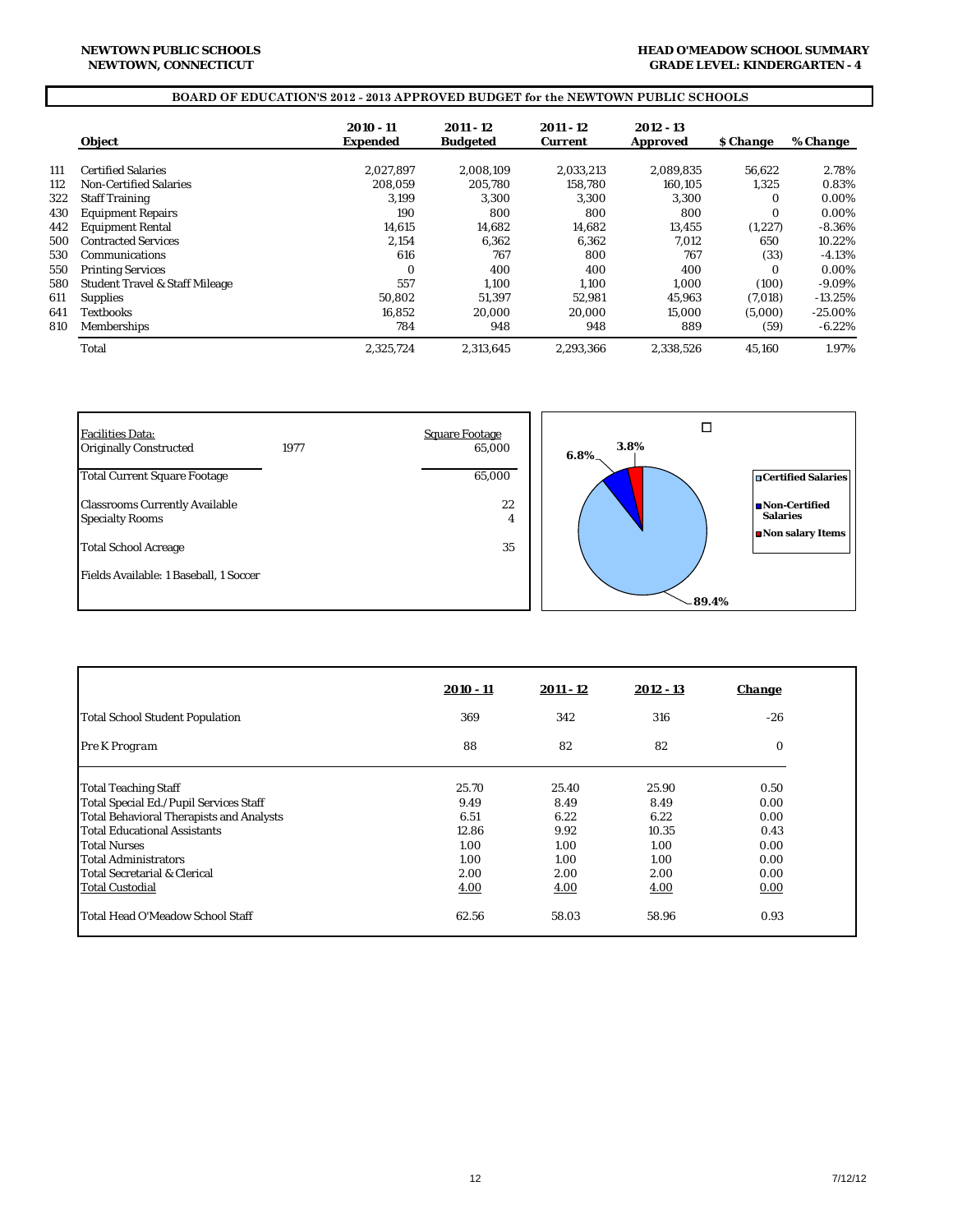## **REGULAR INSTRUCTION - HEAD O'MEADOW SCHOOL**

|            | <b>Object</b>                                                 | $2010 - 11$<br><b>Expended</b> | $2011 - 12$<br><b>Budgeted</b> | 2011 - 12<br><b>Current</b> | 2012 - 13<br><b>Approved</b> | \$ Change      | Notation |
|------------|---------------------------------------------------------------|--------------------------------|--------------------------------|-----------------------------|------------------------------|----------------|----------|
|            |                                                               |                                |                                |                             |                              |                |          |
|            | <b>CLASSROOM</b>                                              |                                |                                |                             |                              |                |          |
| 111        | <b>Teacher Salaries</b><br><b>Specialist Salaries</b>         | 1,201,941<br>8,572             | 1,185,050<br>8,903             | 1,172,905<br>8,903          | 1,213,156<br>9,022           | 40,251<br>119  |          |
| 111<br>112 | <b>Educational Assistants</b>                                 | 126,339                        | 122.858                        | 83,858                      | 84,437                       | 579            |          |
| 121        | <b>Substitutes (Certified)</b>                                | 3,113                          | 1,500                          | 1,500                       | 1,500                        | $\bf{0}$       |          |
| 131        | <b>Activities Salaries</b>                                    | 8,612                          | 9,379                          | 9,379                       | 9,379                        | $\bf{0}$       |          |
| 322        | <b>Staff Training</b>                                         | 2,689                          | 3,000                          | 3,000                       | 3,000                        | $\bf{0}$       |          |
| 430        | <b>Equipment Repairs</b>                                      | $\bf{0}$                       | 200                            | 200                         | 200                          | $\bf{0}$       |          |
| 442        | <b>Equipment Rental</b>                                       | 14,615                         | 14,682                         | 14,682                      | 13,455                       | (1, 227)       |          |
| 580        | <b>Staff Mileage</b>                                          | 375                            | 500                            | 500                         | 400                          | (100)          |          |
| 580        | <b>Student Travel</b>                                         | 182                            | 200                            | 200                         | 200                          | $\bf{0}$       |          |
| 611        | <b>Instructional Supplies</b>                                 | 38,739                         | 34,099                         | 35,683                      | 30,163                       | (5,520)        |          |
| 641        | <b>Textbooks</b>                                              | 16,852                         | 20,000                         | 20,000                      | 15,000                       | (5,000)        |          |
| 810        | Memberships                                                   | 385                            | 473                            | 473                         | 664                          | 191            |          |
|            | Subtotal                                                      | 1,422,413                      | 1,400,844                      | 1,351,283                   | 1,380,576                    | 29,293         |          |
|            | <b>ART</b>                                                    |                                |                                |                             |                              |                |          |
| 111        | <b>Teacher Salaries</b>                                       | 84,132                         | 85,815                         | 85,815                      | 87,007                       | 1,192          |          |
| 611        | <b>Instructional Supplies</b>                                 | 4,975                          | 3,500                          | 3,500                       | 3,500                        | $\bf{0}$       |          |
|            | Subtotal                                                      | 89,107                         | 89,315                         | 89,315                      | 90,507                       | 1,192          |          |
|            | <b>EARLY INTERVENTION SPECIALISTS</b>                         |                                |                                |                             |                              |                |          |
| 111        | <b>Specialist Salaries</b>                                    | 31,888                         | 33,212                         | 32,518                      | 34,630                       | 2,112          |          |
|            | Subtotal                                                      | 31,888                         | 33,212                         | 32,518                      | 34,630                       | 2,112          |          |
| 111        | <b>MATH/SCIENCE SPECIALISTS</b><br><b>Specialist Salaries</b> | 89,712                         | 91,507                         | 91,507                      | 92,779                       | 1,272          |          |
|            | Subtotal                                                      | 89,712                         | 91,507                         | 91,507                      | 92,779                       | 1,272          |          |
|            |                                                               |                                |                                |                             |                              |                |          |
|            | <b>MUSIC</b>                                                  |                                |                                |                             |                              |                |          |
| 111        | <b>Teacher Salaries</b>                                       | 56,895                         | 58,592                         | 58,592                      | 60,837                       | 2,245          |          |
| 430<br>500 | <b>Equipment Repairs</b><br><b>Contracted Services</b>        | 190<br>350                     | 600<br>300                     | 600<br>300                  | 600<br>350                   | $\bf{0}$<br>50 |          |
| 611        | <b>Instructional Supplies</b>                                 | $\bf{0}$                       | 600                            | 600                         | 400                          | (200)          |          |
|            | Subtotal                                                      | 57,435                         | 60,092                         | 60,092                      | 62,187                       | 2,095          |          |
|            | PHYSICAL EDUCATION                                            |                                |                                |                             |                              |                |          |
| 111        | <b>Teacher Salaries</b>                                       | 81,156                         | 95,211                         | 100,316                     | 97,384                       | (2,932)        |          |
| 611        | <b>Instructional Supplies</b>                                 | 0                              | 400                            | 400                         | 250                          | (150)          |          |
|            | Subtotal                                                      | 81,156                         | 95,611                         | 100,716                     | 97.634                       | (3,082)        |          |
|            | <b>READING</b>                                                |                                |                                |                             |                              |                |          |
| 111        | <b>Teacher Salaries</b>                                       | 83,079                         | 84,741                         | 84,741                      | 87,007                       | 2,266          |          |
| 111        | <b>Specialist Salaries</b>                                    | 87,573                         | 58,787                         | 91,507                      | 92.779                       | 1,272          |          |
|            | Subtotal                                                      | 170,652                        | 143,528                        | 176,248                     | 179,786                      | 3,538          |          |
|            | <b>LIBRARY/MEDIA</b>                                          |                                |                                |                             |                              |                |          |
| 111        | <b>Specialist Salaries</b>                                    | 71,833                         | 73,521                         | 73,595                      | 76,534                       | 2,939          |          |
| 112        | <b>Educational Assistants</b>                                 | 14,163                         | 14,108                         | 6,108                       | 5,727                        | (381)          |          |
| 500        | <b>Contracted Services</b>                                    | 1,804                          | 6,062                          | 6,062                       | 6,662                        | 600            |          |
| 611<br>810 | <b>Instructional Supplies</b>                                 | 3,701                          | 9,450                          | 9,450                       | 8,500                        | (950)<br>0     |          |
|            | Memberships<br>Subtotal                                       | 0<br>91,501                    | 225<br>103,366                 | 225<br>95,440               | 225<br>97,648                | 2,208          |          |
|            | <b>BUILDING ADMINISTRATION</b>                                |                                |                                |                             |                              |                |          |
| 111        | <b>Principal's Salary</b>                                     | 144,230                        | 144,230                        | 144,230                     | 147,115                      | 2,885          |          |
| 111        | <b>Lead Teacher</b>                                           | 75.162                         | 77,661                         | 77,705                      | 80,706                       | 3,001          |          |
| 112        | <b>Clerical Salaries</b>                                      | 67,540                         | 67,814                         | 67,814                      | 69,141                       | 1,327          |          |
| 132        | Extra Work (Non-Certified)                                    | 17                             | 1,000                          | 1,000                       | 800                          | (200)          |          |
| 322        | <b>Staff Training</b>                                         | 510                            | 300                            | 300                         | 300                          | 0              |          |
| 530        | <b>Communications - Postage</b>                               | 616                            | 767                            | 800                         | 767                          | (33)           |          |
| 550        | <b>Printing Services</b>                                      | $\bf{0}$                       | 400                            | 400                         | 400                          | 0              |          |
| 580        | <b>Staff Mileage</b>                                          | $\bf{0}$                       | 400                            | 400                         | 400                          | $\bf{0}$       |          |
| 690        | <b>Office Supplies</b>                                        | 3,387                          | 3,348                          | 3,348                       | 3,150                        | (198)          |          |
| 810        | Memberships                                                   | 399                            | 250                            | 250                         | 0                            | (250)          |          |
|            | Subtotal                                                      | 291,861                        | 296,170                        | 296,247                     | 302,779                      | 6,532          |          |
|            | TOTAL HEAD O'MEADOW SCHOOL                                    | 2,325,724                      | 2,313,645                      | 2,293,366                   | 2,338,526                    | 45,160         |          |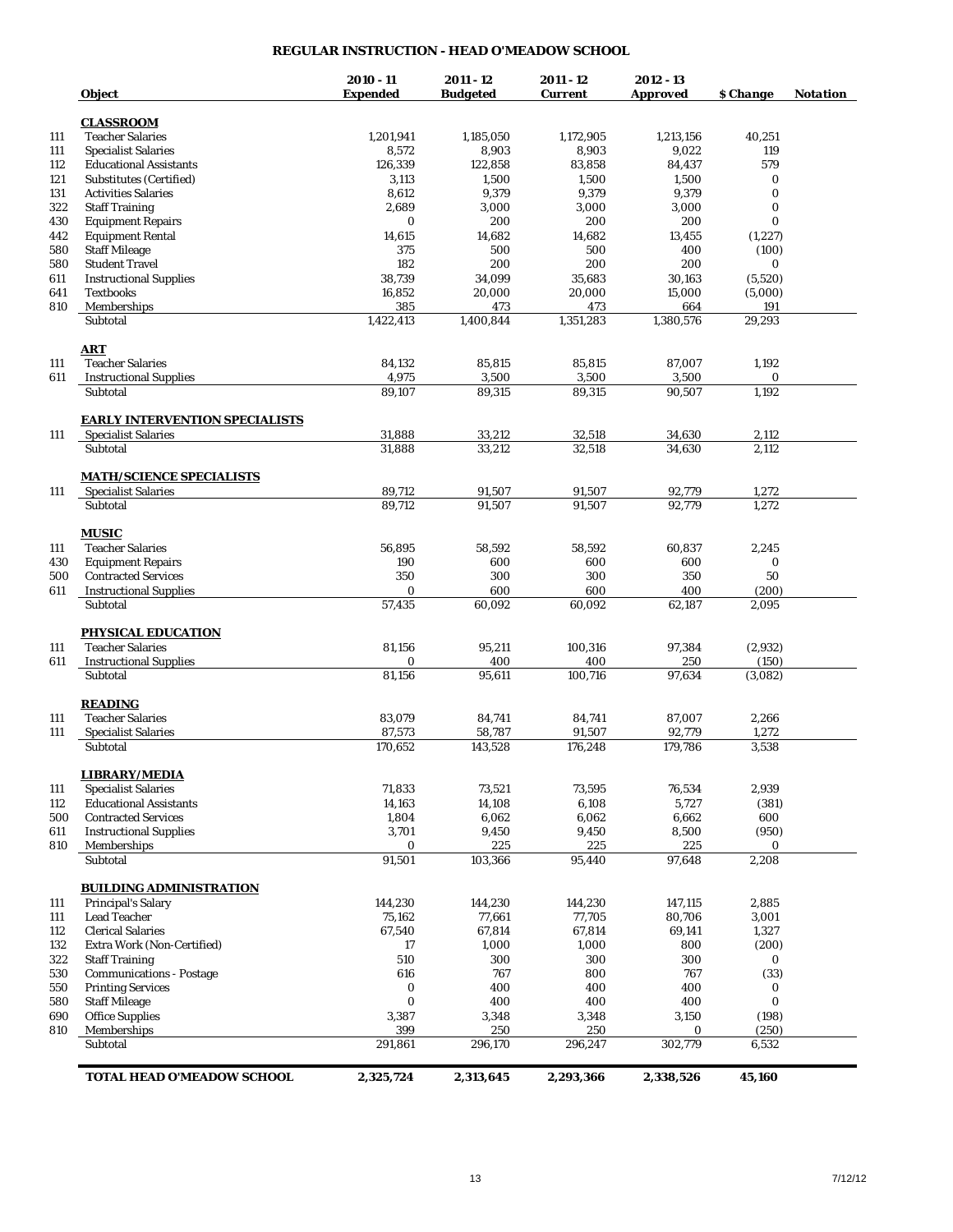#### **REED INTERMEDIATE SCHOOL SUMMARY GRADE LEVEL: 5 - 6**

#### **BOARD OF EDUCATION'S 2012 - 2013 APPROVED BUDGET for the NEWTOWN PUBLIC SCHOOLS**

|     | Object                                    | 2010 - 11<br><b>Expended</b> | 2011 - 12<br><b>Budgeted</b> | 2011 - 12<br><b>Current</b> | 2012 - 13<br><b>Approved</b> | <b><i>S</i></b> Change | % Change  |
|-----|-------------------------------------------|------------------------------|------------------------------|-----------------------------|------------------------------|------------------------|-----------|
|     |                                           |                              |                              |                             |                              |                        |           |
| 111 | <b>Certified Salaries</b>                 | 4,198,488                    | 4,312,035                    | 4.311.892                   | 4,414,273                    | 102,381                | 2.37%     |
| 112 | <b>Non-Certified Salaries</b>             | 244.589                      | 247.485                      | 212.946                     | 229.699                      | 16,753                 | 7.87%     |
| 322 | <b>Staff Training</b>                     | 19.679                       | 23.476                       | 23.476                      | 25,135                       | 1.659                  | 7.07%     |
| 430 | <b>Equipment Repairs</b>                  | 4.768                        | 6.150                        | 6.150                       | 6.250                        | 100                    | 1.63%     |
| 442 | <b>Equipment Rental</b>                   | 29,017                       | 29,253                       | 29,253                      | 26,910                       | (2,343)                | $-8.01%$  |
| 500 | <b>Contracted Services</b>                | 9,745                        | 16,914                       | 16,914                      | 24,268                       | 7,354                  | 43.48%    |
| 530 | Communications                            | 1,599                        | 1,600                        | 1,600                       | 1,600                        | 0                      | 0.00%     |
| 550 | <b>Printing Services</b>                  | 5.010                        | 5,381                        | 5.381                       | 4.000                        | (1, 381)               | $-25.66%$ |
| 580 | <b>Student Travel &amp; Staff Mileage</b> | 1.873                        | 2,086                        | 2.086                       | 2,716                        | 630                    | 30.20%    |
| 611 | <b>Supplies</b>                           | 124.514                      | 118.710                      | 118.710                     | 132.662                      | 13,952                 | 11.75%    |
| 641 | <b>Textbooks</b>                          | 33,129                       | 25,225                       | 25,225                      | 40.174                       | 14,949                 | 59.26%    |
| 734 | Equipment                                 | 0                            | 2,546                        | 2,546                       | 3,551                        | 1,005                  | 39.47%    |
| 810 | Memberships                               | 1,976                        | 2,593                        | 2,593                       | 2,466                        | (127)                  | -4.90%    |
|     | Total                                     | 4.674.389                    | 4.793.454                    | 4,758,772                   | 4.913.704                    | 154,932                | 3.26%     |



|                                           | 2010 - 11 | 2011 - 12 | 2012 - 13 | <b>Change</b> |
|-------------------------------------------|-----------|-----------|-----------|---------------|
| Total School Student Population           | 895       | 878       | 847       | $-31$         |
| <b>STARR Program</b> *                    | $\bf{0}$  | 4         | 4         | 0             |
| <b>Total Teaching Staff</b>               | 53.88     | 53.98     | 53.98     | 0.00          |
| Total Special Ed./Pupil Services Staff    | 13.16     | 12.70     | 12.70     | 0.00          |
| <b>Total Behavioral Therapists</b>        | 1.86      | 2.79      | 2.79      | 0.00          |
| Total Educational Assistants              | 22.61     | 19.06     | 19.06     | 0.00          |
| Total Nurses (Increase for STARR program) | 2.00      | 2.00      | 3.00      | 1.00          |
| Total Administrators                      | 2.00      | 2.00      | 2.00      | 0.00          |
| Total Secretarial & Clerical              | 6.00      | 6.00      | 6.00      | 0.00          |
| <b>Total Custodial</b>                    | 8.00      | 8.00      | 8.00      | 0.00          |
| Total Reed Intermediate School Staff      | 109.51    | 106.53    | 107.53    | 1.00          |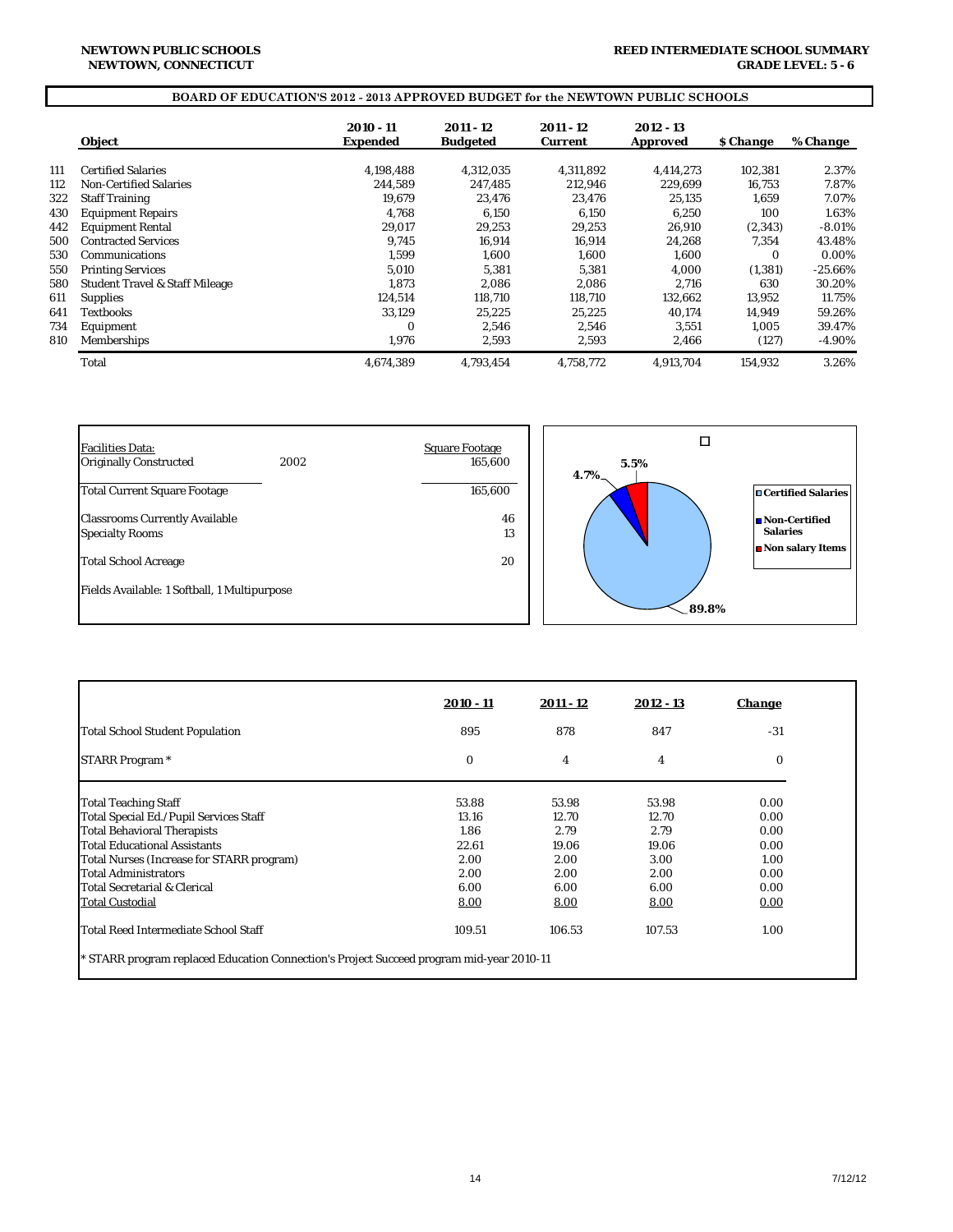# **REGULAR INSTRUCTION - REED INTERMEDIATE SCHOOL**

|     |                               | $2010 - 11$     | $2011 - 12$     | 2011 - 12      | $2012 - 13$     |                              |                 |
|-----|-------------------------------|-----------------|-----------------|----------------|-----------------|------------------------------|-----------------|
|     | <b>Object</b>                 | <b>Expended</b> | <b>Budgeted</b> | <b>Current</b> | <b>Approved</b> | <b><i><u>SChange</u></i></b> | <b>Notation</b> |
|     | <b>ART</b>                    |                 |                 |                |                 |                              |                 |
| 111 | <b>Teacher Salaries</b>       | 170,437         | 174,793         | 173,901        | 179,160         | 5,259                        |                 |
| 430 | <b>Equipment Repairs</b>      | $\bf{0}$        | 250             | 250            | 250             | 0                            |                 |
| 611 | <b>Instructional Supplies</b> | 7,563           | 7,650           | 7,650          | 7,650           | $\mathbf{0}$                 |                 |
|     | Subtotal                      | 178,000         | 182,693         | 181,801        | 187,060         | 5,259                        |                 |
|     |                               |                 |                 |                |                 |                              |                 |
|     | <b>COMPUTER EDUCATION</b>     |                 |                 |                |                 |                              |                 |
| 111 | <b>Teacher Salaries</b>       | 63,590          | 65,744          | 65,744         | 68,965          | 3,221                        |                 |
| 322 | <b>Staff Training</b>         | 1,700           | 1,700           | 1,700          | 1,700           | $\bf{0}$                     |                 |
| 500 | <b>Contracted Services</b>    | 4,640           | 6,870           | 6,870          | 7,570           | 700                          |                 |
| 611 | <b>Instructional Supplies</b> | 10,914          | 10,900          | 10,900         | 12,000          | 1,100                        |                 |
|     | Subtotal                      | 80,844          | 85,214          | 85,214         | 90,235          | 5,021                        |                 |
|     | <b>HEALTH EDUCATION</b>       |                 |                 |                |                 |                              |                 |
| 111 | <b>Teacher Salaries</b>       | 63,590          | 65,744          | 65,744         | 68,965          | 3,221                        |                 |
| 111 | <b>Specialist Salaries</b>    | 8,572           | 8,903           | 8,903          | 9,022           | 119                          |                 |
| 322 | <b>Staff Training</b>         | 145             | 125             | 125            | 130             | $\overline{5}$               |                 |
| 611 | <b>Instructional Supplies</b> | 402             | 500             | 500            | 300             | (200)                        |                 |
| 810 | Memberships                   | $\Omega$        | 25              | 25             | 170             | 145                          |                 |
|     | Subtotal                      | 72,709          | 75,297          | 75,297         | 78,587          | 3,290                        |                 |
|     |                               |                 |                 |                |                 |                              |                 |
|     | <b>MATHEMATICS</b>            |                 |                 |                |                 |                              |                 |
| 111 | <b>Specialist Salaries</b>    | 71,833<br>449   | 74,295<br>900   | 74,339<br>900  | 77,340<br>900   | 3,001                        |                 |
| 322 | <b>Staff Training</b>         |                 |                 |                |                 | 0                            |                 |
| 500 | <b>Contracted Services</b>    | $\mathbf{0}$    | 300             | 300            | 300             | $\mathbf{0}$                 |                 |
| 580 | <b>Student Travel</b>         | $\mathbf{0}$    | 0               | 0              | $\bf{0}$        | $\bf{0}$                     |                 |
| 611 | <b>Instructional Supplies</b> | 6,112           | 5,047           | 5,047          | 4,114           | (933)                        |                 |
| 641 | <b>Textbooks</b>              | 21,752          | 13,669          | 13,669         | 20,604          | 6,935                        |                 |
| 810 | Memberships                   | 309             | 335             | 335            | 335             | 0                            |                 |
|     | Subtotal                      | 100,455         | 94,546          | 94,590         | 103,593         | 9,003                        |                 |
|     | <b>MUSIC</b>                  |                 |                 |                |                 |                              |                 |
| 111 | <b>Teacher Salaries</b>       | 378,843         | 390,248         | 390,249        | 404,095         | 13,846                       |                 |
| 322 | <b>Staff Training</b>         | 505             | 780             | 780            | 780             | 0                            |                 |
| 430 | <b>Equipment Repairs</b>      | 3.931           | 4,800           | 4,800          | 5.000           | 200                          |                 |
| 500 | <b>Contracted Services</b>    | 1,100           | 1,100           | 1,100          | 1,100           | $\bf{0}$                     |                 |
| 580 | <b>Staff Mileage</b>          | 225             | 300             | 300            | 300             | $\bf{0}$                     |                 |
| 580 | <b>Student Travel</b>         | 314             | 400             | 400            | 400             | $\bf{0}$                     |                 |
| 611 | <b>Instructional Supplies</b> | 5,077           | 5,826           | 5,826          | 5,625           | (201)                        |                 |
| 734 | Equipment                     | $\bf{0}$        | 2,546           | 2,546          | 3,551           | 1,005                        |                 |
| 810 | Memberships                   | 330             | 780             | 780            | 684             | (96)                         |                 |
|     | Subtotal                      | 390,325         | 406,780         | 406,781        | 421,535         | 14,754                       |                 |
|     | PHYSICAL EDUCATION            |                 |                 |                |                 |                              |                 |
| 111 | <b>Teacher Salaries</b>       | 202,009         | 207,986         | 207,986        | 195,304         | (12, 682)                    |                 |
| 322 | <b>Staff Training</b>         | 120             | 515             | 515            | 75              | (440)                        |                 |
| 430 | <b>Equipment Repairs</b>      | 80              | 200             | 200            | 100             | (100)                        |                 |
| 580 | <b>Staff Mileage</b>          | 61              | 61              | 61             | 16              | (45)                         |                 |
| 611 | <b>Instructional Supplies</b> | 6,706           | 6,710           | 6,710          | 6,000           | (710)                        |                 |
| 810 | <b>Memberships</b>            | 105             | 100             | 100            | 105             | $\sqrt{5}$                   |                 |
|     | Subtotal                      | 209,081         | 215,572         | 215,572        | 201,600         | (13, 972)                    |                 |
|     |                               |                 |                 |                |                 |                              |                 |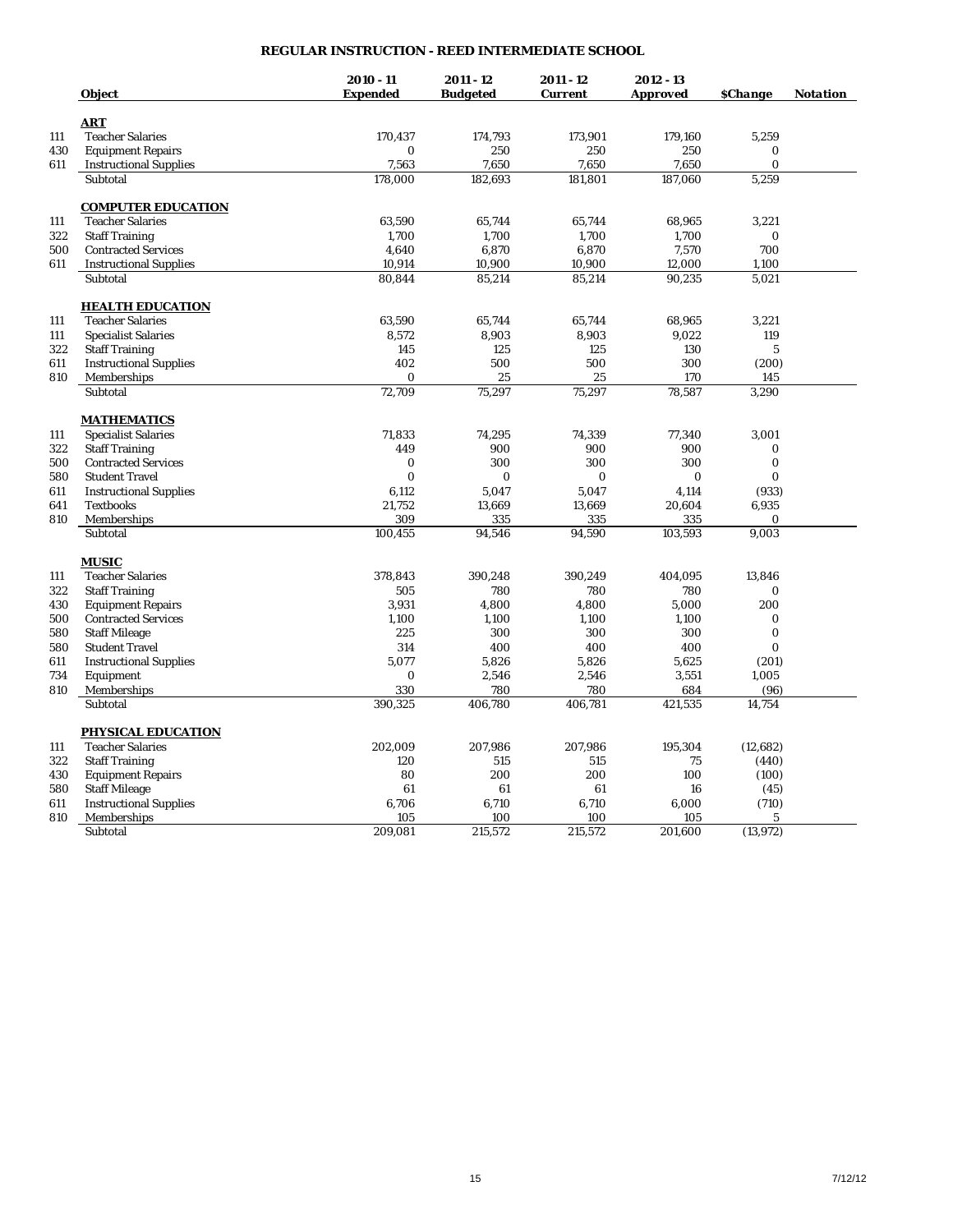# **REGULAR INSTRUCTION - REED INTERMEDIATE SCHOOL**

|     | Object                                    | $2010 - 11$<br><b>Expended</b> | 2011 - 12<br><b>Budgeted</b> | 2011 - 12<br><b>Current</b> | 2012 - 13<br><b>Approved</b> | \$ Change | <b>Notation</b> |
|-----|-------------------------------------------|--------------------------------|------------------------------|-----------------------------|------------------------------|-----------|-----------------|
|     |                                           |                                |                              |                             |                              |           |                 |
|     | <b>READING</b>                            |                                |                              |                             |                              |           |                 |
| 111 | <b>Teacher Salaries</b>                   | 188,732                        | 229,043                      | 229,043                     | 240,869                      | 11,826    |                 |
| 121 | <b>Tutors</b>                             | $\bf{0}$                       | 1,654                        | 1,654                       | 0                            | (1,654)   |                 |
| 322 | <b>Staff Training</b>                     | 3,808                          | 4,800                        | 4,800                       | 6,350                        | 1,550     |                 |
| 500 | <b>Contracted Services</b>                | 825                            | 850                          | 850                         | 3,050                        | 2,200     |                 |
| 611 | <b>Instructional Supplies</b>             | 22,211                         | 26,690                       | 26,690                      | 36,246                       | 9,556     |                 |
| 641 | <b>Textbooks</b>                          | 10,601                         | 10,780                       | 10,780                      | 9,570                        | (1,210)   |                 |
| 810 | Memberships                               | 238                            | 240                          | 240                         | 99                           | (141)     |                 |
|     | Subtotal                                  | 226,415                        | 274,057                      | 274,057                     | 296,184                      | 22,127    |                 |
|     | <b>SCIENCE</b>                            |                                |                              |                             |                              |           |                 |
| 322 | <b>Staff Training</b>                     | $\boldsymbol{0}$               | 800                          | 800                         | 1,200                        | 400       |                 |
| 611 | <b>Instructional Supplies</b>             | 6,808                          | 7,171                        | 7,171                       | 9,511                        | 2,340     |                 |
| 641 | <b>Textbooks</b>                          | $\bf{0}$                       | $\bf{0}$                     | $\bf{0}$                    | 10,000                       | 10,000    |                 |
| 810 | Memberships                               | $\bf{0}$                       | 200                          | 200                         | 200                          | $\bf{0}$  |                 |
|     | Subtotal                                  | 6,808                          | 8,171                        | 8,171                       | 20,911                       | 12,740    |                 |
|     | <b>EXTRA CURRICULAR ACTIVITIES</b>        |                                |                              |                             |                              |           |                 |
| 131 | <b>Coaching &amp; Activities Salaries</b> | 41,464                         | 41,671                       | 41,671                      | 41,671                       | $\bf{0}$  |                 |
|     | Subtotal                                  | 41,464                         | 41,671                       | 41,671                      | 41,671                       | $\bf{0}$  |                 |
|     | <b>LIBRARY/MEDIA</b>                      |                                |                              |                             |                              |           |                 |
| 111 | <b>Specialist Salaries</b>                | 86,382                         | 88,109                       | 88,110                      | 58,787                       | (29, 323) |                 |
| 112 | <b>Clerical Salaries</b>                  | 19,663                         | 19,789                       | 19,789                      | 21,087                       | 1,298     |                 |
| 112 | <b>Educational Assistants</b>             | 8,795                          | 8,539                        | $\bf{0}$                    | 8,539                        | 8,539     |                 |
| 322 | <b>Staff Training</b>                     | 981                            | 981                          | 981                         | 1,000                        | 19        |                 |
| 430 | <b>Equipment Repairs</b>                  | 732                            | 750                          | 750                         | 750                          | $\bf{0}$  |                 |
| 500 | <b>Contracted Services</b>                | 3,180                          | 7,694                        | 7,694                       | 7,748                        | 54        |                 |
| 611 | <b>Instructional Supplies</b>             | 10,223                         | 5,758                        | 5,758                       | 5,758                        | $\bf{0}$  |                 |
| 810 | Memberships                               | 518                            | 413                          | 413                         | 373                          | (40)      |                 |
|     | Subtotal                                  | 130,473                        | 132,033                      | 123,495                     | 104,042                      | (19, 453) |                 |
|     | <b>CLASSROOM</b>                          |                                |                              |                             |                              |           |                 |
|     | <b>Teacher Salaries</b>                   | 2,640,361                      | 2,682,466                    | 2,683,169                   | 2,777,316                    | 94,147    |                 |
| 112 | <b>Educational Assistants</b>             | 75,919                         | 82,232                       | 56,232                      | 57,387                       | 1,155     |                 |
| 121 | Substitutes (Certified)                   | 7,500                          | 10,100                       | 10,100                      | 10,100                       | $\bf{0}$  |                 |
| 322 | <b>Staff Training</b>                     | 8,830                          | 9,000                        | 9,000                       | 9,000                        | $\bf{0}$  |                 |
| 430 | <b>Equipment Repairs</b>                  | 25                             | 150                          | 150                         | 150                          | $\bf{0}$  |                 |
| 442 | <b>Equipment Rental</b>                   | 29,017                         | 29,253                       | 29,253                      | 26,910                       | (2, 343)  |                 |
| 500 | <b>Contracted Services</b>                | $\bf{0}$                       | 100                          | 100                         | 100                          | $\bf{0}$  |                 |
| 550 | <b>Printing Services</b>                  | 5,010                          | 5,381                        | 5,381                       | 4,000                        | (1, 381)  |                 |
| 580 | <b>Staff Mileage</b>                      | 368                            | 825                          | 825                         | 1,000                        | 175       |                 |
| 580 | <b>Student Travel</b>                     | 905                            | 500                          | 500                         | 1,000                        | 500       |                 |
| 611 | <b>Instructional Supplies</b>             | 38,136                         | 34,807                       | 34,807                      | 37,807                       | 3,000     |                 |
| 641 | <b>Textbooks</b>                          | 775                            | 776                          | 776                         | $\bf{0}$                     | (776)     |                 |
| 734 | Equipment                                 | 0                              | $\bf{0}$                     | $\bf{0}$                    | $\bf{0}$                     | $\bf{0}$  |                 |
|     | Subtotal                                  | 2,806,848                      | 2,855,590                    | 2,830,293                   | 2,924,770                    | 94,477    |                 |
|     | <b>BUILDING ADMINISTRATION</b>            |                                |                              |                             |                              |           |                 |
|     | Principal & A.P. Salaries                 | 275,176                        | 271,279                      | 271,279                     | 282,679                      | 11,400    |                 |
| 112 | <b>Clerical Salaries</b>                  | 134,749                        | 133,125                      | 133,125                     | 138,386                      | 5,261     |                 |
| 132 | Extra Work (Non-Certified)                | 5,464                          | 3,800                        | 3,800                       | 4,300                        | 500       |                 |
| 322 | <b>Staff Training</b>                     | 3,140                          | 3,875                        | 3,875                       | 4,000                        | 125       |                 |
| 500 | <b>Contracted Services</b>                | $\bf{0}$                       | $\bf{0}$                     | 0                           | 4,400                        | 4,400     |                 |
| 530 | <b>Communications - Postage</b>           | 1,599                          | 1,600                        | 1,600                       | 1,600                        | 0         |                 |
| 690 | <b>Office Supplies</b>                    | 10,362                         | 7,651                        | 7,651                       | 7,651                        | $\bf{0}$  |                 |
| 810 | Memberships                               | 476                            | 500                          | 500                         | 500                          | $\bf{0}$  |                 |
|     | Subtotal                                  | 430,966                        | 421,830                      | 421,830                     | 443,516                      | 21,686    |                 |
|     |                                           |                                |                              |                             |                              |           |                 |
|     | TOTAL REED INTERMEDIATE SCHOOL            | 4,674,389                      | 4,793,454                    | 4,758,772                   | 4,913,704                    | 154,932   |                 |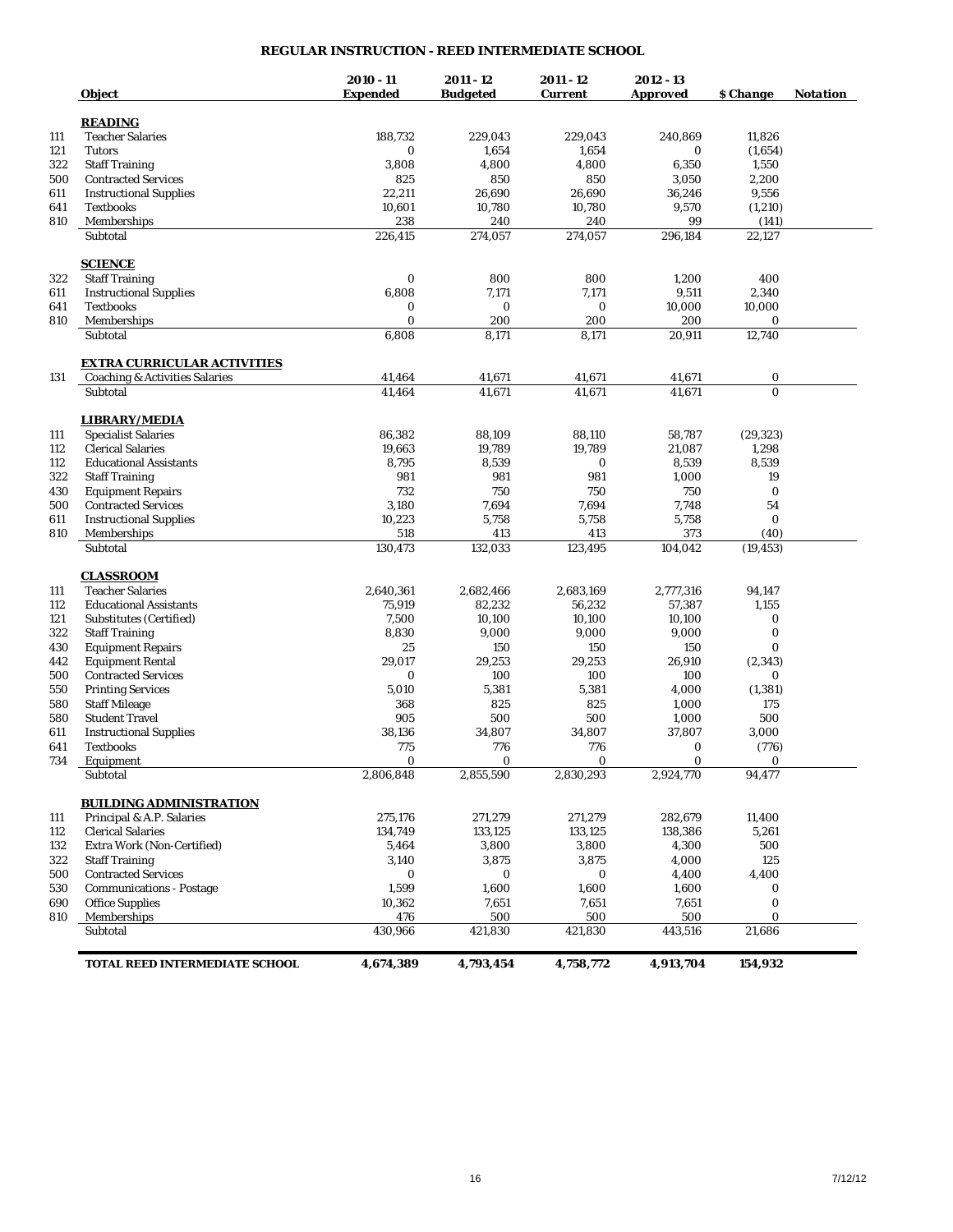#### **NEWTOWN, CONNECTICUT NEWTOWN PUBLIC SCHOOLS**

## **BOARD OF EDUCATION'S 2012 - 2013 APPROVED BUDGET for the NEWTOWN PUBLIC SCHOOLS**

|     | Object                                    | 2010 - 11<br><b>Expended</b> | 2011 - 12<br><b>Budgeted</b> | 2011 - 12<br><b>Current</b> | $2012 - 13$<br>Approved | <b><i>S</i></b> Change | % Change   |
|-----|-------------------------------------------|------------------------------|------------------------------|-----------------------------|-------------------------|------------------------|------------|
| 111 | <b>Certified Salaries</b>                 | 4.841.788                    | 4.944.507                    | 4.889.419                   | 5.081.924               | 192,505                | 3.94%      |
| 112 | <b>Non-Certified Salaries</b>             | 210.988                      | 214.564                      | 214.564                     | 220.173                 | 5.609                  | 2.61%      |
| 322 | <b>Staff Training</b>                     | 12.990                       | 20,805                       | 20.805                      | 19,425                  | (1,380)                | $-6.63%$   |
|     |                                           |                              |                              |                             |                         |                        |            |
| 430 | <b>Equipment Repairs</b>                  | 7.695                        | 8.148                        | 8.148                       | 8.394                   | 246                    | 3.02%      |
| 442 | <b>Equipment Rental</b>                   | 41.564                       | 40.900                       | 40.900                      | 34.860                  | (6,040)                | $-14.77%$  |
| 500 | <b>Contracted Services</b>                | 29.690                       | 33,454                       | 33.454                      | 35,617                  | 2,163                  | 6.47%      |
| 530 | Communications                            | 4.975                        | 2,000                        | 2.000                       | 2,000                   | $\Omega$               | 0.00%      |
| 550 | <b>Printing Services</b>                  | 9.987                        | 9,100                        | 9,100                       | 9,100                   | $\Omega$               | 0.00%      |
| 580 | <b>Student Travel &amp; Staff Mileage</b> | 7.701                        | 9,965                        | 9.965                       | 8.325                   | (1,640)                | $-16.46\%$ |
| 611 | <b>Supplies</b>                           | 93,581                       | 110,605                      | 110,605                     | 122,742                 | 12,137                 | 10.97%     |
| 641 | Textbooks                                 | 7.569                        | 9.732                        | 9.732                       | 11.675                  | 1.943                  | 19.97%     |
| 734 | Equipment                                 | 2.602                        | 4.896                        | 4.896                       | 2,639                   | (2,257)                | $-46.10\%$ |
| 810 | Memberships                               | 3,142                        | 2,871                        | 2,871                       | 3,728                   | 857                    | 29.85%     |
|     | Total                                     | 5,274,272                    | 5.411.547                    | 5.356.459                   | 5.560.602               | 204.143                | 3.81%      |



|                                        | $2010 - 11$ | 2011 - 12 | 2012 - 13 | <b>Change</b> |
|----------------------------------------|-------------|-----------|-----------|---------------|
| Total School Student Population        | 897         | 871       | 903       | 32            |
| <b>Total Teaching Staff</b>            | 64.89       | 64.89     | 64.89     | 0.00          |
| Total Special Ed./Pupil Services Staff | 11.46       | 10.46     | 11.46     | 1.00          |
| <b>Total Educational Assistants</b>    | 15.62       | 18.42     | 18.42     | 0.00          |
| <b>Total Nurses</b>                    | 1.50        | 1.50      | 1.50      | 0.00          |
| <b>Total Administrators</b>            | 2.00        | 2.00      | 2.00      | 0.00          |
| Total Secretarial & Clerical           | 6.34        | 6.34      | 6.34      | 0.00          |
| <b>Total Custodial</b>                 | 9.00        | 9.00      | 9.00      | 0.00          |
| <b>Total Middle School Staff</b>       | 110.81      | 112.61    | 113.61    | 1.00          |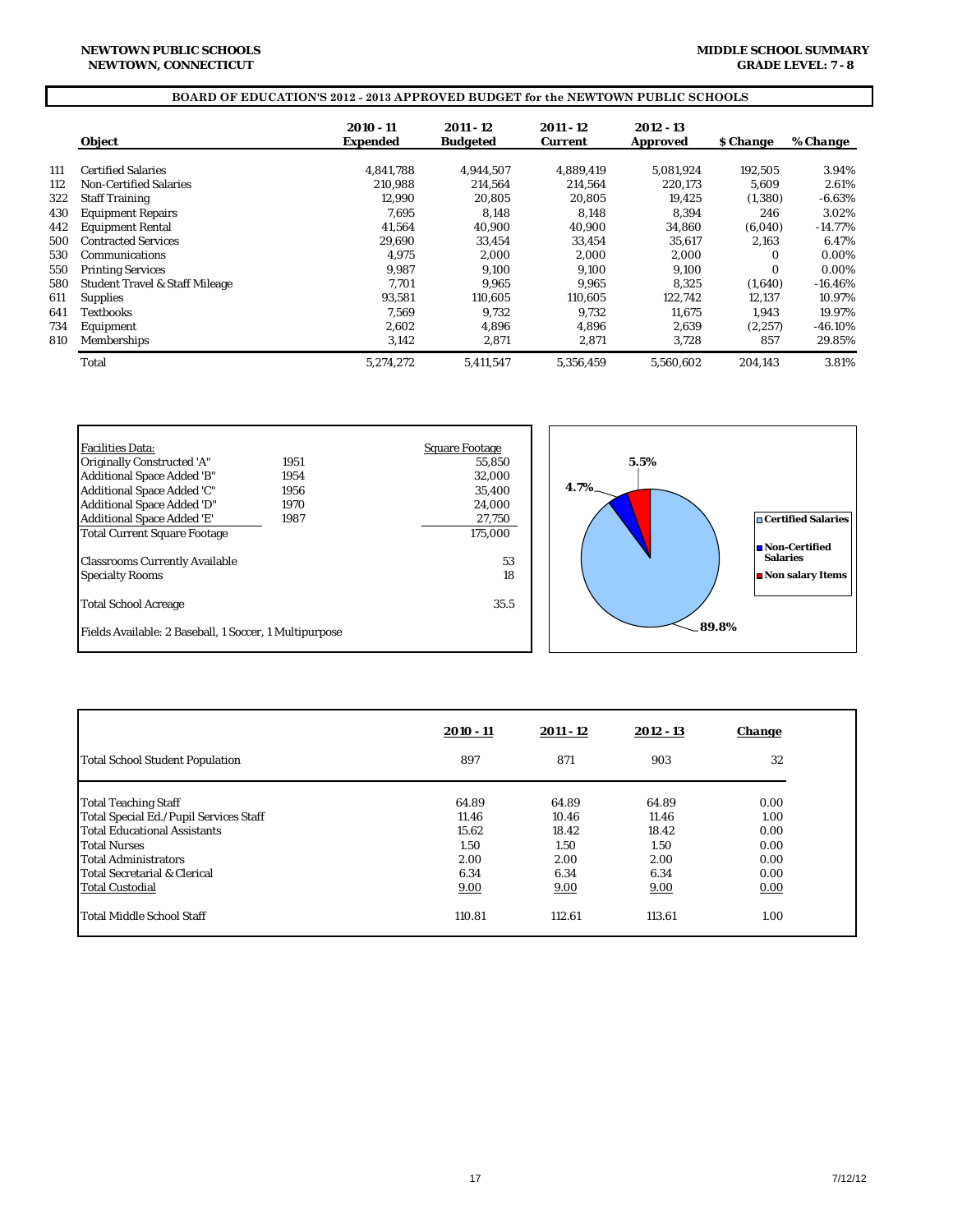## **REGULAR INSTRUCTION - MIDDLE SCHOOL**

|            | Object                                            | 2010 - 11<br><b>Expended</b> | 2011 - 12<br><b>Budgeted</b> | 2011 - 12<br><b>Current</b> | $2012 - 13$<br><b>Approved</b> | \$ Change            | <b>Notation</b> |
|------------|---------------------------------------------------|------------------------------|------------------------------|-----------------------------|--------------------------------|----------------------|-----------------|
|            |                                                   |                              |                              |                             |                                |                      |                 |
|            | <b>ART</b>                                        |                              |                              |                             |                                |                      |                 |
| 111        | <b>Teacher Salaries</b>                           | 184,030                      | 187,875                      | 187,539                     | 173,685                        | (13, 854)            |                 |
| 322        | <b>Staff Training</b>                             | $\bf{0}$                     | 600                          | 600                         | 300                            | (300)                |                 |
| 430        | <b>Equipment Repairs</b>                          | $\bf{0}$                     | 0                            | 0                           | 200                            | 200                  |                 |
| 611        | <b>Instructional Supplies</b><br>Subtotal         | 3,145<br>187,175             | 4,900<br>193,375             | 4,900<br>193,039            | 3,875<br>178,060               | (1,025)<br>(14, 979) |                 |
|            |                                                   |                              |                              |                             |                                |                      |                 |
|            | <b>COMPUTER EDUCATION</b>                         |                              |                              |                             |                                |                      |                 |
| 111        | <b>Teacher Salaries</b>                           | 87,376                       | 89,124                       | 89,124                      | 90,363                         | 1,239                |                 |
| 112        | <b>Educational Assistants</b>                     | 15,169                       | 15,128                       | 15,128                      | 15,153                         | 25                   |                 |
| 322        | <b>Staff Training</b>                             | 0                            | 500                          | 500                         | 500                            | 0                    |                 |
| 430        | <b>Equipment Repairs</b>                          | $\bf{0}$                     | 200                          | 200                         | 200                            | 0                    |                 |
| 580        | <b>Staff Mileage</b>                              | 128                          | 100                          | 100                         | 150                            | 50                   |                 |
| 611        | <b>Instructional Supplies</b>                     | 12,090                       | 10,075                       | 10,075                      | 9,950                          | (125)                |                 |
| 810        | Memberships                                       | 92                           | 125                          | 125                         | 200                            | 75                   |                 |
|            | Subtotal                                          | 114,856                      | 115,252                      | 115,252                     | 116,516                        | 1,264                |                 |
|            | <u>ENGLISH</u>                                    |                              |                              |                             |                                |                      |                 |
| 111        | <b>Teacher Salaries</b>                           | 671,657                      | 693,282                      | 693,983                     | 718,359                        | 24,376               |                 |
| 322        | <b>Staff Training</b>                             | 1,698                        | 0                            | 0                           | 500                            | 500                  |                 |
| 611        | <b>Instructional Supplies</b>                     | 3,650                        | 3,355                        | 3,355                       | 8,390                          | 5,035                |                 |
| 641        | Textbooks                                         | 2,662                        | 3,220                        | 3,220                       | 6,500                          | 3,280                |                 |
|            | Subtotal                                          | 679,667                      | 699,857                      | 700,558                     | 733,749                        | 33,191               |                 |
|            |                                                   |                              |                              |                             |                                |                      |                 |
|            | <b>FAMILY &amp; CONSUMER SCIENCE</b>              |                              |                              |                             |                                |                      |                 |
| 111        | <b>Teacher Salaries</b>                           | 69.908                       | 86,087                       | 86,087                      | 90,363                         | 4,276                |                 |
| 430        | <b>Equipment Repairs</b>                          | 0                            | 0                            | 0                           | 200                            | 200                  |                 |
| 611        | <b>Instructional Supplies</b>                     | 5,715                        | 5,165                        | 5,165                       | 6,800                          | 1,635                |                 |
| 810        | Memberships                                       | 0                            | 135                          | 135                         | 0                              | (135)                |                 |
|            | Subtotal                                          | 75,623                       | 91,387                       | 91,387                      | 97,363                         | 5,976                |                 |
|            | <b>HEALTH EDUCATION</b>                           |                              |                              |                             |                                |                      |                 |
| 111        | <b>Teacher Salaries</b>                           | 67,370                       | 69,519                       | 69,519                      | 71,807                         | 2,288                |                 |
| 111        | <b>Specialist Salaries</b>                        | 12,859                       | 13,354                       | 13,354                      | 13,533                         | 179                  |                 |
| 322        | <b>Staff Training</b>                             | 166                          | 100                          | 100                         | 45                             | (55)                 |                 |
| 611        | <b>Instructional Supplies</b>                     | 393                          | 700                          | 700                         | 755                            | 55                   |                 |
|            | Subtotal                                          | 80,788                       | 83,673                       | 83,673                      | 86,140                         | 2,467                |                 |
|            |                                                   |                              |                              |                             |                                |                      |                 |
|            | <b>MATHEMATICS</b>                                |                              |                              |                             |                                |                      |                 |
| 111        | <b>Teacher Salaries</b>                           | 660,032                      | 679,816                      | 681,485                     | 672,583                        | (8,902)              |                 |
| 121        | <b>Tutors</b>                                     | 3,545                        | 8,220                        | 8,220                       | 8,220                          | 0                    |                 |
| 322        | <b>Staff Training</b><br><b>Equipment Repairs</b> | 293                          | 780                          | 780                         | 690                            | (90)                 |                 |
| 430<br>580 | <b>Staff Mileage</b>                              | 1,371<br>$\bf{0}$            | 1,848<br>188                 | 1,848<br>188                | 1,249<br>110                   | (599)<br>(78)        |                 |
| 580        | <b>Student Travel</b>                             | 1,028                        | 1,200                        | 1,200                       | 1,286                          | 86                   |                 |
| 611        | <b>Instructional Supplies</b>                     | 4,807                        | 3,834                        | 3,834                       | 6,115                          | 2,281                |                 |
| 810        | Memberships                                       | 103                          | 91                           | 91                          | 103                            | 12                   |                 |
|            | Subtotal                                          | 671,179                      | 695,977                      | 697,646                     | 690,356                        | (7, 290)             |                 |
|            |                                                   |                              |                              |                             |                                |                      |                 |
|            | <b>MUSIC</b>                                      |                              |                              |                             |                                |                      |                 |
| 111        | <b>Teacher Salaries</b>                           | 385,063                      | 395,279                      | 395,280                     | 409,727                        | 14,447               |                 |
| 322        | <b>Staff Training</b>                             | 650                          | 700                          | 700                         | 750                            | 50                   |                 |
| 430        | <b>Equipment Repairs</b>                          | 1,946                        | 3,000                        | 3,000                       | 3,000                          | 0                    |                 |
| 500        | <b>Contracted Services</b>                        | 400                          | 475                          | 475                         | 475                            | 0                    |                 |
| 580        | <b>Student Travel</b>                             | 2,963                        | 2,650                        | 2,650                       | 2,374                          | (276)                |                 |
| 611        | <b>Instructional Supplies</b>                     | 3,311                        | 6,225                        | 6,225                       | 6,552                          | 327                  |                 |
| 734        | Equipment                                         | 2,602                        | 0                            | 0                           | 0                              | $\bf{0}$             |                 |
| 810        | Memberships                                       | 625                          | 650                          | 650                         | 575                            | (75)                 |                 |
|            | Subtotal                                          | 397,559                      | 408,979                      | 408,980                     | 423,453                        | 14,473               |                 |
|            | <b>PHYSICAL EDUCATION</b>                         |                              |                              |                             |                                |                      |                 |
| 111        | <b>Teacher Salaries</b>                           | 261,451                      | 270,140                      | 270,140                     | 283,309                        | 13,169               |                 |
| 322        | <b>Staff Training</b>                             | 240                          | 400                          | 400                         | 0                              | (400)                |                 |
| 430        | <b>Equipment Repairs</b>                          | 350                          | 300                          | 300                         | 350                            | 50                   |                 |
| 500        | <b>Contracted Services</b>                        | 200                          | 350                          | 350                         | 500                            | 150                  |                 |
| 580        | <b>Student Travel</b>                             | 910                          | 920                          | 920                         | 986                            | 66                   |                 |
| 611        | <b>Instructional Supplies</b>                     | 246                          | 2,601                        | 2,601                       | 2,690                          | 89                   |                 |
| 734        | Equipment                                         | 0                            | 4,896                        | 4,896                       | 2,639                          | (2,257)              |                 |
| 810        | Memberships                                       | $\bf{0}$                     | 0                            | 0                           | 460                            | 460                  |                 |
|            | Subtotal                                          | 263,397                      | 279,607                      | 279,607                     | 290,934                        | 11,327               |                 |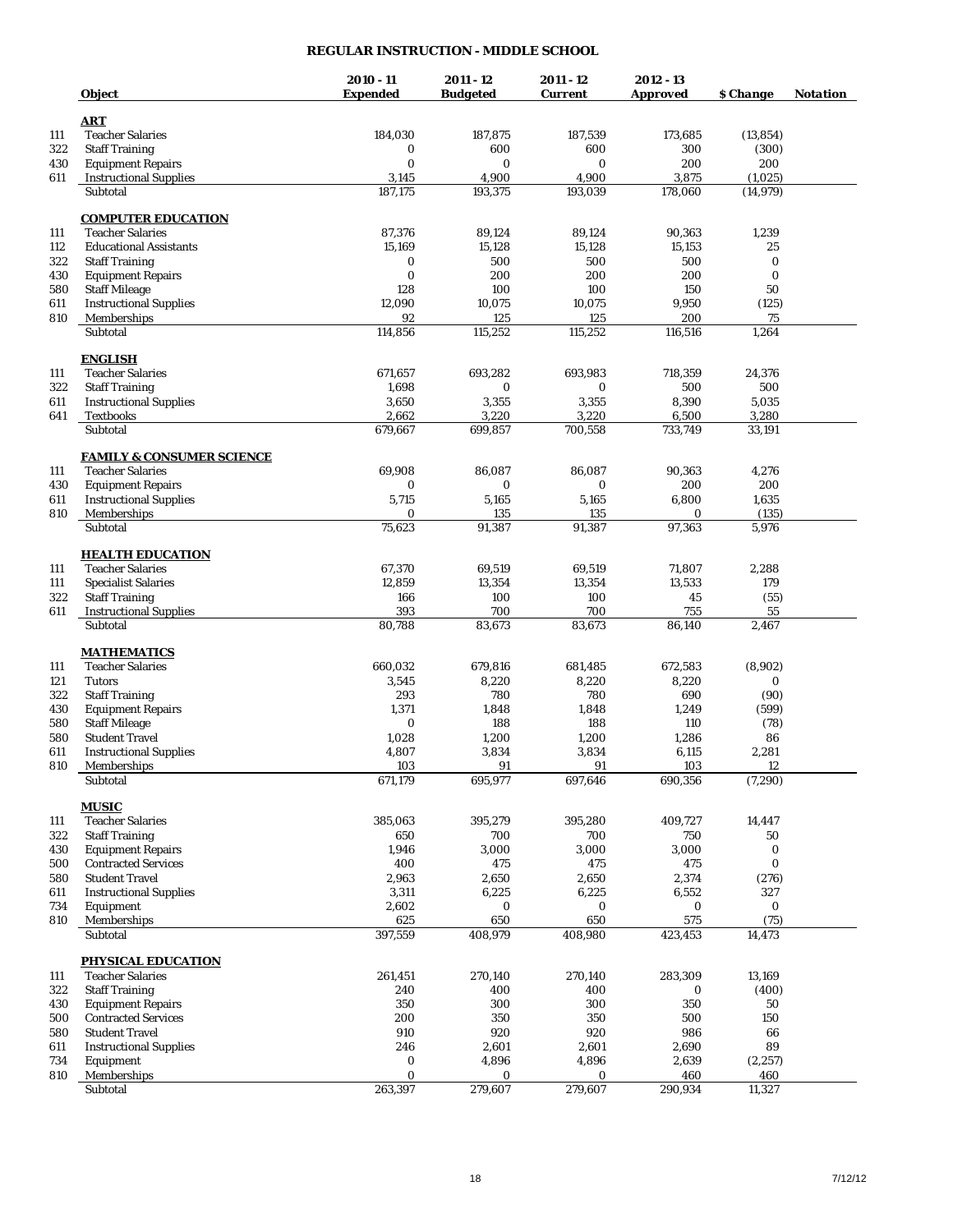## **REGULAR INSTRUCTION - MIDDLE SCHOOL**

|     |                                                        | $2010 - 11$     | $2011 - 12$     | 2011 - 12      | $2012 - 13$     |                         |                 |
|-----|--------------------------------------------------------|-----------------|-----------------|----------------|-----------------|-------------------------|-----------------|
|     | <b>Object</b>                                          | <b>Expended</b> | <b>Budgeted</b> | <b>Current</b> | <b>Approved</b> | <i><b>\$ Change</b></i> | <b>Notation</b> |
|     | <b>PROJECT ADVENTURE</b>                               |                 |                 |                |                 |                         |                 |
| 111 | <b>Teacher Salaries</b>                                | 83,779          | 85,441          | 85,441         | 86,633          | 1,192                   |                 |
| 112 | <b>Educational Assistants</b>                          | 15,216          | 15,345          | 15,345         | 15,656          | 311                     |                 |
| 322 | <b>Staff Training</b>                                  | 0               | 525             | 525            | 300             | (225)                   |                 |
| 430 | <b>Equipment Repairs</b>                               | 1,914           | 1,000           | 1,000          | 995             | (5)                     |                 |
| 580 | <b>Staff Mileage</b>                                   | $\bf{0}$        | 266             | 266            | 192             | (74)                    |                 |
| 611 | <b>Instructional Supplies</b>                          | 339             | 1,109           | 1,109          | 1,513           | 404                     |                 |
|     | Subtotal                                               | 101,248         | 103,686         | 103,686        | 105,289         | 1,603                   |                 |
|     | <b>READING</b>                                         |                 |                 |                |                 |                         |                 |
| 111 | <b>Teacher Salaries</b>                                | 173.735         | 177,577         | 137,743        | 257,214         | 119.471                 |                 |
| 322 | <b>Staff Training</b>                                  | 509             | 1,000           | 1,000          | 540             | (460)                   |                 |
| 611 | <b>Instructional Supplies</b>                          | 1,003           | 2,280           | 2,280          | 1,400           | (880)                   |                 |
| 641 | <b>Textbooks</b>                                       | 1,581           | 3,220           | 3,220          | 2,760           | (460)                   |                 |
|     | Subtotal                                               | 176,829         | 184,077         | 144,243        | 261,914         | 117,671                 |                 |
|     | <b>SCIENCE</b>                                         |                 |                 |                |                 |                         |                 |
| 111 | <b>Teacher Salaries</b>                                | 650,146         | 672,145         | 672,145        | 696,330         | 24,185                  |                 |
| 322 | <b>Staff Training</b>                                  | 415             | 1,500           | 1,500          | 1,500           | 0                       |                 |
| 430 | <b>Equipment Repairs</b>                               | 0               | 0               | 0              | 400             | 400                     |                 |
| 611 | <b>Instructional Supplies</b>                          | 7,543           | 6,952           | 6,952          | 7,100           | 148                     |                 |
|     | Subtotal                                               | 658.105         | 680,597         | 680.597        | 705,330         | 24,733                  |                 |
|     | <b>SOCIAL STUDIES</b>                                  |                 |                 |                |                 |                         |                 |
| 111 | <b>Teacher Salaries</b>                                | 674,704         | 690,876         | 682,442        | 712,194         | 29,752                  |                 |
| 322 | <b>Staff Training</b>                                  | 777             | 800             | 800            | 500             | (300)                   |                 |
| 580 | <b>Staff Mileage</b>                                   | 45              | 800             | 800            | 300             | (500)                   |                 |
| 611 | <b>Instructional Supplies</b>                          | 1,449           | 2,787           | 2,787          | 2,785           | (2)                     |                 |
| 641 | <b>Textbooks</b>                                       | 3,326           | 3,292           | 3,292          | 2,415           | (877)                   |                 |
| 810 | <b>Memberships</b><br>Subtotal                         | 0<br>680,302    | 320<br>698,875  | 320<br>690,441 | 400<br>718,594  | 80<br>28,153            |                 |
|     |                                                        |                 |                 |                |                 |                         |                 |
| 111 | <b>TECHNOLOGY EDUCATION</b><br><b>Teacher Salaries</b> | 87,376          | 89,124          | 89,124         | 90,363          | 1,239                   |                 |
| 611 |                                                        | 1,611           | 2,600           | 2,600          | 2,598           | (2)                     |                 |
|     | <b>Instructional Supplies</b><br>Subtotal              | 88,987          | 91,724          | 91,724         | 92,961          | 1,237                   |                 |
|     | <b>WORLD LANGUAGE</b>                                  |                 |                 |                |                 |                         |                 |
| 111 | <b>Teacher Salaries</b>                                | 333,604         | 303,952         | 295,097        | 264,707         | (30, 390)               |                 |
| 322 | <b>Staff Training</b>                                  | 0               | 500             | 500            | 400             | (100)                   |                 |
| 580 | <b>Staff Mileage</b>                                   | 30              | 100             | 100            | 100             | 0                       |                 |
| 611 | <b>Instructional Supplies</b>                          | 9,476           | 9,692           | 9,692          | 11,501          | 1,809                   |                 |
|     | Subtotal                                               | 343,109         | 314,244         | 305,389        | 276,708         | (28, 681)               |                 |
|     | <b>EXTRA CURRICULAR AND SPORTS ACTIVITIES</b>          |                 |                 |                |                 |                         |                 |
| 131 | <b>Coaching &amp; Activities Salaries</b>              | 64,770          | 63,925          | 63.925         | 63,925          | $\bf{0}$                |                 |
| 500 | <b>Contracted Services</b>                             | 6,330           | 4,330           | 4,330          | 6,350           | 2,020                   |                 |
| 580 | <b>Student Travel</b>                                  | 2,520           | 3,700           | 3,700          | 2,777           | (923)                   |                 |
| 611 | <b>Instructional Supplies</b>                          | 399             | 1,970           | 1,970          | 550             | (1, 420)                |                 |
|     | Subtotal                                               | 74,019          | 73,925          | 73,925         | 73,602          | (323)                   |                 |
|     | <b>LIBRARY/MEDIA</b>                                   |                 |                 |                |                 |                         |                 |
| 111 | <b>Specialist Salaries</b>                             | 86,323          | 88,049          | 88,049         | 90,363          | 2,314                   |                 |
| 112 | <b>Clerical Salaries</b>                               | 35,203          | 35,203          | 35,203         | 36,042          | 839                     |                 |
| 322 | <b>Staff Training</b>                                  | 262             | 150             | 150            | 150             | 0                       |                 |
| 430 | <b>Equipment Repairs</b>                               | 83              | 300             | 300            | 300             | $\boldsymbol{0}$        |                 |
| 500 | <b>Contracted Services</b>                             | 2,221           | 5,899           | 5,899          | 5,792           | (107)                   |                 |
| 580 | <b>Staff Mileage</b>                                   | 77              | 41              | 41             | 50              | 9                       |                 |
| 611 | <b>Instructional Supplies</b>                          | 6,522           | 4,060           | 4,060          | 4,418           | 358                     |                 |
| 810 | Memberships                                            | 250             | 250             | 250            | 290             | 40                      |                 |
|     | Subtotal                                               | 130,942         | 133,952         | 133,952        | 137,405         | 3,453                   |                 |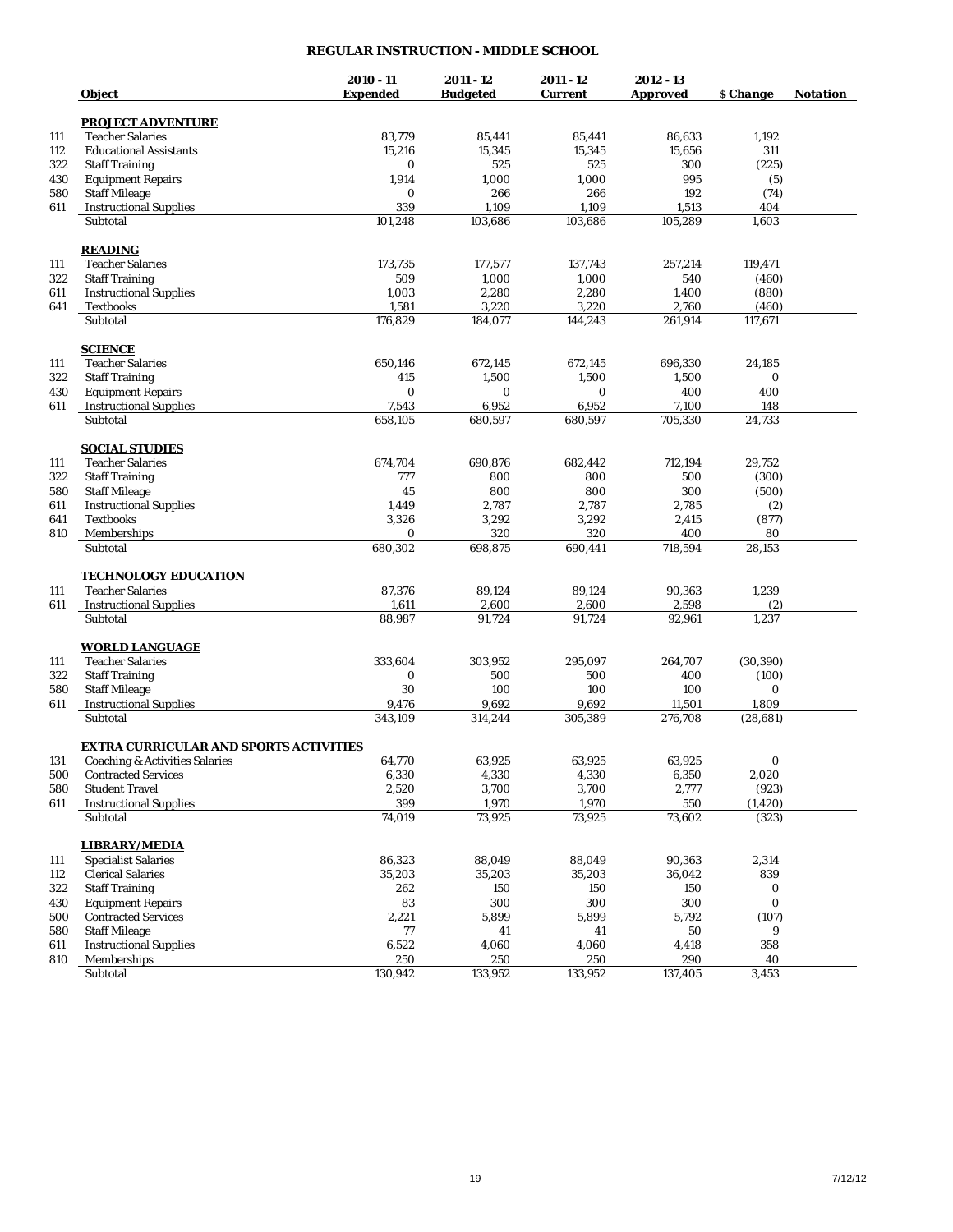# **REGULAR INSTRUCTION - MIDDLE SCHOOL**

|     | <b>Object</b>                   | 2010 - 11<br><b>Expended</b> | 2011 - 12<br><b>Budgeted</b> | 2011 - 12<br><b>Current</b> | 2012 - 13<br><b>Approved</b> | <b><i><u>S</u></i></b> Change | <b>Notation</b> |
|-----|---------------------------------|------------------------------|------------------------------|-----------------------------|------------------------------|-------------------------------|-----------------|
|     | <b>CLASSROOM</b>                |                              |                              |                             |                              |                               |                 |
| 112 | <b>Educational Assistants</b>   | 6,336                        | 7,286                        | 7,286                       | 7,530                        | 244                           |                 |
| 121 | <b>Substitutes (Certified)</b>  | 7.838                        | 4,500                        | 4.500                       | 4,500                        | $\bf{0}$                      |                 |
| 322 | <b>Staff Training</b>           | 4.912                        | 10,150                       | 10.150                      | 10,150                       | $\Omega$                      |                 |
| 442 | <b>Equipment Rental</b>         | 41.564                       | 40,900                       | 40,900                      | 34,860                       | (6,040)                       |                 |
| 500 | <b>Contracted Services</b>      | 19.978                       | 21.900                       | 21.900                      | 22.000                       | 100                           |                 |
| 550 | <b>Printing Services</b>        | 4.708                        | 5,100                        | 5.100                       | 5,100                        | $\Omega$                      |                 |
| 611 | <b>Instructional Supplies</b>   | 23,189                       | 34,500                       | 34,500                      | 35,950                       | 1,450                         |                 |
|     | Subtotal                        | 108,524                      | 124,336                      | 124,336                     | 120,090                      | (4,246)                       |                 |
|     | <b>BUILDING ADMINISTRATION</b>  |                              |                              |                             |                              |                               |                 |
| 111 | Principal & A.P. Salaries       | 276.222                      | 276,222                      | 276,222                     | 283.746                      | 7,524                         |                 |
| 112 | <b>Clerical Salaries</b>        | 127.612                      | 128,271                      | 128.271                     | 132.931                      | 4,660                         |                 |
| 112 | <b>Educational Assistants</b>   | 10.014                       | 11.331                       | 11.331                      | 11.561                       | 230                           |                 |
| 132 | Extra Work (Non-Certified)      | 1.437                        | 2,000                        | 2.000                       | 1,300                        | (700)                         |                 |
| 322 | <b>Staff Training</b>           | 3.068                        | 3,100                        | 3.100                       | 3,100                        | 0                             |                 |
| 430 | <b>Equipment Repairs</b>        | 2,031                        | 1,500                        | 1.500                       | 1,500                        | 0                             |                 |
| 500 | <b>Contracted Services</b>      | 561                          | 500                          | 500                         | 500                          | $\Omega$                      |                 |
| 530 | <b>Communications - Postage</b> | 4.975                        | 2,000                        | 2.000                       | 2.000                        | $\bf{0}$                      |                 |
| 550 | <b>Printing Services</b>        | 5,280                        | 4,000                        | 4,000                       | 4,000                        | $\Omega$                      |                 |
| 690 | <b>Office Supplies</b>          | 8.693                        | 7,800                        | 7.800                       | 9,800                        | 2,000                         |                 |
| 810 | Memberships                     | 2.072                        | 1.300                        | 1.300                       | 1,700                        | 400                           |                 |
|     | Subtotal                        | 441,965                      | 438,024                      | 438,024                     | 452,138                      | 14,114                        |                 |
|     | <b>TOTAL MIDDLE SCHOOL</b>      | 5,274,272                    | 5,411,547                    | 5,356,459                   | 5.560.602                    | 204,143                       |                 |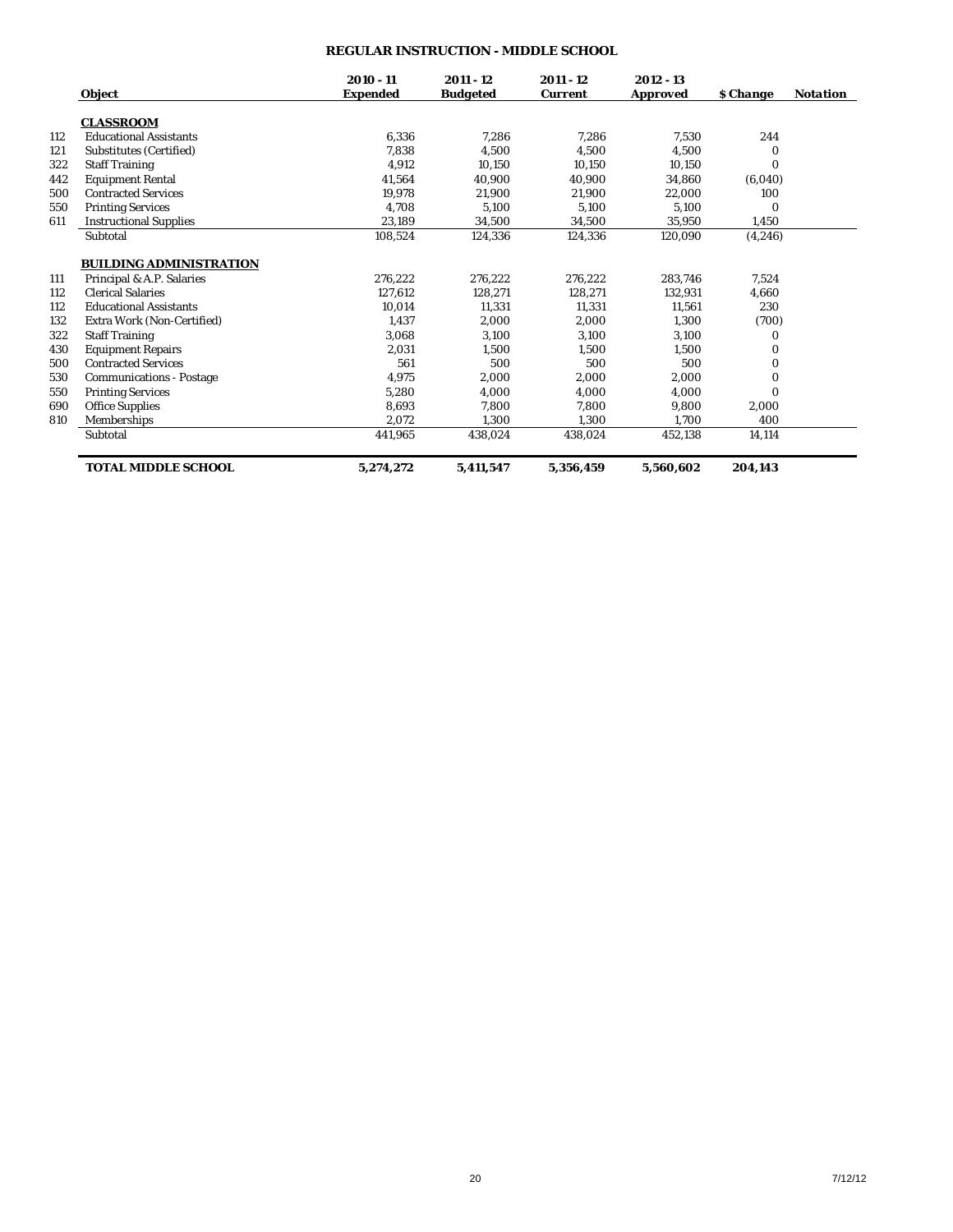## **BOARD OF EDUCATION'S 2012 - 2013 APPROVED BUDGET for the NEWTOWN PUBLIC SCHOOLS**

|     | <b>Object</b>                             | 2010 - 11<br>Expended | 2011 - 12<br><b>Budgeted</b> | 2011 - 12<br><b>Current</b> | 2012 - 13<br><b>Approved</b> | <i><b>S</b></i> Change | % Change   |
|-----|-------------------------------------------|-----------------------|------------------------------|-----------------------------|------------------------------|------------------------|------------|
|     |                                           |                       |                              |                             |                              |                        |            |
| 111 | <b>Certified Salaries</b>                 | 9,143,088             | 9,446,677                    | 9,424,053                   | 9.775.515                    | 351,462                | 3.73%      |
| 112 | <b>Non-Certified Salaries</b>             | 403.133               | 414,741                      | 414,741                     | 419,505                      | 4,764                  | 1.15%      |
| 322 | <b>Staff Training</b>                     | 23,885                | 33,490                       | 33,490                      | 33,070                       | (420)                  | $-1.25%$   |
| 430 | <b>Equipment Repairs</b>                  | 65.965                | 65,611                       | 65,611                      | 63,911                       | (1,700)                | $-2.59%$   |
| 442 | <b>Equipment Rental</b>                   | 78,149                | 77,903                       | 77.903                      | 80,874                       | 2,971                  | 3.81%      |
| 500 | <b>Contracted Services</b>                | 39,140                | 41,664                       | 41,664                      | 43,005                       | 1,341                  | 3.22%      |
| 529 | <b>Athletic Activities Insurance</b>      | 9.567                 | 9,800                        | 9,800                       | 24,556                       | 14,756                 | 150.57%    |
| 530 | Communications                            | 16.000                | 13.000                       | 13,000                      | 5,000                        | (8,000)                | $-61.54%$  |
| 550 | <b>Printing Services</b>                  | 17.940                | 20,902                       | 20,902                      | 20,902                       | 0                      | 0.00%      |
| 560 | Tuition - Out Of District                 | 48.563                | 73.780                       | 73.780                      | 95,862                       | 22,082                 | 29.93%     |
| 580 | <b>Student Travel &amp; Staff Mileage</b> | 192,536               | 166,330                      | 166,330                     | 144,675                      | (21, 655)              | $-13.02\%$ |
| 611 | <b>Supplies</b>                           | 438,235               | 424,131                      | 424,131                     | 430,855                      | 6,724                  | 1.59%      |
| 641 | <b>Textbooks</b>                          | 43,371                | 39,001                       | 39,001                      | 12,111                       | (26, 890)              | $-68.95\%$ |
| 734 | Equipment                                 | 2.926                 | $\bf{0}$                     | 0                           | $\bf{0}$                     | 0                      | $-$ %      |
| 810 | <b>Memberships</b>                        | 11,474                | 12,478                       | 12,478                      | 12,978                       | 500                    | 4.01%      |
|     | Total                                     | 10,533,971            | 10,839,508                   | 10,816,884                  | 11,162,819                   | 345,935                | 3.20%      |



|                                                              | $2010 - 11$ | $2011 - 12$ | $2012 - 13$ | <b>Change</b> |
|--------------------------------------------------------------|-------------|-------------|-------------|---------------|
| <b>Total School Student Population</b>                       | 1,731       | 1.740       | 1.730       | $-10$         |
| <b>Total Teaching Staff</b>                                  | 118.45      | 120.32      | 120.32      | 0.00          |
| Total Special Ed./Pupil Services Staff                       | 23.50       | 23.50       | 23.90       | 0.40          |
| Total Educational Assistants                                 | 7.91        | 10.22       | 10.22       | 0.00          |
| <b>Total Nurses/Supervisor</b>                               | 1.79        | 2.00        | 2.00        | 0.00          |
| Total Administrators                                         | 4.00        | 4.00        | 4.00        | 0.00          |
| Total Secretarial & Clerical                                 | 13.78       | 13.78       | 13.78       | 0.00          |
| <b>Total Security</b>                                        | 4.00        | 4.00        | 4.00        | 0.00          |
| lTotal Athletic Trainer                                      | 1.00        | 1.00        | 1.00        | 0.00          |
| Total School to Career Counselor/Transition Coord./Job Coach | 2.69        | 2.69        | 2.69        | 0.00          |
| Total Custodial                                              | 17.00       | 17.00       | 17.00       | 0.00          |
| Total High School Staff                                      | 194.12      | 198.51      | 198.91      | 0.40          |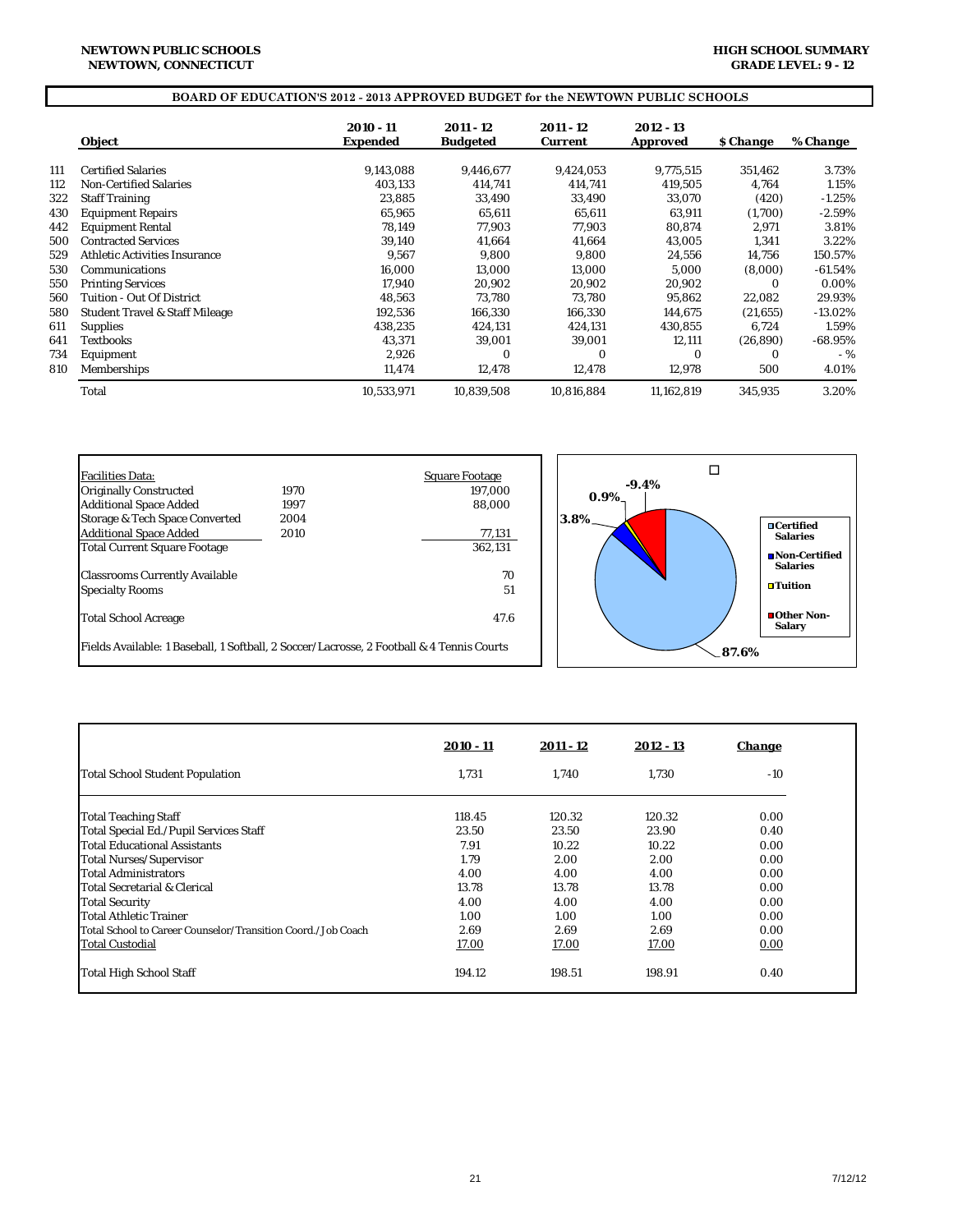## **REGULAR INSTRUCTION - HIGH SCHOOL**

|            | Object                                               | 2010 - 11<br><b>Expended</b> | 2011 - 12<br><b>Budgeted</b> | 2011 - 12<br><b>Current</b> | 2012 - 13<br><b>Approved</b> | \$ Change         | Notation |
|------------|------------------------------------------------------|------------------------------|------------------------------|-----------------------------|------------------------------|-------------------|----------|
|            |                                                      |                              |                              |                             |                              |                   |          |
| 111        | <b>ART</b><br><b>Teacher Salaries</b>                | 244,361                      | 250,882                      | 250,882                     | 257,954                      | 7,072             |          |
| 322        | <b>Staff Training</b>                                | 242                          | 0                            | 0                           | 0                            | 0                 |          |
| 430        | <b>Equipment Repairs</b>                             | 1,123                        | 1,200                        | 1,200                       | 1,200                        | $\bf{0}$          |          |
| 580        | <b>Student Travel</b>                                | 140                          | 0                            | 0                           | 0                            | 0                 |          |
| 611        | <b>Instructional Supplies</b>                        | 12,073                       | 12,916                       | 12,916                      | 12,916                       | $\mathbf{0}$      |          |
|            | Subtotal                                             | 257,938                      | 264,998                      | 264,998                     | 272,070                      | 7,072             |          |
|            | <b>BUSINESS EDUCATION</b>                            |                              |                              |                             |                              |                   |          |
| 111        | <b>Teacher Salaries</b>                              | 160,900                      | 167,031                      | 167,031                     | 173,981                      | 6,950             |          |
| 430        | <b>Equipment Repairs</b>                             | 0                            | 250                          | 250                         | 250                          | 0                 |          |
| 500        | <b>Contracted Services</b>                           | 1,430                        | 2,900                        | 2,900                       | 2,900                        | $\bf{0}$          |          |
| 580        | <b>Staff Mileage</b>                                 | 162                          | $\bf{0}$                     | 0                           | $\bf{0}$                     | $\bf{0}$          |          |
| 611        | <b>Instructional Supplies</b>                        | 7,831                        | 8,420                        | 8,420                       | 8,420                        | $\mathbf{0}$      |          |
|            | Subtotal                                             | 170,323                      | 178,601                      | 178,601                     | 185,551                      | 6,950             |          |
|            | <b>WORK EDUCATION</b>                                |                              |                              |                             |                              |                   |          |
| 111        | <b>Teacher Salaries</b>                              | $\bf{0}$                     | 0                            | 10,444                      | 10,842                       | 398               |          |
| 112        | <b>School To Career Coordinator</b>                  | 55,606                       | 56,976                       | 56,976                      | 56,976                       | 0                 |          |
| 112        | <b>Student Work Experience</b>                       | 2,450                        | 4,300                        | 4,300                       | 4,300                        | $\bf{0}$          |          |
| 322        | <b>Staff Training</b><br><b>Equipment Repairs</b>    | 59<br>742                    | 0<br>700                     | 0<br>700                    | $\bf{0}$<br>700              | 0<br>$\mathbf{0}$ |          |
| 430<br>500 | <b>Contracted Services</b>                           | 1,061                        | 1,050                        | 1,050                       | 1,050                        | $\bf{0}$          |          |
| 580        | <b>Student Travel</b>                                | 365                          | 0                            | 0                           | 0                            | $\mathbf{0}$      |          |
| 611        | <b>Instructional Supplies</b>                        | 3,338                        | 3,138                        | 3,138                       | 5,280                        | 2,142             |          |
|            | Subtotal                                             | 63,621                       | 66,164                       | 76,608                      | 79,148                       | 2,540             |          |
|            |                                                      |                              |                              |                             |                              |                   |          |
|            | <b>ENGLISH</b>                                       |                              |                              |                             |                              |                   |          |
| 111        | <b>Teacher Salaries</b>                              | 1,141,360                    | 1,158,971                    | 1,170,682                   | 1,213,333                    | 42,651            |          |
| 112        | <b>Clerical Salaries</b>                             | 14,478                       | 14,847                       | 14,847                      | 15,141                       | 294               |          |
| 322        | <b>Staff Training</b>                                | 517<br>$\bf{0}$              | 0<br>300                     | 0<br>300                    | 0<br>300                     | 0<br>0            |          |
| 430<br>550 | <b>Equipment Repairs</b><br><b>Printing Services</b> | 8,228                        | 9,900                        | 9,900                       | 9,900                        | 0                 |          |
| 611        | <b>Instructional Supplies</b>                        | 14,290                       | 13,719                       | 13,719                      | 13,719                       | $\bf{0}$          |          |
| 641        | <b>Textbooks</b>                                     | 8,527                        | 8,960                        | 8,960                       | 3,473                        | (5, 487)          |          |
|            | Subtotal                                             | 1,187,401                    | 1,206,697                    | 1,218,408                   | 1,255,866                    | 37,458            |          |
|            | <b>WORLD LANGUAGE</b>                                |                              |                              |                             |                              |                   |          |
| 111        | <b>Teacher Salaries</b>                              | 902,998                      | 865,150                      | 850,243                     | 886,598                      | 36,355            |          |
| 322        | <b>Staff Training</b>                                | 552                          | 0                            | 0                           | 0                            | 0                 |          |
| 430        | <b>Equipment Repairs</b>                             | 3,875                        | 3,000                        | 3,000                       | 3,000                        | $\bf{0}$          |          |
| 500        | <b>Contracted Services</b>                           | 6,321                        | 5,000                        | 5,000                       | 5,000                        | $\bf{0}$          |          |
| 580        | <b>Staff Mileage</b>                                 | 345                          | 0                            | 0                           | 0                            | $\bf{0}$          |          |
| 580        | <b>Student Travel</b>                                | 995                          | $\bf{0}$                     | $\bf{0}$                    | 0                            | $\bf{0}$          |          |
| 611        | <b>Instructional Supplies</b>                        | 33,463                       | 31,571                       | 31,571                      | 31,571                       | $\bf{0}$          |          |
| 641        | <b>Textbooks</b>                                     | 9,298                        | 7,015                        | 7,015                       | 2,734                        | (4,281)           |          |
|            | Subtotal                                             | 957,846                      | 911,736                      | 896,829                     | 928,903                      | 32,074            |          |
|            | <b>HEALTH EDUCATION</b>                              |                              |                              |                             |                              |                   |          |
| 111        | <b>Teacher Salaries</b>                              | 112,853                      | 129,157                      | 148,888                     | 155,155                      | 6,267             |          |
| 111        | <b>Specialist Salaries</b>                           | 12,858                       | 13,354                       | 13,354                      | 13,533                       | 179               |          |
| 322        | <b>Staff Training</b>                                | 605                          | 0                            | 0                           | 0                            | $\boldsymbol{0}$  |          |
| 611        | <b>Instructional Supplies</b>                        | 1,207                        | 1,250                        | 1,250                       | 1,250                        | $\bf{0}$          |          |
|            | Subtotal                                             | 127,523                      | 143,761                      | 163,492                     | 169,938                      | 6,446             |          |
|            | <b>INTERSCHOLASTIC SPORTS AND STUDENT ACTIVITIES</b> |                              |                              |                             |                              |                   |          |
| 112        | <b>Athletic Trainer</b>                              | 36,050                       | 36,050                       | 36,050                      | 36,050                       | 0                 |          |
| 131        | <b>Coaching &amp; Athletic Salaries</b>              | 397,152                      | 398,637                      | 398,637                     | 398,637                      | $\bf{0}$          |          |
| 322        | <b>Staff Training</b>                                | 1,192                        | 0                            | 0                           | 0                            | 0                 |          |
| 430        | <b>Equipment Repairs</b>                             | 31,589                       | 26,000                       | 26,000                      | 26,000                       | $\bf{0}$          |          |
| 442        | <b>Equipment Rental</b>                              | 5,440                        | 5,520                        | 5,520                       | 6,000                        | 480               |          |
| 500        | <b>Contracted Services</b>                           | 1,788                        | 1,789                        | 1,789                       | 4,400                        | 2,611             |          |
| 529        | <b>Athletic Activities Insurance</b>                 | 9,567                        | 9,800                        | 9,800                       | 24,556                       | 14,756            |          |
| 580<br>580 | <b>Staff Mileage</b><br><b>Student Travel</b>        | 493<br>144,828               | 0<br>106,640                 | 0<br>106,640                | 0<br>85,435                  | 0<br>(21, 205)    |          |
| 611        | <b>Instructional Supplies</b>                        | 74,357                       | 66,969                       | 66,969                      | 66,969                       | 0                 |          |
|            | Subtotal                                             | 702,457                      | 651,405                      | 651,405                     | 648,047                      | (3,358)           |          |
|            |                                                      |                              |                              |                             |                              |                   |          |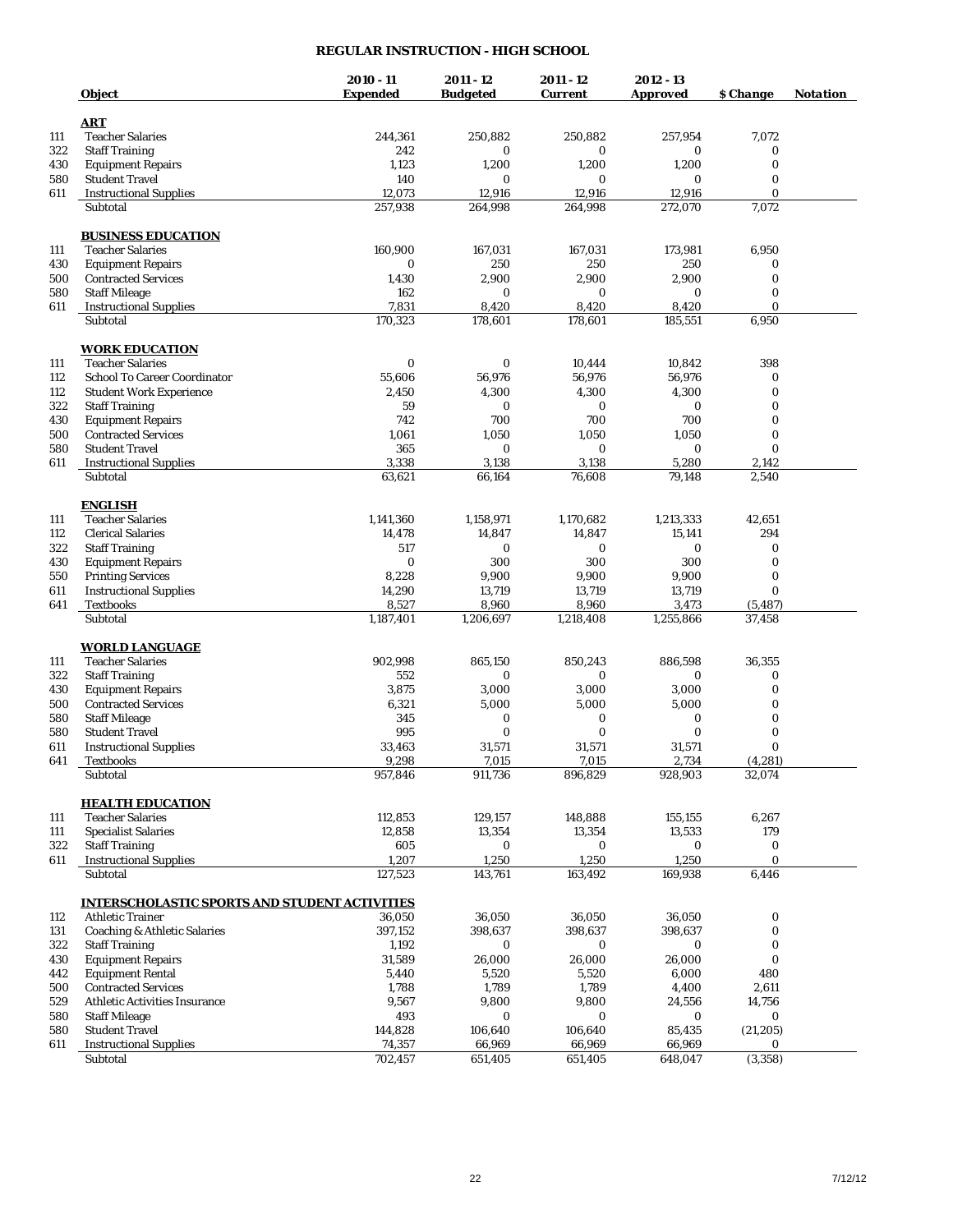# **REGULAR INSTRUCTION - HIGH SCHOOL**

|            | Object                                                    | $2010 - 11$<br><b>Expended</b> | $2011 - 12$<br><b>Budgeted</b> | 2011 - 12<br><b>Current</b> | 2012 - 13<br><b>Approved</b> | <b><i><u>SChange</u></i></b> | <b>Notation</b> |
|------------|-----------------------------------------------------------|--------------------------------|--------------------------------|-----------------------------|------------------------------|------------------------------|-----------------|
|            | <b>FAMILY &amp; CONSUMER SCIENCE</b>                      |                                |                                |                             |                              |                              |                 |
| 111        | <b>Teacher Salaries</b>                                   | 170,428                        | 173,540                        | 164,993                     | 170,164                      | 5,171                        |                 |
| 430        | <b>Equipment Repairs</b>                                  | 960                            | 3,500                          | 3,500                       | 3,500                        | $\bf{0}$                     |                 |
| 580        | <b>Staff Mileage</b>                                      | 161                            | 0                              | 0                           | 0                            | $\bf{0}$                     |                 |
| 611        | <b>Instructional Supplies</b>                             | 19,091                         | 15,594                         | 15,594                      | 15,594                       | $\bf{0}$                     |                 |
|            | Subtotal                                                  | 190,641                        | 192,634                        | 184,087                     | 189,258                      | 5,171                        |                 |
|            | <b>MATHEMATICS</b>                                        |                                |                                |                             |                              |                              |                 |
| 111        | <b>Teacher Salaries</b>                                   | 1,058,946                      | 1,083,206                      | 1,076,441                   | 1,097,094                    | 20,653                       |                 |
| 322        | <b>Staff Training</b>                                     | 4,310                          | 0                              | $\bf{0}$                    | 0                            | 0                            |                 |
| 500        | <b>Contracted Services</b>                                | 509                            | 910                            | 910                         | 910                          | $\bf{0}$                     |                 |
| 580        | <b>Staff Mileage</b>                                      | 527                            | 0                              | 0                           | $\bf{0}$                     | $\bf{0}$                     |                 |
| 580        | <b>Student Travel</b>                                     | 1,085                          | $\bf{0}$                       | $\bf{0}$                    | $\bf{0}$                     | $\bf{0}$                     |                 |
| 611        | <b>Instructional Supplies</b>                             | 22,158                         | 21,545                         | 21,545                      | 21,545                       | $\bf{0}$                     |                 |
| 641        | <b>Textbooks</b>                                          | 3,510                          | 3,864                          | 3,864                       | $\bf{0}$                     | (3,864)                      |                 |
|            | Subtotal                                                  | 1,091,045                      | 1,109,525                      | 1,102,760                   | 1,119,549                    | 16,789                       |                 |
|            | <b>MUSIC</b>                                              |                                |                                |                             |                              |                              |                 |
| 111        | <b>Teacher Salaries</b>                                   | 237,964                        | 245,325                        | 245,325                     | 251,537                      | 6,212                        |                 |
| 322        | <b>Staff Training</b>                                     | 17                             | 0                              | $\bf{0}$                    | $\mathbf{0}$                 | 0                            |                 |
| 430        | <b>Equipment Repairs</b>                                  | 11,422                         | 13,200                         | 13,200                      | 13,200                       | $\bf{0}$                     |                 |
| 442        | <b>Equipment Rental</b>                                   | 1,879                          | 2,500                          | 2,500                       | 2,500                        | $\bf{0}$                     |                 |
| 500        | <b>Contracted Services</b>                                | 9,625                          | 10,490                         | 10,490                      | 10,490                       | $\bf{0}$                     |                 |
| 550        | <b>Printing Services</b>                                  | 1,605                          | 1,702                          | 1,702                       | 1,702                        | $\bf{0}$                     |                 |
| 580        | <b>Staff Mileage</b>                                      | 1,137                          | 0                              | $\bf{0}$                    | $\bf{0}$                     | $\bf{0}$                     |                 |
| 580        | <b>Student Travel</b>                                     | 31,424                         | 31,050                         | 31,050                      | 31,050                       | $\bf{0}$                     |                 |
| 611        | <b>Instructional Supplies</b>                             | 22,032                         | 23,900                         | 23,900                      | 23,900                       | $\bf{0}$                     |                 |
| 734        | Equipment<br>Subtotal                                     | 0<br>317,104                   | 0<br>328,167                   | 0<br>328,167                | 0<br>334,379                 | $\bf{0}$<br>6,212            |                 |
|            |                                                           |                                |                                |                             |                              |                              |                 |
|            | <b>PHYSICAL EDUCATION</b>                                 |                                |                                |                             |                              |                              |                 |
| 111        | <b>Teacher Salaries</b>                                   | 472,072                        | 499,082                        | 495,842                     | 516,081                      | 20,239                       |                 |
| 322        | <b>Staff Training</b>                                     | 1,617<br>1,925                 | $\bf{0}$<br>2,500              | $\bf{0}$<br>2,500           | $\bf{0}$<br>2,500            | 0<br>$\bf{0}$                |                 |
| 430<br>611 | <b>Equipment Repairs</b><br><b>Instructional Supplies</b> | 7,407                          | 6,697                          | 6,697                       | 7,000                        | 303                          |                 |
| 734        | Equipment                                                 | 2,926                          | 0                              | 0                           | $\bf{0}$                     | 0                            |                 |
|            | Subtotal                                                  | 485,947                        | 508,279                        | 505,039                     | 525,581                      | 20,542                       |                 |
|            | <b>READING</b>                                            |                                |                                |                             |                              |                              |                 |
| 121        | <b>Tutors</b>                                             | 74,810                         | 75,339                         | 75,339                      | 75,339                       | $\bf{0}$                     |                 |
| 611        | <b>Instructional Supplies</b>                             | 988                            | 918                            | 918                         | 918                          | $\bf{0}$                     |                 |
|            | Subtotal                                                  | 75,798                         | 76,257                         | 76,257                      | 76,257                       | $\mathbf{0}$                 |                 |
|            |                                                           |                                |                                |                             |                              |                              |                 |
| 111        | <b>SCIENCE</b><br><b>Teacher Salaries</b>                 | 1,563,065                      | 1,664,714                      | 1,653,112                   | 1,685,077                    | 31,965                       |                 |
| 112        | <b>Clerical Salaries</b>                                  | 14,478                         | 14,847                         | 14,847                      | 15,141                       | 294                          |                 |
| 112        | <b>Educational Assistants</b>                             | 15,428                         | 15,345                         | 15,345                      | 15,656                       | 311                          |                 |
| 322        | <b>Staff Training</b>                                     | 1,092                          | 0                              | 0                           | 0                            | $\bf{0}$                     |                 |
| 430        | <b>Equipment Repairs</b>                                  | 6,440                          | 5,400                          | 5,400                       | 4,000                        | (1, 400)                     |                 |
| 580        | <b>Student Travel</b>                                     | 1,500                          | 0                              | 0                           | 0                            | 0                            |                 |
| 611        | <b>Instructional Supplies</b>                             | 42,189                         | 43,388                         | 43,388                      | 46,765                       | 3,377                        |                 |
| 641        | <b>Textbooks</b>                                          | 6,840                          | 6,679                          | 6,679                       | 3,771                        | (2,908)                      |                 |
|            | Subtotal                                                  | 1,651,032                      | 1,750,373                      | 1,738,771                   | 1,770,410                    | 31,639                       |                 |
|            | <b>HISTORY/SOCIAL SCIENCE</b>                             |                                |                                |                             |                              |                              |                 |
| 111        | <b>Teacher Salaries</b>                                   | 1,158,098                      | 1,259,118                      | 1,246,382                   | 1,290,138                    | 43,756                       |                 |
| 322        | <b>Staff Training</b>                                     | 1,698                          | 0                              | 0                           | 0                            | 0                            |                 |
| 500        | <b>Contracted Services</b>                                | 6,046                          | 6,100                          | 6,100                       | 4,700                        | (1, 400)                     |                 |
| 580        | <b>Staff Mileage</b>                                      | 736                            | 0                              | 0                           | 0                            | 0                            |                 |
| 580        | <b>Student Travel</b>                                     | 2,721                          | 0                              | $\bf{0}$                    | $\bf{0}$                     | 0                            |                 |
| 611        | <b>Instructional Supplies</b>                             | 15,137                         | 14,829                         | 14,829                      | 17,500                       | 2,671                        |                 |
| 641        | Textbooks                                                 | 12,740                         | 10,350                         | 10,350                      | 0                            | (10, 350)                    |                 |
|            | Subtotal                                                  | 1,197,176                      | 1,290,397                      | 1,277,661                   | 1,312,338                    | 34,677                       |                 |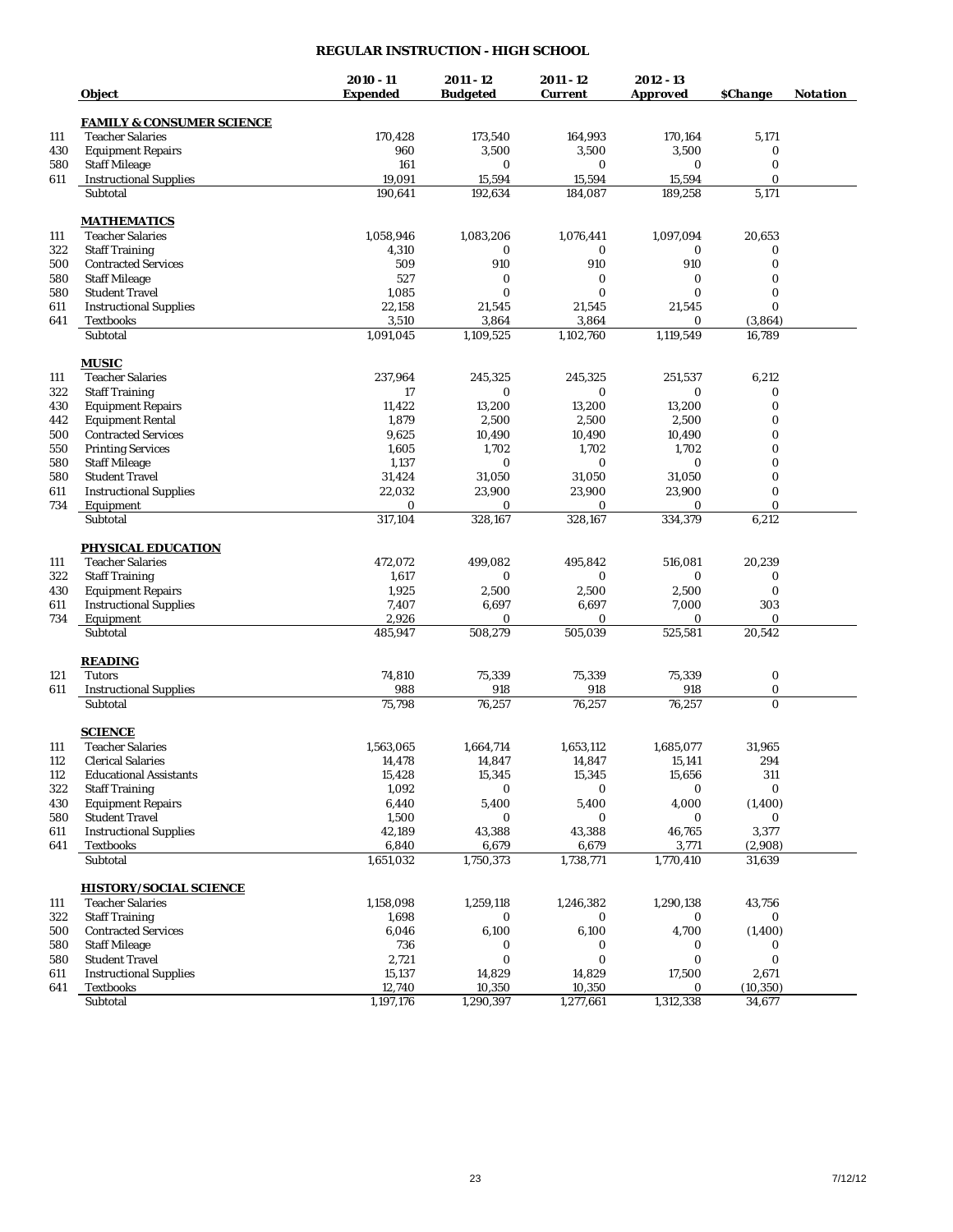## **REGULAR INSTRUCTION - HIGH SCHOOL**

|     | <b>Object</b>                                              | $2010 - 11$<br>Expended | 2011 - 12<br><b>Budgeted</b> | 2011 - 12<br><b>Current</b> | $2012 - 13$<br><b>Approved</b> | <b><i><u>SChange</u></i></b> | <b>Notation</b> |
|-----|------------------------------------------------------------|-------------------------|------------------------------|-----------------------------|--------------------------------|------------------------------|-----------------|
|     | <b>TECHNOLOGY EDUCATION</b>                                |                         |                              |                             |                                |                              |                 |
| 111 | <b>Teacher Salaries</b>                                    | 442,267                 | 456,767                      | 456,901                     | 473,487                        | 16,586                       |                 |
| 322 | <b>Staff Training</b>                                      | 257                     | 0                            | 0                           | $\bf{0}$                       | 0                            |                 |
| 430 | <b>Equipment Repairs</b>                                   | 5,318                   | 5,511                        | 5,511                       | 5,511                          | 0                            |                 |
| 500 | <b>Contracted Services</b>                                 | 417                     | 510                          | 510                         | 510                            | 0                            |                 |
| 611 | <b>Instructional Supplies</b>                              | 19,981                  | 19,268                       | 19,268                      | 19,268                         | $\bf{0}$                     |                 |
| 641 | <b>Textbooks</b>                                           | 656                     | 633                          | 633                         | 633                            | $\Omega$                     |                 |
|     | Subtotal                                                   | 468,897                 | 482,689                      | 482,823                     | 499,409                        | 16,586                       |                 |
|     | <b>LIBRARY/MEDIA</b>                                       |                         |                              |                             |                                |                              |                 |
| 111 | <b>Specialist Salaries</b>                                 | 148,706                 | 152,971                      | 153,106                     | 159,395                        | 6,289                        |                 |
| 112 | <b>Clerical Salaries</b>                                   | 30,719                  | 31,164                       | 31,164                      | 31,781                         | 617                          |                 |
| 322 | <b>Staff Training</b>                                      | 721                     | 0                            | 0                           | $\bf{0}$                       | 0                            |                 |
| 430 | <b>Equipment Repairs</b>                                   | 1,724                   | 3,250                        | 3,250                       | 3,250                          | 0                            |                 |
| 500 | <b>Contracted Services</b>                                 | 2,575                   | 2,965                        | 2,965                       | 3,345                          | 380                          |                 |
| 580 | <b>Staff Mileage</b>                                       | 73                      | $\bf{0}$                     | 0                           | $\bf{0}$                       | $\bf{0}$                     |                 |
| 611 | <b>Instructional Supplies</b>                              | 69,262                  | 69,960                       | 69,960                      | 70,390                         | 430                          |                 |
| 810 | Memberships                                                | 0                       | 250                          | 250                         | 250                            | 0                            |                 |
|     | Subtotal                                                   | 253,779                 | 260,560                      | 260.695                     | 268,411                        | 7,716                        |                 |
|     | <b>CLASSROOM</b>                                           |                         |                              |                             |                                |                              |                 |
| 111 | <b>Teacher Salaries</b>                                    | 10,135                  | 10,444                       | 0                           | 0                              | $\boldsymbol{0}$             |                 |
| 111 | <b>Senior Project Coordinators</b>                         | 15,000                  | 15,000                       | 15,000                      | 15,000                         | $\bf{0}$                     |                 |
| 121 | Substitutes (Certified)                                    | 14,175                  | 12,000                       | 12,000                      | 12,000                         | 0                            |                 |
| 121 | <b>Homebound Tutors</b>                                    | $\bf{0}$                | $\bf{0}$                     | 0                           | 82,439                         | 82.439                       |                 |
| 322 | <b>Staff Training</b>                                      | 11,006                  | 33,490                       | 33,490                      | 33,070                         | (420)                        |                 |
| 430 | <b>Equipment Repairs</b>                                   | 339                     | 300                          | 300                         | $\bf{0}$                       | (300)                        |                 |
| 442 | <b>Equipment Rental</b>                                    | 65.150                  | 64,783                       | 64,783                      | 67,274                         | 2,491                        |                 |
| 500 | <b>Contracted Services</b>                                 | 2,678                   | 4,000                        | 4,000                       | 4,000                          | 0                            |                 |
| 580 | <b>Staff Mileage</b>                                       | 3,017                   | 15,640                       | 15,640                      | 15,390                         | (250)                        |                 |
| 580 | <b>Student Travel</b>                                      | 1,930                   | 11,500                       | 11,500                      | 10,800                         | (700)                        |                 |
| 611 | <b>Instructional Supplies</b>                              | 39,862                  | 35,900                       | 35,900                      | 33,900                         | (2,000)                      |                 |
|     | Subtotal                                                   | 163,291                 | 203,057                      | 192,613                     | 273,873                        | 81,260                       |                 |
|     | <b>FLEX/TAP PROGRAM</b>                                    |                         |                              |                             |                                |                              |                 |
| 111 | <b>Teacher Salaries</b>                                    | 259,862                 | 266,973                      | 270,435                     | 277,734                        | 7,299                        |                 |
| 112 | <b>Job Coach</b>                                           | 3,981                   | 3,930                        | 3,930                       | 3,930                          | 0                            |                 |
| 430 | <b>Equipment Repairs</b>                                   | 508                     | 500                          | 500                         | 500                            | 0                            |                 |
| 500 | <b>Contracted Services</b>                                 | 2,450                   | 1,950                        | 1,950                       | 1,700                          | (250)                        |                 |
| 611 | <b>Instructional Supplies</b>                              | 2,816                   | 6,405                        | 6,405                       | 6,950                          | 545                          |                 |
| 641 | <b>Textbooks</b><br>Subtotal                               | 1,800<br>271.418        | 1,500<br>281,258             | 1,500<br>284,720            | 1,500<br>292,314               | 0<br>7,594                   |                 |
|     |                                                            |                         |                              |                             |                                |                              |                 |
| 580 | <b>OUT OF DISTRICT TUITION</b><br>Tuition - Vo Ag & Magnet | 48,563                  | 73,780                       | 73,780                      | 95,862                         | 22,082                       |                 |
|     | Subtotal                                                   | 48,563                  | 73,780                       | 73,780                      | 95,862                         | 22,082                       |                 |
|     | <b>BUILDING ADMINISTRATION</b>                             |                         |                              |                             |                                |                              |                 |
| 111 |                                                            | 545,080                 | 549,016                      | 549,016                     | 559,997                        | 10,981                       |                 |
| 112 | Principal & A.P. Salaries<br><b>Clerical Salaries</b>      | 216,838                 | 221,021                      | 221,021                     | 227,619                        | 6,598                        |                 |
| 112 | Attendance                                                 | 5,682                   | 3,811                        | 3,811                       | 3,811                          | 0                            |                 |
| 132 | Extra Work (Non-Certified)                                 | 7,421                   | 12,450                       | 12,450                      | 9,100                          | (3,350)                      |                 |
| 442 | <b>Equipment Rental</b>                                    | 5,680                   | 5,100                        | 5,100                       | 5,100                          | 0                            |                 |
| 500 | <b>Contracted Services</b>                                 | 4,240                   | 4,000                        | 4,000                       | 4,000                          | $\bf{0}$                     |                 |
| 530 | <b>Communications - Postage</b>                            | 16,000                  | 13,000                       | 13,000                      | 5,000                          | (8,000)                      |                 |
| 550 | <b>Printing Services</b>                                   | 8,107                   | 9,300                        | 9,300                       | 9,300                          | 0                            |                 |
| 580 | <b>Staff Mileage</b>                                       | 898                     | 1,500                        | 1,500                       | 2,000                          | 500                          |                 |
| 690 | <b>Office Supplies</b>                                     | 30,752                  | 27,744                       | 27,744                      | 27,000                         | (744)                        |                 |
| 810 | Memberships                                                | 11,474                  | 12,228                       | 12,228                      | 12,228                         | 0                            |                 |
|     | Subtotal                                                   | 852,173                 | 859,170                      | 859,170                     | 865,155                        | 5,985                        |                 |
|     | <b>TOTAL HIGH SCHOOL</b>                                   | 10,533,971              | 10,839,508                   | 10,816,884                  | 11,162,319                     | 345,435                      |                 |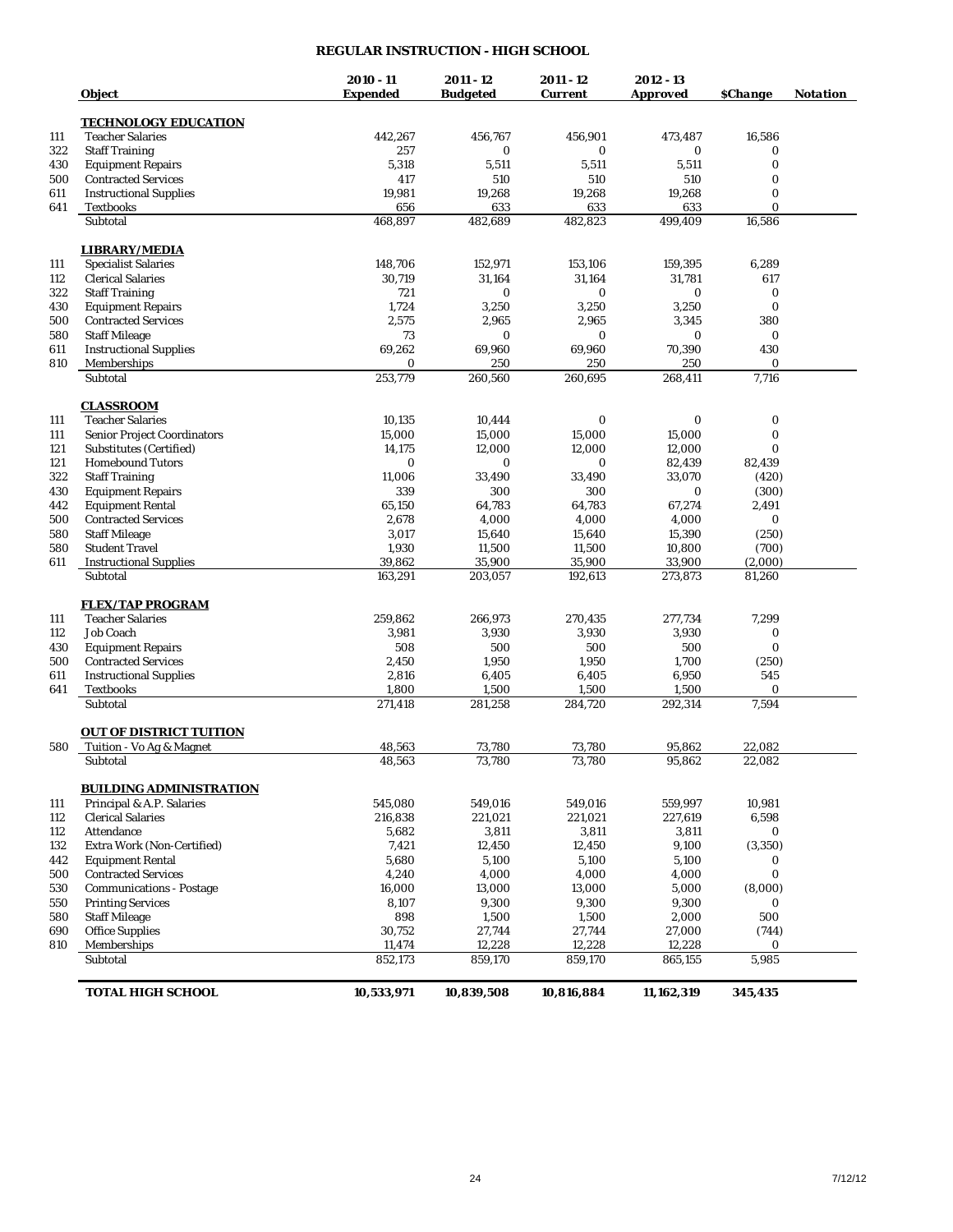#### **BOARD OF EDUCATION'S 2012 - 2013 APPROVED BUDGET for the NEWTOWN PUBLIC SCHOOLS**

|     | Object                                    | 2010 - 11<br><b>Expended</b> | 2011 - 12<br><b>Budgeted</b> | 2011 - 12<br><b>Current</b> | 2012 - 13<br><b>Approved</b> | <i><b>S</b></i> Change | % Change   |
|-----|-------------------------------------------|------------------------------|------------------------------|-----------------------------|------------------------------|------------------------|------------|
|     |                                           |                              |                              |                             |                              |                        |            |
| 111 | <b>Certified Salaries</b>                 | 3.385.044                    | 3.454.402                    | 3.493.801                   | 3.406.115                    | (87.686)               | $-2.51%$   |
| 112 | <b>Non-Certified Salaries</b>             | 1.782.812                    | 1.878.277                    | 1,928,895                   | 2.190.069                    | 261,174                | 13.54%     |
| 300 | <b>Professional Services</b>              | 280.125                      | 104.756                      | 104.756                     | 168.428                      | 63.672                 | 60.78%     |
| 322 | <b>Staff Training</b>                     | 7.004                        | 6.100                        | 6.100                       | 6.100                        | 0                      | 0.00%      |
| 430 | <b>Equipment Rental</b>                   | 553                          | 22,304                       | 22.304                      | 36.244                       | 13.940                 | 62.50%     |
| 500 | <b>Contracted Services</b>                | 41.756                       | 20.360                       | 20.360                      | 15.360                       | (5.000)                | $-24.56%$  |
| 560 | Tuition - Out Of District                 | 1.008.678                    | 958.915                      | 958.915                     | 1.225.326                    | 266.411                | 27.78%     |
| 580 | <b>Student Travel &amp; Staff Mileage</b> | 8.854                        | 7.500                        | 7.500                       | 7.500                        | 0                      | 0.00%      |
| 611 | <b>Supplies</b>                           | 60.662                       | 62.268                       | 62.268                      | 62.268                       | 0                      | 0.00%      |
| 641 | Textbooks                                 | 31.572                       | $\bf{0}$                     | $\Omega$                    | $\Omega$                     | 0                      | $-9/6$     |
| 734 | Equipment                                 | $\Omega$                     | 9.200                        | 9.200                       | 4.600                        | (4.600)                | $-50.00\%$ |
| 810 | Memberships                               | $\Omega$                     | $\bf{0}$                     | $\Omega$                    | 1.000                        | 1.000                  | - %        |
|     | Total                                     | 6.607.060                    | 6.524.082                    | 6.614.099                   | 7.123.010                    | 508.911                | 7.69%      |

Special Education Programs summarized here include the following services:

Director of Pupil Services Office Professional Educational Services - OT, PT, Blind Out-of-District Special Ed. Tuition - Public & Private Home & School Tutors Speech & Language Tutors Gifted & Talented Educational Services (GATES) Special Education Services (Includes STARR Program) Extended School Year Services

| <b>560 - OUT-OF-DISTRICT SPECIAL ED. TUITION</b> |               |            |
|--------------------------------------------------|---------------|------------|
| <b>Facility Type</b>                             | # of Students |            |
| <b>In-State Special Ed Facilities</b>            | 24            | 1,762,930  |
| <b>Residential In-State Spec Ed Facilities</b>   | 0             |            |
| <b>Residential Out-of-State Facilities</b>       |               | 145,940    |
| <b>Total Special Ed Tuition Costs</b>            | 25            | 1.908.870  |
| <b>Revenue Offsets</b>                           |               |            |
| <b>Excess Cost Grant Revenue *</b>               |               | (559, 126) |
| <b>Agency Placement Grant Revenue **</b>         |               | (124.418)  |
| <b>Total Tuition Offset Receipts</b>             |               | (683.544)  |
| <b>Net Out of District Special Ed. Tuition</b>   |               | 1.225.326  |



 *\* A State Grant that provides current reimbursement for tuitions that exceed four and a half times our prior year average per pupil cost. (Based on 2010-11's actual and 2011-12's estimated per pupil costs listed below, cost per student would have to exceed \$54,322 in 2011-12 and \$56,003 in 2012-13)*

*\*\* A State Grant that provides current reimbursement for tuitions that exceed our prior year average per pupil cost when the child is placed by an outside agency. (2010-11's average cost was \$12,072. Based on current budget increase and enrollment decrease 2011-12's average cost was estimated at \$12,445)* 

 *Note: Both of these Grant programs have been limited by a statewide funding cap. Revenue is estimated at 75% of expenditures eligible for reimbursement.*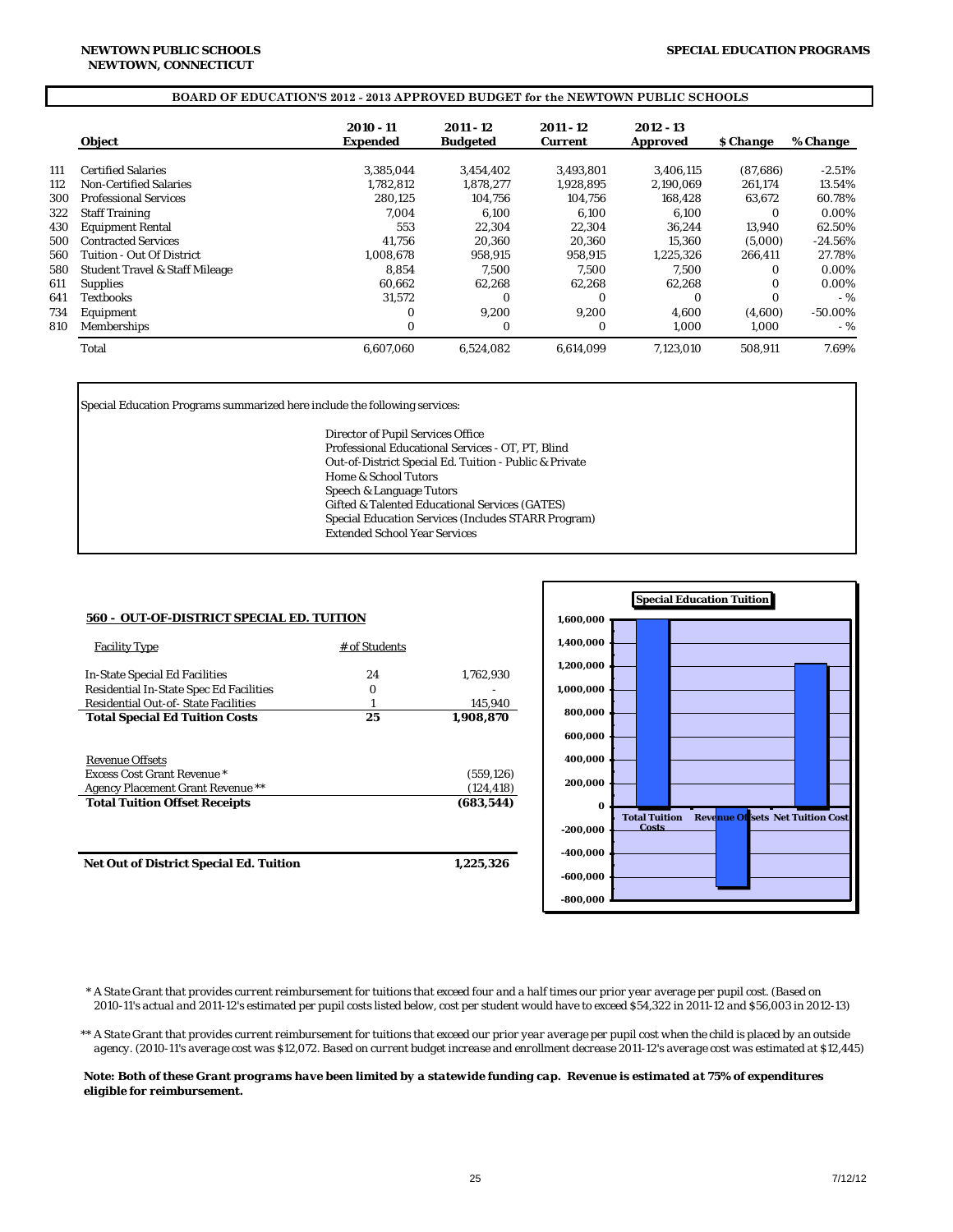## **SPECIAL EDUCATION PROGRAMS**

|            | Object                                                    | $2010 - 11$<br><b>Expended</b> | $2011 - 12$<br><b>Budgeted</b> | 2011 - 12<br><b>Current</b> | $2012 - 13$<br><b>Approved</b> | \$ Change          | <b>Notation</b> |
|------------|-----------------------------------------------------------|--------------------------------|--------------------------------|-----------------------------|--------------------------------|--------------------|-----------------|
|            | <b>DIRECTOR OF PUPIL SERVICES</b>                         |                                |                                |                             |                                |                    |                 |
| 111        | <b>Director &amp; Supervisor Salaries</b>                 | 257,611                        | 257,611                        | 249,836                     | 256,907                        | 7,071              |                 |
| 112        | <b>Clerical Salaries</b>                                  | 109,213                        | 110,465                        | 110,465                     | 136,987                        | 26.522             |                 |
|            | <b>Substitutes (Certified)</b>                            | 45,483                         | 39,000                         | 39,000                      | 39,000                         | 0                  |                 |
| 121        | Extra Work (Certified)                                    | 6,875                          | 5,000                          | 5,000                       | 5,000                          | $\bf{0}$           |                 |
| 131        |                                                           | 22,653                         |                                |                             |                                |                    |                 |
| 132<br>300 | Extra Work (Non-Certified)                                |                                | 26,270                         | 26,270                      | 8,341                          | (17, 929)          |                 |
|            | <b>Professional Services</b>                              | 195,523                        | 60,000                         | 60,000                      | 60,000                         | 0<br>$\bf{0}$      |                 |
| 322        | <b>Staff Training</b>                                     | 7,004                          | 6,100                          | 6,100                       | 6,100                          |                    |                 |
| 580        | <b>Staff Mileage</b>                                      | 4,879                          | 5,200                          | 5,200                       | 5,200                          | $\bf{0}$           |                 |
| 690        | <b>Office Supplies</b>                                    | 5,198                          | 4,275                          | 4,275                       | 4,275                          | $\bf{0}$           |                 |
| 810        | Memberships<br>Subtotal                                   | $\bf{0}$<br>654,438            | 0<br>513,921                   | 0<br>506,146                | $\bf{0}$<br>521,810            | $\bf{0}$<br>15,664 |                 |
|            | <u>PROFESSIONAL EDUCATIONAL SERVICES</u>                  |                                |                                |                             |                                |                    |                 |
|            | <b>Services For Blind Salaries</b>                        | 26,840                         | 25,475                         | 25,475                      | 25,730                         | 255                |                 |
| 112        |                                                           |                                |                                |                             |                                |                    |                 |
| 112        | <b>Therapist Salaries</b>                                 | 274,168                        | 259,584                        | 259,584                     | 305,067                        | 45,483             |                 |
| 300        | Occupational/Physical Therapy                             | 27,006                         | 29,720                         | 29,720                      | 5,060                          | (24, 660)          |                 |
| 500        | Other services<br>Subtotal                                | 1,716<br>329,730               | 7,500<br>322,279               | 7,500<br>322,279            | 2,500<br>338,357               | (5,000)<br>16.078  |                 |
|            |                                                           |                                |                                |                             |                                |                    |                 |
|            | <b>OUT-OF-DISTRICT SPECIAL ED SERVICES AND TUITION</b>    |                                |                                |                             |                                |                    |                 |
| 300        | <b>Professional Services</b>                              | $\bf{0}$                       | 0                              | 0                           | 89,413                         | 89,413             |                 |
| 560        | <b>Out-Of-District Placements</b><br>Subtotal             | 1,008,678<br>1,008,678         | 958,915<br>958,915             | 958,915<br>958,915          | 1,225,326<br>1,314,739         | 266,411<br>355,824 |                 |
|            |                                                           |                                |                                |                             |                                |                    |                 |
|            | <b>HOME &amp; SCHOOL TUTORS</b>                           |                                |                                |                             |                                |                    |                 |
| 121        | <b>Homebound Tutors</b>                                   | 144,212                        | 152.439                        | 152,439                     | 5,000                          | (147, 439)         |                 |
| 121        | <b>ESL Tutors</b>                                         | 20,858                         | 22.800                         | 22,800                      | $\bf{0}$                       | (22, 800)          |                 |
|            | Subtotal                                                  | 165,069                        | 175,239                        | 175,239                     | 5,000                          | (170, 239)         |                 |
|            | <b>SPEECH &amp; LANGUAGE SERVICES</b>                     |                                |                                |                             |                                |                    |                 |
| 111        | <b>Special Ed Teachers</b>                                | $\bf{0}$                       | $\bf{0}$                       | $\bf{0}$                    | 22,902                         | 22,902             |                 |
| 111        | <b>Specialist Salaries</b>                                | 491,745                        | 500,307                        | 496,956                     | 516,665                        | 19,709             |                 |
| 300        | <b>Professional Services</b>                              | 57,596                         | 15,036                         | 15,036                      | 13,955                         | (1,081)            |                 |
| 430        | <b>Equipment Repairs</b>                                  | 553                            | 22,304                         | 22,304                      | 36,244                         | 13,940             |                 |
| 500        | <b>Contracted Services</b>                                | 40,040                         | 12,860                         | 12,860                      | 12,860                         | $\bf{0}$           |                 |
| 611        | <b>Instructional Supplies</b>                             | 4,417                          | 5,225                          | 5,225                       | 5,225                          | $\bf{0}$           |                 |
| 734        | Equipment                                                 | $\bf{0}$                       | 9,200                          | 9,200                       | 4,600                          | (4,600)            |                 |
|            | Subtotal                                                  | 594,351                        | 564,932                        | 561,581                     | 612,451                        | 50,870             |                 |
|            | <b>GIFTED &amp; TALENTED EDUCATIONAL SERVICES (GATES)</b> |                                |                                |                             |                                |                    |                 |
| 111        | <b>Special Ed Teachers</b>                                | 113,390                        | 128,163                        | 130,713                     | 140,483                        | 9,770              |                 |
| 611        | <b>Instructional Supplies</b>                             | 6,012                          | 6,650                          | 6,650                       | 6,650                          | $\bf{0}$           |                 |
|            | Subtotal                                                  | 119,402                        | 134,813                        | 137,363                     | 147,133                        | 9,770              |                 |
|            | <b>SPECIAL EDUCATION SERVICES - PRE-K - 12</b>            |                                |                                |                             |                                |                    |                 |
| 111        | <b>Special Ed Teachers</b>                                | 2,244,546                      | 2,288,082                      | 2,329,329                   | 2,345,409                      | 16,080             |                 |
| 112        | <b>Educational Assistants</b>                             | 959,289                        | 1,069,544                      | 1,120,162                   | 1,265,478                      | 145,316            |                 |
| 112        | <b>Behavioral Analysts</b>                                | 130,268                        | 123,750                        | 123,750                     | 132,384                        | 8,634              |                 |
| 112        | <b>Behavioral Therapists</b>                              | 244,873                        | 233,095                        | 233,095                     | 291,488                        | 58,393             |                 |
| 122        | <b>Educational Assistants Subs.</b>                       | 1,100                          | 9,500                          | 9,500                       | 4,000                          | (5,500)            |                 |
| 122        | <b>Behavioral Therapists Subs.</b>                        | $\bf{0}$                       | 6,183                          | 6,183                       | 6,183                          | 0                  |                 |
| 580        | <b>Staff Mileage</b>                                      | 3,975                          | 2,300                          | 2,300                       | 2,300                          | $\bf{0}$           |                 |
| 611        | <b>Instructional Supplies</b>                             | 45,035                         | 46,118                         | 46,118                      | 46,118                         | $\bf{0}$           |                 |
| 641        | <b>Textbooks</b>                                          | 31,572                         | 0                              | 0                           | 0                              | 0                  |                 |
|            | Subtotal                                                  | 3,660,658                      | 3,778,572                      | 3,870,437                   | 4,093,360                      | 222,923            |                 |
|            | <b>EXTENDED SCHOOL YEAR - PRE-K - 12</b>                  |                                |                                |                             |                                |                    |                 |
| 111        | <b>Special Ed Teachers</b>                                | 60,325                         | 61,000                         | 67,728                      | 74,749                         | 7,021              |                 |
| 112        | <b>Educational Assistants</b>                             | 14,410                         | 14,411                         | 14,411                      | 14,411                         | $\bf{0}$           |                 |
|            | Subtotal                                                  | 74,735                         | 75,411                         | 82,139                      | 89,160                         | 7,021              |                 |
|            | <b>TOTAL SPECIAL EDUCATION</b>                            | 6,607,060                      | 6,524,082                      | 6,614,099                   | 7,122,010                      | 507,911            |                 |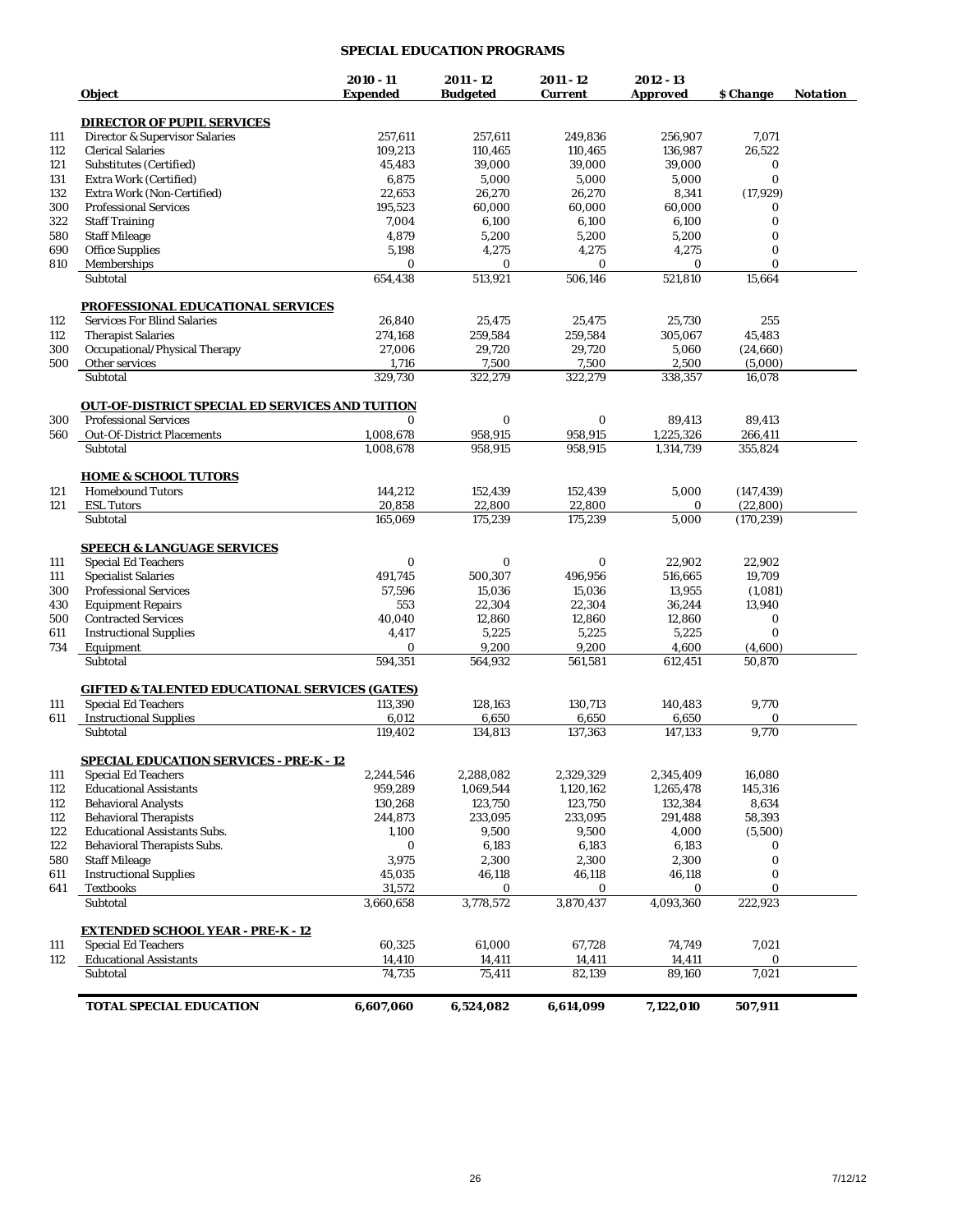## **BOARD OF EDUCATION'S 2012 - 2013 APPROVED BUDGET for the NEWTOWN PUBLIC SCHOOLS**

|     | <b>Object</b>                             | $2010 - 11$<br><b>Expended</b> | $2011 - 12$<br><b>Budgeted</b> | $2011 - 12$<br><b>Current</b> | 2012 - 13<br><b>Approved</b> | <b><i>S</i></b> Change | % Change   |
|-----|-------------------------------------------|--------------------------------|--------------------------------|-------------------------------|------------------------------|------------------------|------------|
| 111 | <b>Certified Salaries</b>                 | 1,529,958                      | 1.574.650                      | 1.572.579                     | 1.687.045                    | 114.466                | 7.28%      |
| 112 | Non-Certified Salaries                    | 812.318                        | 847.074                        | 847.074                       | 975.955                      | 128,881                | 15.21%     |
| 300 | <b>Professional Services</b>              | 166.529                        | 172.378                        | 172.378                       | 116.927                      | (55, 451)              | $-32.17%$  |
| 322 | <b>Staff Training</b>                     | 9.283                          | 12.815                         | 12.815                        | 12.210                       | (605)                  | $-4.72%$   |
| 430 | <b>Equipment Repairs</b>                  | 93                             | 625                            | 625                           | 625                          | $\Omega$               | 0.00%      |
| 500 | <b>Contracted Services</b>                | 15.577                         | 22.000                         | 22,000                        | 29.750                       | 7.750                  | 35.23%     |
| 530 | <b>Communications - Postage</b>           | 12.460                         | 12.128                         | 12,128                        | 7.179                        | (4,949)                | $-40.81%$  |
| 550 | <b>Printing Services</b>                  | 3.115                          | 9.297                          | 9.297                         | 6.815                        | (2.482)                | $-26.70\%$ |
| 580 | <b>Student Travel &amp; Staff Mileage</b> | 1.451                          | 3.195                          | 3.195                         | 3.256                        | 61                     | 1.91%      |
| 611 | <b>Supplies</b>                           | 42.154                         | 56,215                         | 56.215                        | 55.126                       | (1,089)                | $-1.94\%$  |
| 734 | Memberships                               | 1,833                          | 1,830                          | 1,830                         | 3,040                        | 1,210                  | 66.12%     |
|     | Total                                     | 2,594,771                      | 2,712,207                      | 2.710.136                     | 2,897,928                    | 187.792                | 6.93%      |

Pupil Personnel Services summarized here include the following services:

Guidance Services Health & Medical Services Social Workers & Substance Abuse Counselor Psychological Services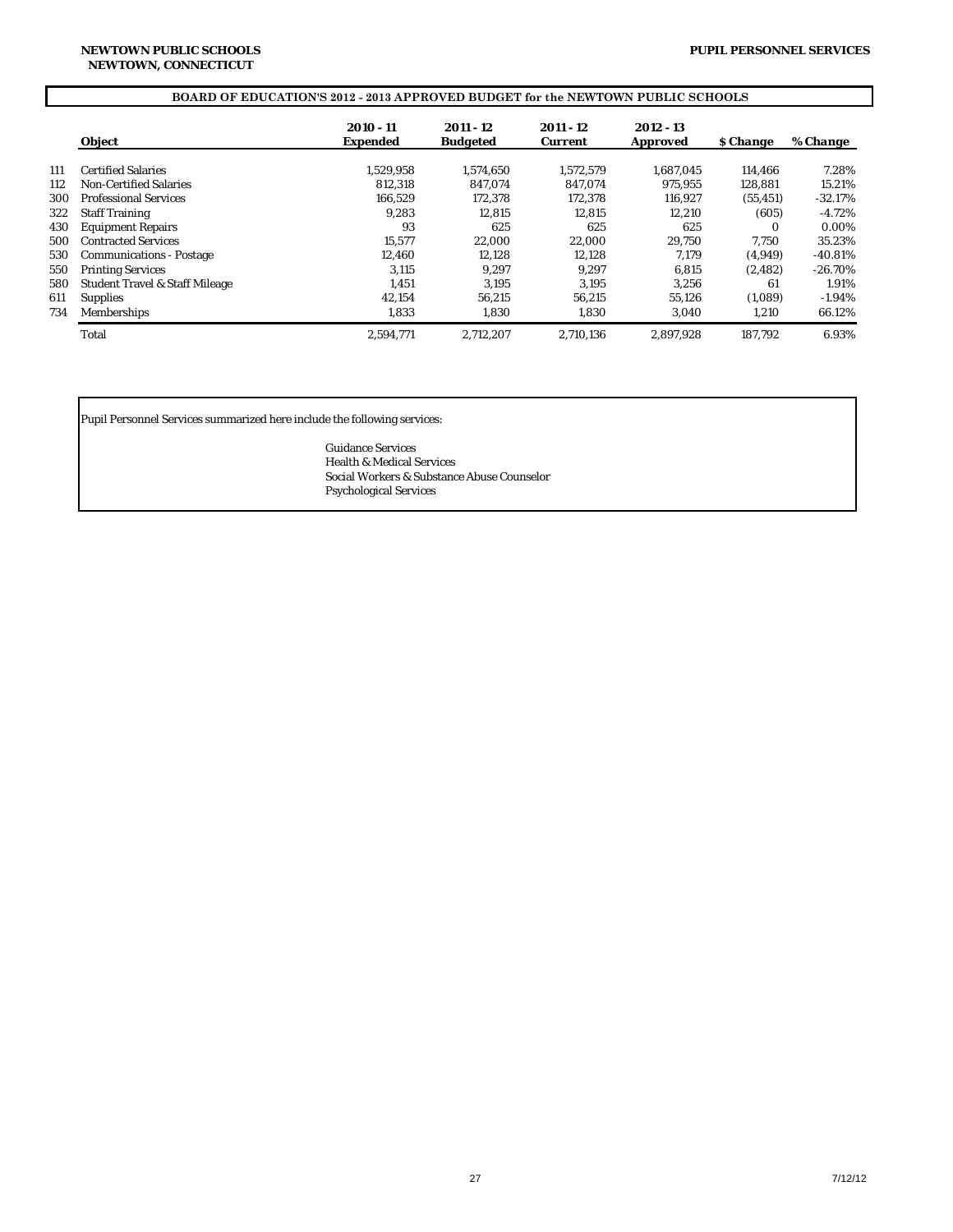## **PUPIL PERSONNEL SERVICES - GUIDANCE**

|     |                                 | 2010 - 11       | $2011 - 12$     | 2011 - 12 | $2012 - 13$ |                  |                 |
|-----|---------------------------------|-----------------|-----------------|-----------|-------------|------------------|-----------------|
|     | Object                          | <b>Expended</b> | <b>Budgeted</b> | Current   | Approved    | \$ Change        | <b>Notation</b> |
|     | <b>REED INTERMEDIATE SCHOOL</b> |                 |                 |           |             |                  |                 |
| 111 | <b>Specialist Salaries</b>      | 163,659         | 191,731         | 190,331   | 196,966     | 6,635            |                 |
| 112 | <b>Clerical Salaries</b>        | 25,474          | 29,694          | 29,694    | 31,270      | 1,576            |                 |
| 132 | Extra Work (Non-Certified)      | 1,948           | 1,000           | 1,000     | 900         | (100)            |                 |
| 322 | <b>Staff Training</b>           | 190             | 290             | 290       | 385         | 95               |                 |
| 500 | <b>Contracted Services</b>      | $\Omega$        | $\Omega$        | $\Omega$  | 700         | 700              |                 |
| 530 | <b>Communications - Postage</b> | 1,000           | 1,000           | 1,000     | 1,000       | $\bf{0}$         |                 |
| 550 | <b>Printing Services</b>        | 578             | 1,515           | 1,515     | 1,515       | $\mathbf{0}$     |                 |
| 580 | <b>Staff Mileage</b>            | $\bf{0}$        | 125             | 125       | 186         | 61               |                 |
| 611 | <b>Instructional Supplies</b>   | 9,556           | 9,650           | 9,650     | 5,650       | (4,000)          |                 |
| 810 | Memberships                     | 215             | 330             | 330       | 495         | 165              |                 |
|     | Subtotal                        | 202,621         | 235,335         | 233,935   | 239,067     | 5,132            |                 |
|     |                                 |                 |                 |           |             |                  |                 |
|     | <b>MIDDLE SCHOOL</b>            |                 |                 |           |             |                  |                 |
| 111 | <b>Specialist Salaries</b>      | 230,609         | 236,670         | 239,349   | 303,573     | 64,224           |                 |
| 112 | <b>Clerical Salaries</b>        | 51,242          | 52,567          | 52,567    | 53,606      | 1,039            |                 |
| 322 | <b>Staff Training</b>           | 24              | 1,550           | 1,550     | 850         | (700)            |                 |
| 500 | <b>Contracted Services</b>      | 675             | 1,900           | 1,900     | 2,700       | 800              |                 |
| 530 | <b>Communications - Postage</b> | 2,800           | 2,798           | 2,798     | 2,800       | $\boldsymbol{2}$ |                 |
| 550 | <b>Printing Services</b>        | $\bf{0}$        | 282             | 282       | 300         | 18               |                 |
| 580 | <b>Staff Mileage</b>            | 92              | 300             | 300       | 300         | $\Omega$         |                 |
| 611 | <b>Instructional Supplies</b>   | 397             | 585             | 585       | 585         | $\mathbf{0}$     |                 |
| 810 | Memberships                     | 318             | 420             | 420       | 465         | 45               |                 |
|     | Subtotal                        | 286,156         | 297,072         | 299,751   | 365,179     | 65,428           |                 |
|     | <b>HIGH SCHOOL</b>              |                 |                 |           |             |                  |                 |
| 111 | <b>Specialist Salaries</b>      | 632,445         | 649,510         | 649,860   | 670,895     | 21,035           |                 |
| 112 | <b>Clerical Salaries</b>        | 159,257         | 160,003         | 160,003   | 164,476     | 4,473            |                 |
| 322 | <b>Staff Training</b>           | 665             | $\bf{0}$        | $\bf{0}$  | $\bf{0}$    | $\bf{0}$         |                 |
| 430 | <b>Equipment Repairs</b>        | 93              | 100             | 100       | 100         | $\mathbf{0}$     |                 |
| 500 | <b>Contracted Services</b>      | 14,902          | 19,950          | 19,950    | 26,200      | 6,250            |                 |
| 530 | <b>Communications - Postage</b> | 8,000           | 8,000           | 8,000     | 3,000       | (5,000)          |                 |
| 550 | <b>Printing Services</b>        | 2,537           | 7,500           | 7,500     | 5,000       | (2,500)          |                 |
| 580 | <b>Staff Mileage</b>            | 435             | $\bf{0}$        | $\bf{0}$  | $\bf{0}$    | $\mathbf{0}$     |                 |
| 611 | <b>Instructional Supplies</b>   | 3,825           | 9,089           | 9,089     | 12,000      | 2,911            |                 |
|     | Subtotal                        | 822,159         | 854,152         | 854,502   | 881,671     | 27,169           |                 |
|     |                                 |                 |                 |           |             |                  |                 |
|     | <b>DISTRICT SUMMARY</b>         |                 |                 |           |             |                  |                 |
| 111 | <b>Specialist Salaries</b>      | 1,026,713       | 1,077,911       | 1,079,540 | 1,171,434   | 91,894           |                 |
| 112 | <b>Clerical Salaries</b>        | 235,973         | 242,264         | 242,264   | 249,352     | 7,088            |                 |
| 132 | Extra Work (Non-Certified)      | 1,948           | 1,000           | 1,000     | 900         | (100)            |                 |
| 322 | <b>Staff Training</b>           | 879             | 1,840           | 1,840     | 1,235       | (605)            |                 |
| 430 | <b>Equipment Repairs</b>        | 93              | 100             | 100       | 100         | $\bf{0}$         |                 |
| 500 | <b>Contracted Services</b>      | 15,577          | 21,850          | 21,850    | 29,600      | 7,750            |                 |
| 530 | <b>Communications - Postage</b> | 11,800          | 11,798          | 11,798    | 6,800       | (4,998)          |                 |
| 550 | <b>Printing Services</b>        | 3,115           | 9,297           | 9,297     | 6,815       | (2, 482)         |                 |
| 580 | <b>Staff Mileage</b>            | 527             | 425             | 425       | 486         | 61               |                 |
| 611 | <b>Instructional Supplies</b>   | 13,778          | 19,324          | 19,324    | 18,235      | (1,089)          |                 |
| 810 | Memberships                     | 533             | 750             | 750       | 960         | 210              |                 |
|     | Subtotal                        | 1,310,936       | 1,386,559       | 1,388,188 | 1,485,917   | 97,729           |                 |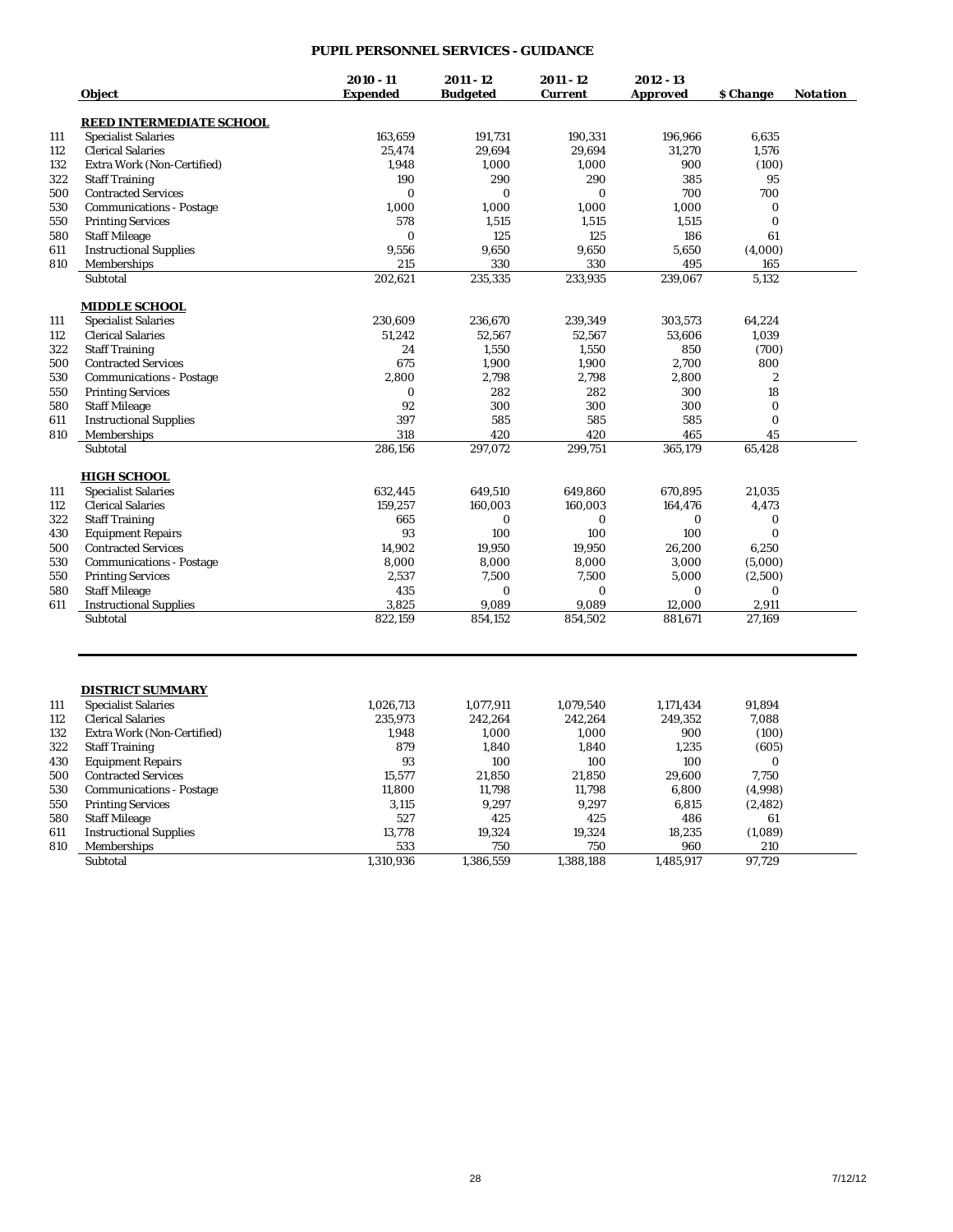## **PUPIL PERSONNEL SERVICES - HEALTH & MEDICAL**

|     | <b>Object</b>                   | $2010 - 11$<br><b>Expended</b> | 2011 - 12<br><b>Budgeted</b> | 2011 - 12<br><b>Current</b> | $2012 - 13$<br><b>Approved</b> | \$ Change             | <b>Notation</b> |
|-----|---------------------------------|--------------------------------|------------------------------|-----------------------------|--------------------------------|-----------------------|-----------------|
|     | <b>ADMINISTRATION</b>           |                                |                              |                             |                                |                       |                 |
| 112 | <b>Nurse Supervisor</b>         | 14,610                         | 14,610                       | 14,610                      | 14,904                         | 294                   |                 |
| 112 | <b>Secretarial Salaries</b>     | 28,123                         | 29,113                       | 29,113                      | 29,828                         | 715                   |                 |
| 112 | <b>Nurse Salaries</b>           | 42,531                         | 44,640                       | 44,640                      | 47.070                         | 2,430                 |                 |
| 112 | <b>Medical Advisor</b>          | 10,000                         | 10,000                       | 10,000                      | 10,000                         | $\bf{0}$              |                 |
| 132 | Extra Work (Non-Certified)      | 722                            | 750                          | 750                         | 750                            | $\bf{0}$              |                 |
| 322 | <b>Staff Training</b>           | 5,178                          | 3,000                        | 3,000                       | 3,000                          | $\bf{0}$              |                 |
| 530 | <b>Communications - Postage</b> | 660                            | 330                          | 330                         | 379                            | 49                    |                 |
| 580 | <b>Staff Mileage</b>            | $\bf{0}$                       | 300                          | 300                         | 300                            | $\mathbf{0}$          |                 |
|     | Subtotal                        | 101,825                        | 102,743                      | 102,743                     | 106,231                        | 3,488                 |                 |
|     | ELEMENTARY/INTERMEDIATE SCHOOLS |                                |                              |                             |                                |                       |                 |
| 112 | <b>Nurse Salaries</b>           | 305,582                        | 320,439                      | 320.439                     | 437,757                        | 117,318               |                 |
| 132 | Extra Work (Non-Certified)      | 16,517                         | 15,712                       | 15,712                      | 16,170                         | 458                   |                 |
| 300 | <b>Professional Services</b>    | 26,941                         | 88,451                       | 88,451                      | 0                              | (88, 451)             |                 |
| 322 | <b>Staff Training</b>           | 2,076                          | 4,600                        | 4,600                       | 4,600                          | $\bf{0}$              |                 |
| 430 | <b>Equipment Repairs</b>        | $\bf{0}$                       | 375                          | 375                         | 375                            | $\bf{0}$              |                 |
| 580 | <b>Staff Mileage</b>            | 356                            | 500                          | 500                         | 500                            | $\bf{0}$              |                 |
| 690 | <b>Office Supplies</b>          | 707                            | 2,565                        | 2,565                       | 2,565                          | $\mathbf{0}$          |                 |
| 691 | Health/Medical Supplies         | 4,057                          | 4,892                        | 4,892                       | 4,892                          | $\bf{0}$              |                 |
| 810 |                                 | 800                            |                              |                             | 630                            | $\mathbf{0}$          |                 |
|     | Memberships<br>Subtotal         | 357,036                        | 630<br>438,164               | 630<br>438,164              | 467,489                        | 29,325                |                 |
|     | <b>MIDDLE SCHOOL</b>            |                                |                              |                             |                                |                       |                 |
| 112 | <b>Nurse Salaries</b>           | 69,617                         | 71,553                       | 71,553                      | 74,536                         | 2,983                 |                 |
| 132 | Extra Work (Non-Certified)      | 2,356                          | 4,771                        | 4,771                       | 2,855                          | (1,916)               |                 |
| 322 | <b>Staff Training</b>           | 726                            | 1,300                        | 1,300                       | 1,300                          | $\bf{0}$              |                 |
| 430 | <b>Equipment Repairs</b>        | $\bf{0}$                       | 75                           | 75                          | 75                             | $\bf{0}$              |                 |
| 580 | <b>Staff Mileage</b>            | $\bf{0}$                       | 110                          | 110                         | 110                            | $\bf{0}$              |                 |
|     |                                 | 376                            | 950                          | 950                         | 950                            | $\bf{0}$              |                 |
| 690 | <b>Office Supplies</b>          |                                |                              |                             |                                |                       |                 |
| 691 | Health/Medical Supplies         | 1,182                          | 2,090                        | 2,090                       | 2,090                          | $\bf{0}$              |                 |
| 810 | Memberships<br>Subtotal         | 400<br>74,657                  | 180<br>81,029                | 180<br>81,029               | 180<br>82,096                  | $\mathbf{0}$<br>1,067 |                 |
|     | <b>HIGH SCHOOL</b>              |                                |                              |                             |                                |                       |                 |
| 112 | <b>Nurse Salaries</b>           | 77,837                         | 88,220                       | 88,220                      | 91,533                         | 3,313                 |                 |
| 132 | Extra Work (Non-Certified)      | 6,501                          | 4,002                        | 4,002                       | 300                            | (3,702)               |                 |
| 322 |                                 | 424                            | 2,075                        | 2,075                       | 2,075                          | $\bf{0}$              |                 |
|     | <b>Staff Training</b>           |                                |                              |                             |                                | $\bf{0}$              |                 |
| 430 | <b>Equipment Repairs</b>        | $\bf{0}$                       | 75                           | 75                          | 75                             |                       |                 |
| 500 | <b>Contracted Services</b>      | $\bf{0}$                       | 150                          | 150                         | 150                            | $\bf{0}$              |                 |
| 580 | <b>Staff Mileage</b>            | 152                            | 310                          | 310                         | 310                            | $\bf{0}$              |                 |
| 690 | <b>Office Supplies</b>          | 1,672                          | 1,900                        | 1,900                       | 1,900                          | $\bf{0}$              |                 |
| 691 | <b>Health/Medical Supplies</b>  | 7,403                          | 7,315                        | 7,315                       | 7,315                          | $\bf{0}$              |                 |
| 810 | Memberships<br>Subtotal         | 100<br>94,089                  | 270<br>104,317               | 270<br>104,317              | 270<br>103,928                 | $\mathbf{0}$<br>(389) |                 |
|     |                                 |                                |                              |                             |                                |                       |                 |
|     | <b>DISTRICT SUMMARY</b>         |                                |                              |                             |                                |                       |                 |
| 112 | <b>Nurse Supervisor</b>         | 14,610                         | 14,610                       | 14,610                      | 14,904                         | 294                   |                 |
| 112 | <b>Secretarial Salaries</b>     | 28,123                         | 29,113                       | 29,113                      | 29.828                         | 715                   |                 |
| 112 | <b>Nurse Salaries</b>           | 495,567                        | 524,852                      | 524,852                     | 650,896                        | 126,044               |                 |
| 112 | <b>Medical Advisor</b>          | 10,000                         | 10,000                       | 10,000                      | 10,000                         | $\bf{0}$              |                 |
| 132 | Extra Work (Non-Certified)      | 26,096                         | 25,235                       | 25,235                      | 20,075                         | (5,160)               |                 |
| 300 | <b>Professional Services</b>    | 26,941                         | 88,451                       | 88,451                      | $\bf{0}$                       | (88, 451)             |                 |
| 322 | <b>Staff Training</b>           | 8,404                          | 10,975                       | 10,975                      | 10,975                         | 0                     |                 |
| 430 | <b>Equipment Repairs</b>        | $\bf{0}$                       | 525                          | 525                         | 525                            | $\bf{0}$              |                 |
| 500 | <b>Contracted Services</b>      | $\bf{0}$                       | 150                          | 150                         | 150                            | $\bf{0}$              |                 |
| 530 | <b>Communications - Postage</b> | 660                            | 330                          | 330                         | 379                            | 49                    |                 |
| 580 | <b>Staff Mileage</b>            | 507                            | 1,220                        | 1,220                       | 1,220                          | $\bf{0}$              |                 |
| 690 | <b>Office Supplies</b>          | 2,756                          | 5,415                        | 5,415                       | 5,415                          | $\bf{0}$              |                 |
| 691 | <b>Health/Medical Supplies</b>  | 12,641                         | 14,297                       | 14,297                      | 14,297                         | $\bf{0}$              |                 |
| 810 | Memberships                     | 1,300                          |                              | 1,080                       |                                | $\bf{0}$              |                 |
|     |                                 |                                | 1,080                        |                             | 1,080                          |                       |                 |
|     | Subtotal                        | 627,606                        | 726,253                      | 726,253                     | 759,744                        | 33,491                |                 |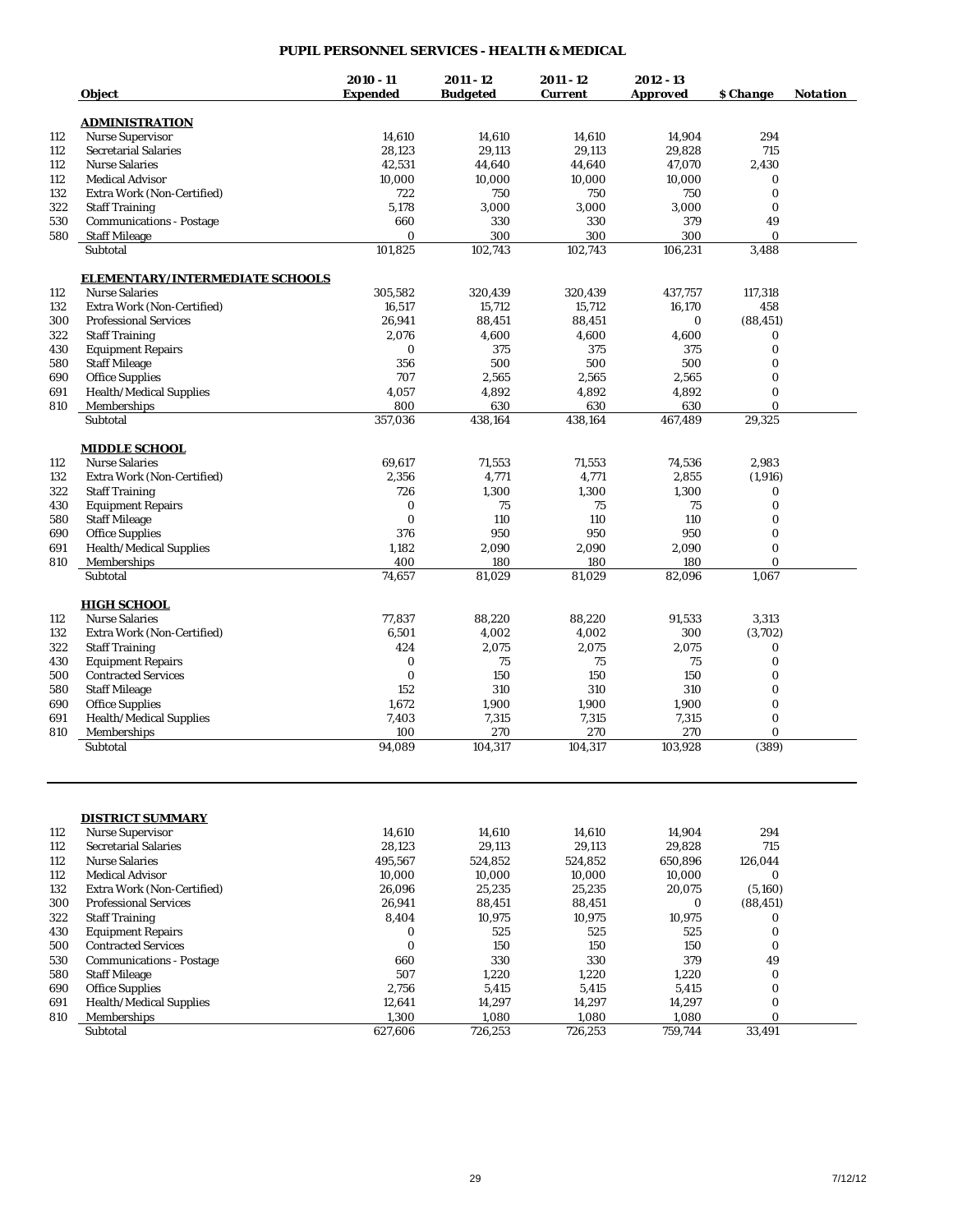## **PUPIL PERSONNEL SERVICES**

|     | <b>Object</b>                                   | 2010 - 11<br><b>Expended</b> | 2011 - 12<br><b>Budgeted</b> | 2011 - 12<br><b>Current</b> | 2012 - 13<br>Approved | <b><i><u>S</u></i></b> Change | <b>Notation</b> |
|-----|-------------------------------------------------|------------------------------|------------------------------|-----------------------------|-----------------------|-------------------------------|-----------------|
|     | <b>SOCIAL WORKERS/SUBSTANCE ABUSE COUNSELOR</b> |                              |                              |                             |                       |                               |                 |
| 111 | <b>Specialist Salaries</b>                      | 73,460                       | 75,978                       | 76.060                      | 79,092                | 3,032                         |                 |
| 300 | <b>Professional Services</b>                    | 35.584                       | 47.277                       | 47.277                      | 47.277                | 0                             |                 |
| 580 | <b>Staff Mileage</b>                            | 39                           | 1.550                        | 1.550                       | 1,550                 | 0                             |                 |
| 611 | <b>Instructional Supplies</b>                   | 377                          | 1.017                        | 1.017                       | 1.017                 | $\Omega$                      |                 |
|     | Subtotal                                        | 109.460                      | 125.822                      | 125.904                     | 128,936               | 3,032                         |                 |
|     | PSYCHOLOGICAL SERVICES                          |                              |                              |                             |                       |                               |                 |
| 111 | <b>Specialist Salaries</b>                      | 429.785                      | 420.761                      | 416,979                     | 436.519               | 19,540                        |                 |
| 300 | <b>Professional Services</b>                    | 104.004                      | 36.650                       | 36.650                      | 69.650                | 33.000                        |                 |
| 580 | <b>Staff Mileage</b>                            | 378                          | $\Omega$                     |                             | 0                     | 0                             |                 |
| 611 | <b>Instructional Supplies</b>                   | 12,602                       | 16,162                       | 16,162                      | 16,162                | $\Omega$                      |                 |
|     | Subtotal                                        | 546,769                      | 473,573                      | 469,791                     | 522.331               | 52,540                        |                 |
|     | <b>TOTAL PUPIL PERSONNEL SERVICES</b>           | 2.594.771                    | 2.712.207                    | 2.710.136                   | 2.896.928             | 186.792                       |                 |

# **SERVICES FOR NONPUBLIC (INCLUDED IN ELEMENTARY UNDER HEALTH & MEDICAL SERVICES)**

| 112 | <b>Nurse Salaries</b>          | 43.865 | 45.657 | 45.657 | 88.962 | 43,305   |  |
|-----|--------------------------------|--------|--------|--------|--------|----------|--|
| 132 | Extra Work (Non-Certified)     | 1,560  | 1,584  | 1,584  | 280    | (1, 304) |  |
| 322 | <b>Staff Training</b>          | 120    | 600    | 600    | 600    |          |  |
| 690 | <b>Office Supplies</b>         |        | 95     | 95     | 95     |          |  |
| 691 | <b>Health/Medical Supplies</b> | 275    | 332    | 332    | 332    |          |  |
| 810 | <b>Memberships</b>             |        | 90     | 90     | 90     |          |  |
|     | Subtotal                       | 45.820 | 48.358 | 48.358 | 90.359 | 42,001   |  |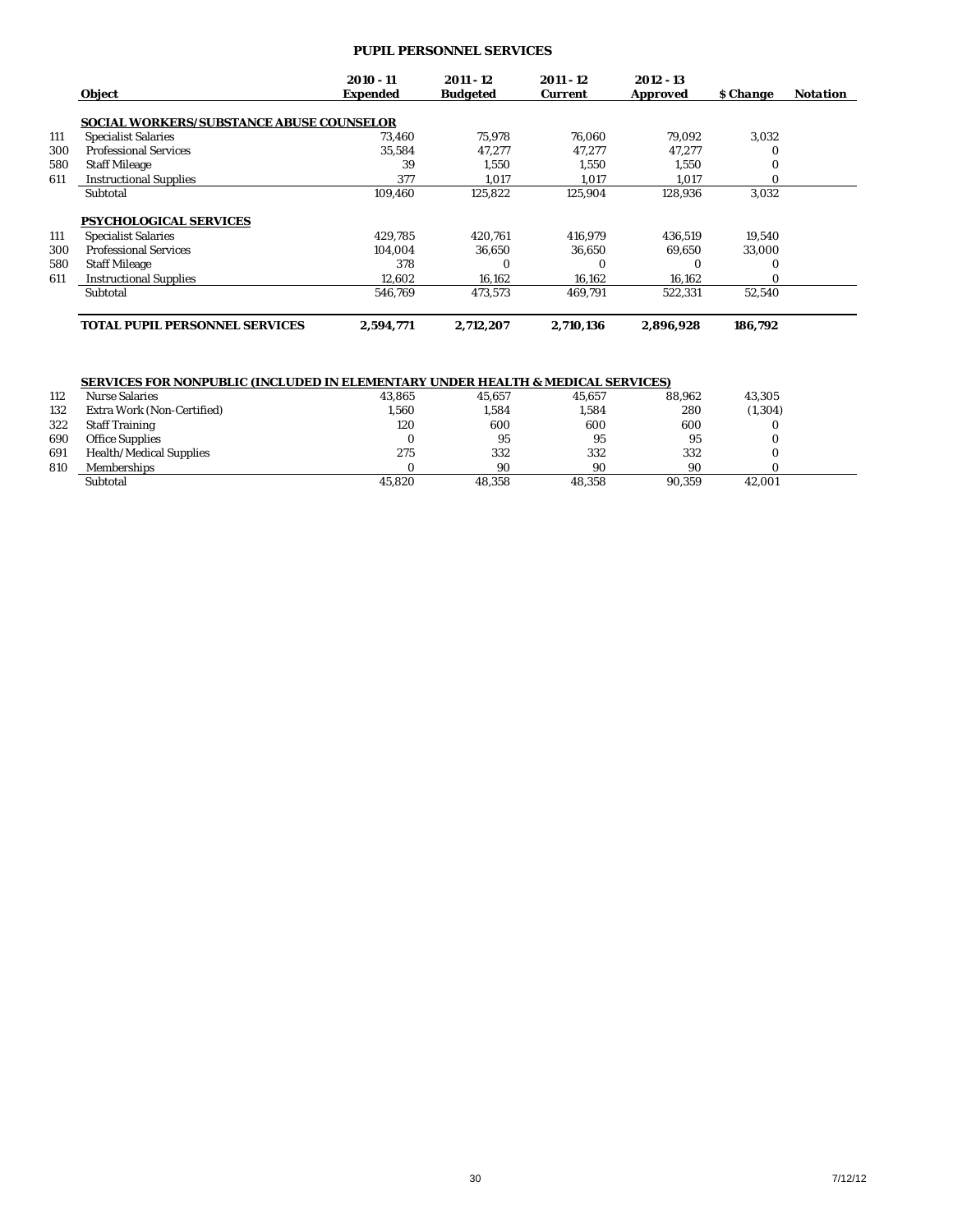# **BOARD OF EDUCATION'S 2012 - 2013 APPROVED BUDGET for the NEWTOWN PUBLIC SCHOOLS**

|     | Object                        | $2010 - 11$<br><b>Expended</b> | 2011 - 12<br><b>Budgeted</b> | $2011 - 12$<br><b>Current</b> | $2012 - 13$<br><b>Approved</b> | <b><i>S</i></b> Change | % Change  |
|-----|-------------------------------|--------------------------------|------------------------------|-------------------------------|--------------------------------|------------------------|-----------|
|     |                               |                                |                              |                               |                                |                        |           |
| 111 | <b>Certified Salaries</b>     | 132,339                        | 135.800                      | 135.800                       | 193.077                        | 57,277                 | 42.18%    |
| 112 | <b>Non-Certified Salaries</b> | 467.412                        | 467,823                      | 467.823                       | 473.706                        | 5,883                  | 1.26%     |
| 322 | <b>Staff Training</b>         | 85.338                         | 92,300                       | 92.300                        | 106.500                        | 14,200                 | 15.38%    |
| 430 | <b>Equipment Repairs</b>      | 66.951                         | 64.133                       | 64.133                        | 64.189                         | 56                     | 0.09%     |
| 500 | <b>Contracted Services</b>    | 166.933                        | 178.616                      | 178.616                       | 195.203                        | 16.587                 | 9.29%     |
| 550 | <b>Printing Services</b>      | 4.869                          | 5.000                        | 5.000                         | 5.000                          | $\Omega$               | 0.00%     |
| 580 | <b>Staff Mileage</b>          | 18.499                         | 14.400                       | 14.400                        | 20.900                         | 6.500                  | 45.14%    |
| 560 | Tuition - Magnet School       | 71.360                         | 71,360                       | 71.360                        | 71,360                         | $\Omega$               | 0.00%     |
| 611 | <b>Supplies</b>               | 89.964                         | 92,904                       | 92.904                        | 98,150                         | 5,246                  | 5.65%     |
| 641 | Textbooks                     | 124.094                        | 79.828                       | 79.828                        | 46.000                         | (33.828)               | $-42.38%$ |
| 734 | Equipment                     | 71.449                         | 156.602                      | 156.602                       | 51.602                         | (105,000)              | $-67.05%$ |
| 810 | Memberships                   | 1.974                          | 2,299                        | 2.299                         | 3,197                          | 898                    | 39.06%    |
|     | Total                         | 1,301,183                      | 1.361.065                    | 1.361.065                     | 1.328.884                      | (32, 181)              | $-2.36%$  |

Curriculum & Technology includes the following services:

Curriculum & Staff Development for the district Information Technology Servicers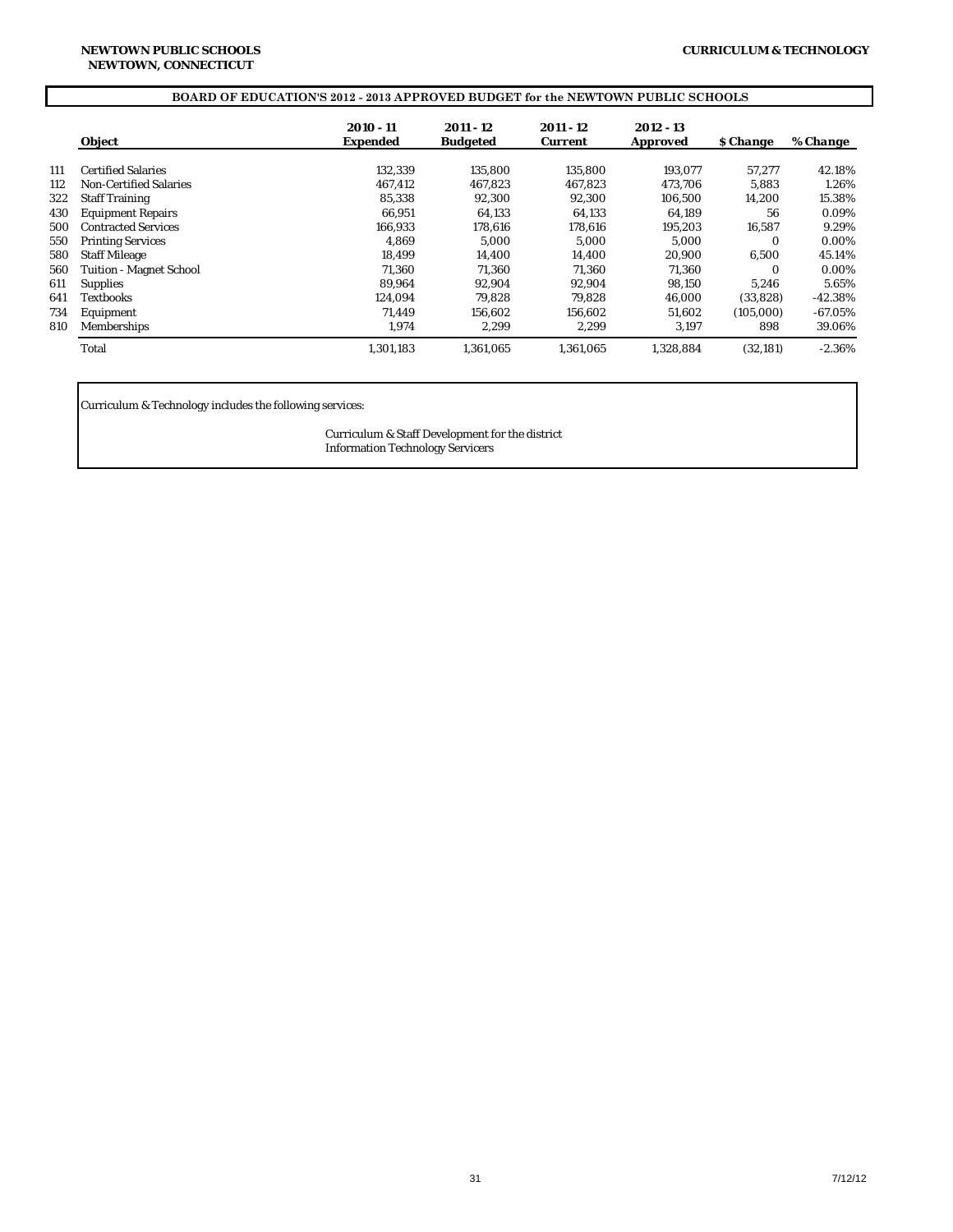# **CURRICULUM & TECHNOLOGY**

|      | <b>Object</b>                             | 2010 - 11<br><b>Expended</b> | $2011 - 12$<br><b>Budgeted</b> | 2011 - 12<br><b>Current</b> | $2012 - 13$<br><b>Approved</b> | <b>S</b> Change | <b>Notation</b> |
|------|-------------------------------------------|------------------------------|--------------------------------|-----------------------------|--------------------------------|-----------------|-----------------|
|      | <b>CURRICULUM &amp; STAFF DEVELOPMENT</b> |                              |                                |                             |                                |                 |                 |
| 112  | <b>Educational Assistants</b>             | 224                          | 0                              | $\bf{0}$                    | $\bf{0}$                       | $\bf{0}$        |                 |
| 121  | Substitutes (Certified)                   | 2.469                        | 3,000                          | 3,000                       | 3,000                          | $\bf{0}$        |                 |
| 131  | <b>Staff &amp; Program Development</b>    | 129,870                      | 132,800                        | 132,800                     | 190,077                        | 57,277          |                 |
| 132  | Extra Work (Non-Certified)                | 293                          | 1,000                          | 1,000                       | 900                            | (100)           |                 |
| 322  | Staff/Curriculum Development              | 45.670                       | 52,100                         | 52,100                      | 66.300                         | 14,200          |                 |
| 322  | Enrichment                                | 25,055                       | 25,000                         | 25,000                      | 25,000                         | $\bf{0}$        |                 |
| 500  | <b>Contracted Services</b>                | 28,200                       | 32,400                         | 32,400                      | 40,400                         | 8,000           |                 |
| '550 | <b>Printing Services</b>                  | 4,869                        | 5,000                          | 5,000                       | 5,000                          | $\bf{0}$        |                 |
| 560  | <b>Tuition - Magnet Schools</b>           | 71,360                       | 71,360                         | 71,360                      | 71,360                         | $\Omega$        |                 |
| 580  | <b>Staff Mileage</b>                      | 4,117                        | 4,700                          | 4.700                       | 5,200                          | 500             |                 |
| 585  | <b>Presenters Accommodations</b>          | 6,039                        | 2,000                          | 2,000                       | 8,000                          | 6,000           |                 |
| 611  | <b>Supplies</b>                           | 27,968                       | 28,749                         | 28,749                      | 33,500                         | 4,751           |                 |
| 641  | <b>Textbooks</b>                          | 124,094                      | 79,828                         | 79,828                      | 46,000                         | (33, 828)       |                 |
| 734  | Equipment                                 | 1,518                        | 1,500                          | 1,500                       | $\bf{0}$                       | (1,500)         |                 |
| 810  | Memberships                               | 1,489                        | 1,504                          | 1,504                       | 2,402                          | 898             |                 |
|      | Subtotal                                  | 473,236                      | 440,941                        | 440,941                     | 497,139                        | 56,198          |                 |
|      | <b>INFORMATION TECHNOLOGY SERVICES</b>    |                              |                                |                             |                                |                 |                 |
| 112  | <b>Technology Staff</b>                   | 382,521                      | 384,039                        | 384,039                     | 388,631                        | 4,592           |                 |
| 112  | <b>Clerical Salaries</b>                  | 43,430                       | 42,734                         | 42,734                      | 44,125                         | 1,391           |                 |
| 112  | Tech. Coord. Stipends                     | 26,280                       | 26,280                         | 26,280                      | 26,280                         | 0               |                 |
| 132  | Extra Work (Non-Certified)                | 14,664                       | 13,770                         | 13,770                      | 13,770                         | 0               |                 |
| 322  | <b>Staff Training</b>                     | 14,614                       | 15,200                         | 15,200                      | 15,200                         | $\bf{0}$        |                 |
| 430  | <b>Technology Service &amp; Repairs</b>   | 66,951                       | 64,133                         | 64,133                      | 64,189                         | 56              |                 |
| 500  | <b>Contracted Services</b>                | 138,733                      | 146,216                        | 146,216                     | 154,803                        | 8,587           |                 |
| 580  | <b>Staff Mileage</b>                      | 8,343                        | 7,700                          | 7,700                       | 7,700                          | $\bf{0}$        |                 |
| 611  | <b>Instructional Supplies</b>             | 9,464                        | 11,023                         | 11,023                      | 11,518                         | 495             |                 |
| 690  | <b>Office Supplies</b>                    | 1,807                        | 1,880                          | 1,880                       | 1,880                          | 0               |                 |
| 692  | <b>Technology Software</b>                | 50,725                       | 51,252                         | 51,252                      | 51,252                         | $\Omega$        |                 |
| 734  | Equipment                                 | 69,931                       | 155,102                        | 155,102                     | 51,602                         | (103, 500)      |                 |
| 810  | Memberships                               | 485                          | 795                            | 795                         | 795                            | $\Omega$        |                 |
|      | Subtotal                                  | 827,948                      | 920.124                        | 920,124                     | 831,745                        | (88, 379)       |                 |
|      | <b>TOTAL CURRICULUM &amp; TECHNOLOGY</b>  | 1.301.183                    | 1,361,065                      | 1.361.065                   | 1.328.884                      | (32, 181)       |                 |

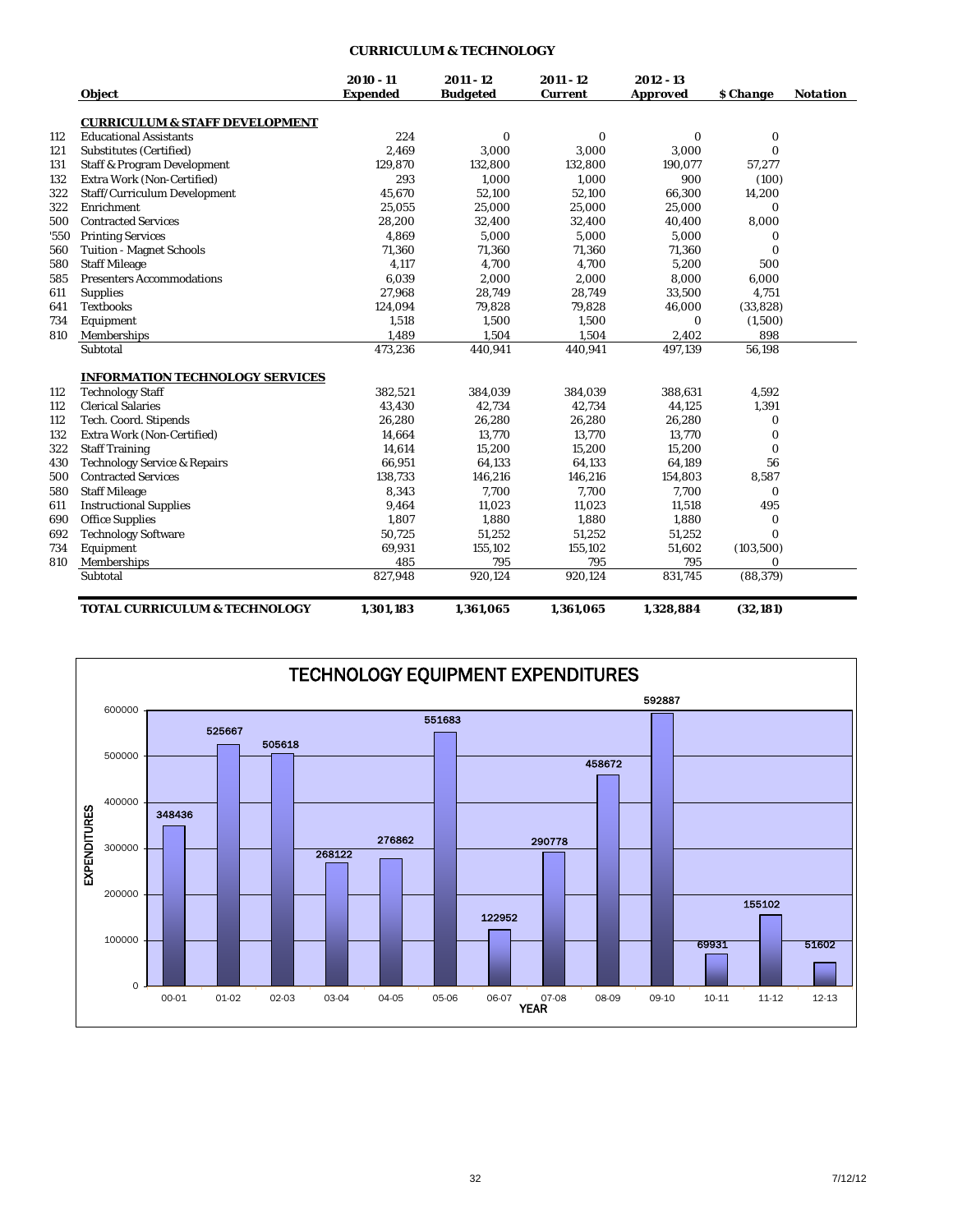## **BOARD OF EDUCATION'S 2012 - 2013 APPROVED BUDGET for the NEWTOWN PUBLIC SCHOOLS**

|     | <b>Object</b>                       | 2010 - 11<br><b>Expended</b> | 2011 - 12<br><b>Budgeted</b> | 2011 - 12<br><b>Current</b> | 2012 - 13<br><b>Approved</b> | <b><i>S</i></b> Change | % Change    |
|-----|-------------------------------------|------------------------------|------------------------------|-----------------------------|------------------------------|------------------------|-------------|
|     |                                     |                              |                              |                             |                              |                        |             |
| 111 | <b>Certified Salaries</b>           | 1,015,385                    | 1,032,338                    | 1,039,989                   | 1,133,176                    | 93,187                 | 8.96%       |
| 112 | <b>Non-Certified Salaries</b>       | 675,905                      | 545,049                      | 712,038                     | 735,984                      | 23,946                 | 3.36%       |
| 300 | <b>Professional Services</b>        | 154,049                      | 163,600                      | 163,600                     | 163,600                      | $\Omega$               | 0.00%       |
| 322 | <b>Staff Training</b>               | 13,502                       | 10,750                       | 10.750                      | 14,925                       | 4,175                  | 38.84%      |
| 310 | <b>Building Contracted Services</b> | 3,438                        | 2,000                        | 2,000                       | 2,000                        | 0                      | 0.00%       |
| 430 | <b>Equipment Repairs</b>            | 39,835                       | 31,800                       | 31,800                      | 31,000                       | (800)                  | $-2.52%$    |
| 442 | <b>Equipment Rentals</b>            | 10,803                       | 11,330                       | 11,330                      | 11,696                       | 366                    | 3.23%       |
| 500 | <b>Contracted Services</b>          | 5.031                        | 25,860                       | 25.860                      | 13,405                       | (12, 455)              | $-48.16\%$  |
| 521 | <b>Insurance - Liability</b>        | 165,406                      | 167,060                      | 167,060                     | 156,883                      | (10, 177)              | $-6.09\%$   |
| 530 | Communications                      | 14,312                       | 29,850                       | 29.850                      | 21,550                       | (8,300)                | $-27.81%$   |
| 550 | <b>Printing Services</b>            | 2,079                        | 2,900                        | 2,900                       | 2,900                        | 0                      | 0.00%       |
| 580 | <b>Staff Mileage</b>                | 18.256                       | 17,350                       | 17,350                      | 17,450                       | 100                    | 0.58%       |
| 611 | <b>Supplies</b>                     | 31.014                       | 33,221                       | 33.221                      | 31,025                       | (2,196)                | $-6.61\%$   |
| 641 | Textbooks                           | 379                          | 1.600                        | 1.600                       | 1,400                        | (200)                  | $-12.50\%$  |
| 734 | Equipment                           | $\bf{0}$                     | 1,730                        | 1,730                       | $\bf{0}$                     | (1,730)                | $-100.00\%$ |
| 810 | Memberships                         | 35,250                       | 35,848                       | 35,848                      | 34,495                       | (1, 353)               | $-3.77%$    |
|     | Total                               | 2,184,643                    | 2,112,286                    | 2,286,926                   | 2,371,489                    | 84,563                 | 3.70%       |

General Support Services includes the following services:

Superintendent, Assistant Superintendent, & Human Resources Offices Budget & Business Services Office Provisions for Salary Adjustments Regular Substitute Teachers for the District Board of Education Expenses District Security Services Cafeteria Services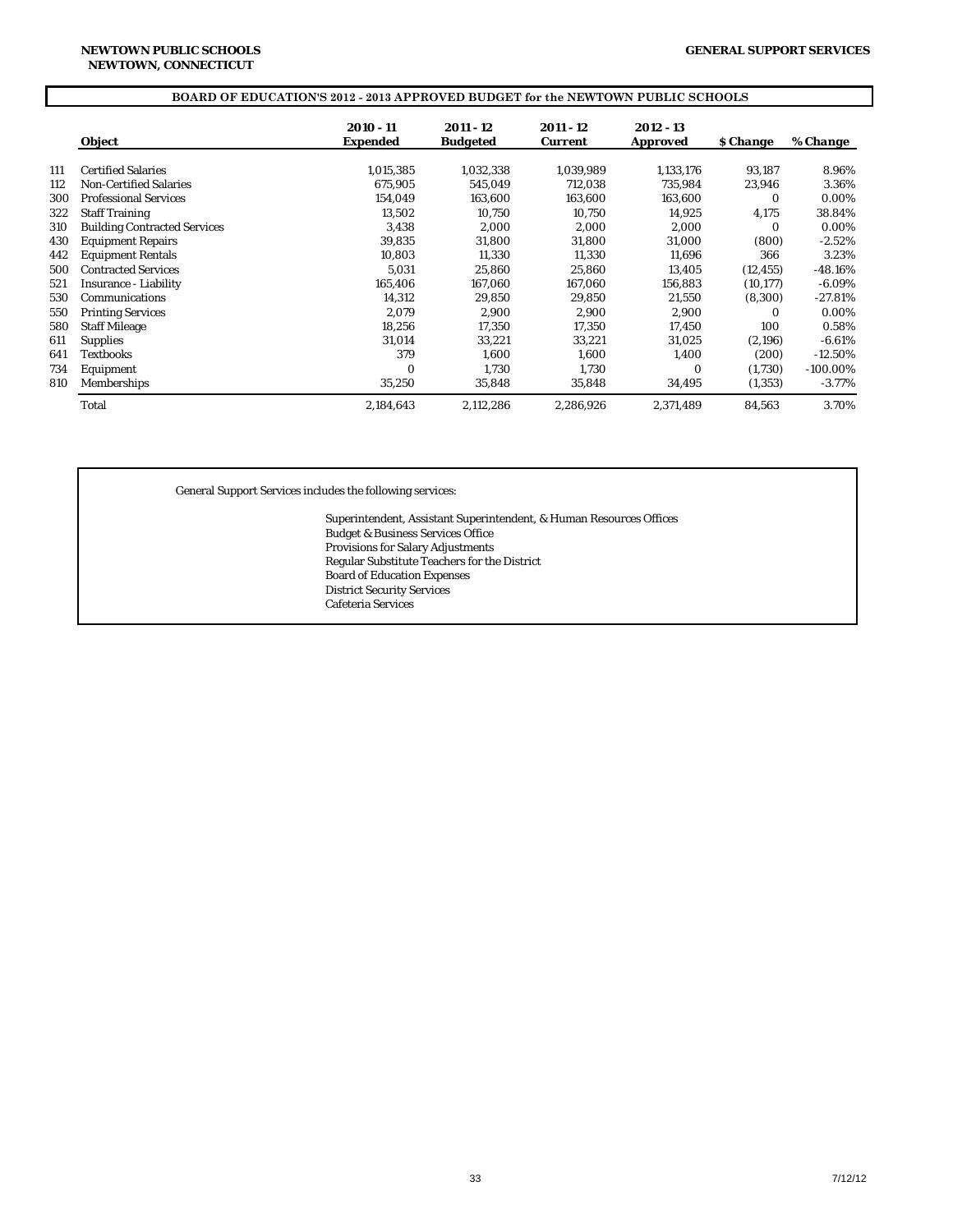#### **GENERAL SUPPORT SERVICES**

| <i><b>Object</b></i>                                                              | 2010 - 11<br><b>Expended</b> | 2011 - 12<br><b>Budgeted</b> | 2011 - 12<br><b>Current</b> | 2012 - 13<br>Approved | \$ Change       | Notation |
|-----------------------------------------------------------------------------------|------------------------------|------------------------------|-----------------------------|-----------------------|-----------------|----------|
| SUPERINTENDENT, ASSISTANT SUPERINTENDENT & HUMAN RESOURCES                        |                              |                              |                             |                       |                 |          |
| <b>Administrative Salaries</b>                                                    | 392,804                      | 393,571                      | 401,222                     | 398,785               | (2, 437)        |          |
| <b>Secretarial Salaries</b>                                                       | 197,428                      | 197,193                      | 197,193                     | 198,755               | 1,562           |          |
| Extra Work (Non-Certified)                                                        | 3,276                        | 1,100                        | 1,100                       | 2,500                 | 1,400           |          |
| 300<br><b>Professional Services</b>                                               | 105,273                      | 117,550                      | 117,550                     | 117,550               | 0               |          |
| 322<br><b>Staff Training</b>                                                      | 6,872                        | 5,350                        | 5,350                       | 5,925                 | 575             |          |
| 500<br><b>Contracted Services</b>                                                 | 4,087                        | 6,815                        | 6,815                       | 8,815                 | 2,000           |          |
| 530<br><b>Communications - Advertising</b>                                        | 5,518                        | 16,000                       | 16,000                      | 10,000                | (6,000)         |          |
| <b>Staff Mileage</b><br>580                                                       | 10,696                       | 12,550                       | 12,550                      | 11,950                | (600)           |          |
| <b>Textbooks</b><br>641                                                           | 379                          | 1,600                        | 1,600                       | 1,400                 | (200)           |          |
| 690<br><b>Office Supplies</b><br>810                                              | 1,849                        | 2,375                        | 2,375                       | 2,875                 | 500             |          |
| Memberships<br>Subtotal                                                           | 8,251<br>736,434             | 8,300<br>762,404             | 8,300<br>770,055            | 9,070<br>767,625      | 770<br>(2, 430) |          |
|                                                                                   |                              |                              |                             |                       |                 |          |
| <b>BUDGET &amp; BUSINESS SERVICES</b>                                             |                              |                              |                             |                       |                 |          |
| <b>Administrative Salaries</b>                                                    | 140,572                      | 144,646                      | 144,646                     | 144,646               | 0               |          |
| <b>Supervisory Salaries</b>                                                       | 67,554                       | 69,762                       | 69,762                      | 69,762                | 0               |          |
| <b>Clerical Salaries</b>                                                          | 193,128                      | 223,132                      | 223,132                     | 227,006               | 3,874           |          |
| <b>Secretarial Salaries</b>                                                       | 55,823                       | 55,322                       | 55,322                      | 55,322                | 0               |          |
| Extra Work (Non-Certified)<br><b>Professional Services</b>                        | 2,363                        | 4,700                        | 4,700                       | 2,200                 | (2,500)         |          |
| 300<br><b>Staff Training</b>                                                      | 48,775                       | 46,050                       | 46,050                      | 46,050                | 0               |          |
| <b>Equipment Repairs</b><br>430                                                   | 5,059<br>0                   | 5,000<br>1,000               | 5,000<br>1,000              | 5,000<br>1,000        | 0<br>$\bf{0}$   |          |
| <b>Equipment Rental</b><br>442                                                    | 10,803                       | 11,330                       | 11,330                      | 11,696                | 366             |          |
| <b>Contracted Services</b><br>500                                                 | 601                          | 18,145                       | 18,145                      | 1,690                 | (16, 455)       |          |
| 530<br><b>Communications - Postage</b>                                            | 8,071                        | 11,050                       | 11,050                      | 9,250                 | (1,800)         |          |
| 530<br><b>Communications - Advertising</b>                                        | 723                          | 2,800                        | 2,800                       | 2,300                 | (500)           |          |
| <b>Staff Mileage</b>                                                              | 3,832                        | 4,000                        | 4,000                       | 4,000                 | $\bf{0}$        |          |
| <b>Office Supplies</b>                                                            | 20,262                       | 19,000                       | 19,000                      | 20,500                | 1,500           |          |
| Memberships                                                                       | 840                          | 840                          | 840                         | 915                   | 75              |          |
| Subtotal                                                                          | 558,405                      | 616,777                      | 616,777                     | 601,337               | (15, 440)       |          |
| <b>PROVISION FOR SALARY ADJUSTMENTS</b><br><b>Provision For Certified Salary</b>  | $\bf{0}$                     | 6,421                        | 6,421                       | 86,045                | 79,624          |          |
| Adjustments (Adv. Deg/Turnover)<br>Provision For Non-certified                    | $\bf{0}$                     | (166, 989)                   | 0                           | 20,000                | 20,000          |          |
| <b>Salary Adjustments</b><br>Subtotal                                             | $\bf{0}$                     | (160, 568)                   | 6,421                       | 106,045               | 99,624          |          |
|                                                                                   |                              |                              |                             |                       |                 |          |
| <b>REGULAR SUBSTITUTES &amp; DISTRICT EXTRA WORK</b><br><b>Substitute Calling</b> | 10,830                       | 10.830                       | 10,830                      | 10,830                | $\bf{0}$        |          |
| <b>Substitutes (Certified)</b>                                                    | 482,009                      | 487,700                      | 487,700                     | 503,700               | 16,000          |          |
| Extra Work (Non-Certified)                                                        | 13,278                       | 14,500                       | 14,500                      | 13,000                | (1,500)         |          |
| Subtotal                                                                          | 506,117                      | 513,030                      | 513,030                     | 527,530               | 14,500          |          |
| <b>BOARD OF EDUCATION SERVICES</b>                                                |                              |                              |                             |                       |                 |          |
| <b>Secretarial Salaries</b>                                                       | 3,625                        | 5,000                        | 5,000                       | 4,500                 | (500)           |          |
| <b>Contracted Services</b>                                                        | 343                          | 900                          | 900                         | 2,900                 | 2,000           |          |
| Liability/Umbrella Insurance                                                      | 165,406                      | 167,060                      | 167,060                     | 156,883               | (10, 177)       |          |
| <b>Printing Services</b>                                                          | 2,079                        | 2,900                        | 2,900                       | 2,900                 | 0               |          |
| <b>Staff Mileage</b>                                                              | 1,034                        | 500                          | 500                         | 1,200                 | 700             |          |
| <b>Office/Meeting Supplies</b>                                                    | 7,334                        | 4,750                        | 4,750                       | 4,750                 | 0               |          |
| Memberships                                                                       | 26,159                       | 26,708                       | 26,708                      | 24,510                | (2, 198)        |          |
| Subtotal                                                                          | 205,980                      | 207,818                      | 207,818                     | 197,643               | (10, 175)       |          |
| DISTRICT SECURITY SERVICES                                                        |                              |                              |                             |                       |                 |          |
| <b>Security Staff</b>                                                             | 128,601                      | 130,499                      | 130,499                     | 132,109               | 1,610           |          |
| <b>Staff Training</b><br>322                                                      | 1,571                        | 400                          | 400                         | 4,000                 | 3,600           |          |
| <b>Security Services</b>                                                          | 3,438                        | 2,000                        | 2,000                       | 2,000                 | 0               |          |
| <b>Equipment Repairs</b>                                                          | 2,300                        | 800                          | 800                         | 0                     | (800)           |          |
| <b>Staff Mileage</b>                                                              | 2,695                        | 300                          | 300                         | 300                   | 0               |          |
| <b>Security Supplies</b>                                                          | 1,568                        | 7,096                        | 7,096                       | 2,900                 | (4,196)         |          |
| Equipment                                                                         | 0                            | 1,730                        | 1,730                       | 0                     | (1,730)         |          |
| Subtotal                                                                          | 140,172                      | 142,825                      | 142,825                     | 141,309               | (1,516)         |          |
| <b>CAFETERIA</b>                                                                  |                              |                              |                             |                       |                 |          |
| 430<br><b>Equipment Repairs</b>                                                   | 37,535                       | 30,000                       | 30,000                      | 30,000                | 0               |          |
| Subtotal                                                                          | 37,535                       | 30,000                       | 30,000                      | 30,000                | $\bf{0}$        |          |
| <b>TOTAL GENERAL SUPPORT SERVICES</b>                                             | 2,184,643                    | 2,112,286                    | 2,286,926                   | 2,371,489             | 84,563          |          |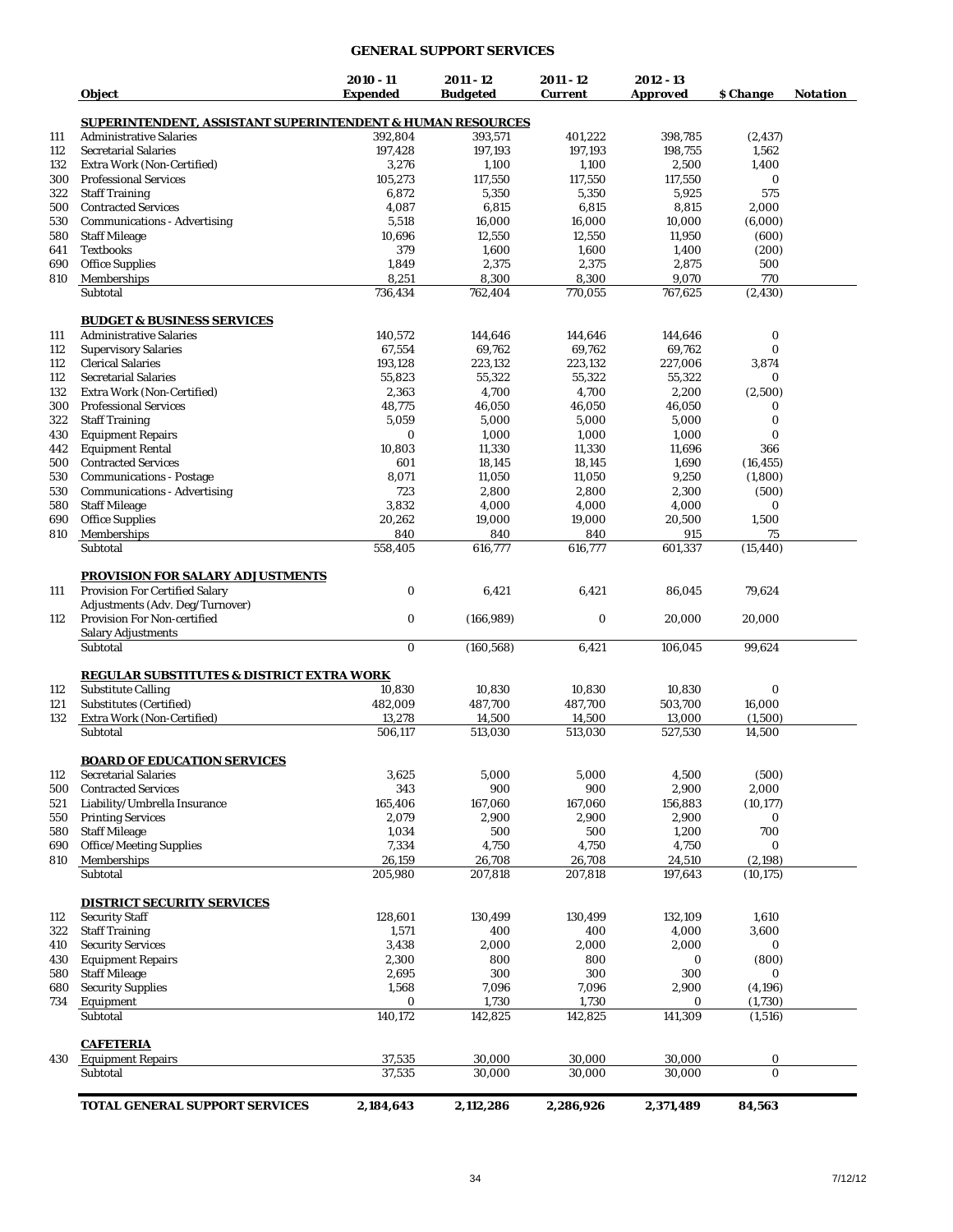#### **BOARD OF EDUCATION'S 2012 - 2013 APPROVED BUDGET for the NEWTOWN PUBLIC SCHOOLS**

|            | <b>Object</b>                                                                    | 2010 - 11<br><b>Expended</b> | 2011 - 12<br><b>Budgeted</b> | 2011 - 12<br><b>Current</b> | 2012 - 13<br><b>Approved</b> | <b><i>S</i></b> Change | % Change           |
|------------|----------------------------------------------------------------------------------|------------------------------|------------------------------|-----------------------------|------------------------------|------------------------|--------------------|
| 111<br>200 | <b>Certified Salaries - Early Retirements</b><br><b>Employee Fringe Benefits</b> | 24.000<br>10.587.936         | 16.000<br>10.575.126         | 16.000<br>10.575.126        | 16.000<br>10.425.010         | (150, 116)             | 0.00%<br>$-1.42\%$ |
|            | Total                                                                            | 10.611.936                   | 10.591.126                   | 10.591.126                  | 10.441.010                   | (150.116)              | $-1.42\%$          |
|            |                                                                                  |                              |                              |                             |                              |                        |                    |

Employee Fringe Benefits - 75% of this amount is for the medical, prescription and dental program offered to all eligible employees.

Health insurance equivalent premiums rates are expected to be about the same as the current year. The Town and BOE have combined with an Anthem ASO (Administrative Services Only) plan, while self insuring for all medical claims.

All employee groups are paying a percentage of premium cost as a result of employee negotiations. Medical and dental premium co-payments for school district employees are as follows:

|                               | Century       | Century   |            |
|-------------------------------|---------------|-----------|------------|
|                               | <b>PPO 20</b> | PPO 25/30 | <b>HSA</b> |
| Superintendent                | 20.0%         |           | 15.0%      |
| <b>Administrators</b>         |               | 20.0%     |            |
| <b>Teachers</b>               | 20.0%         |           | 15.0%      |
| Custodians                    | 17.0%         |           | 13.0%      |
| <b>Educational Assistants</b> |               | 15.5%     | 12.0%      |
| <b>Nurses</b>                 |               | 14.5%     | 11.5%      |
| Secretaries/Clerks/Techs      | 16.0%         |           | 12.0%      |
| All other employees           | 16.0%         |           | 12.0%      |

The Board of Education is offering three medical plans. This is one less than the current year and two less than the prior year.

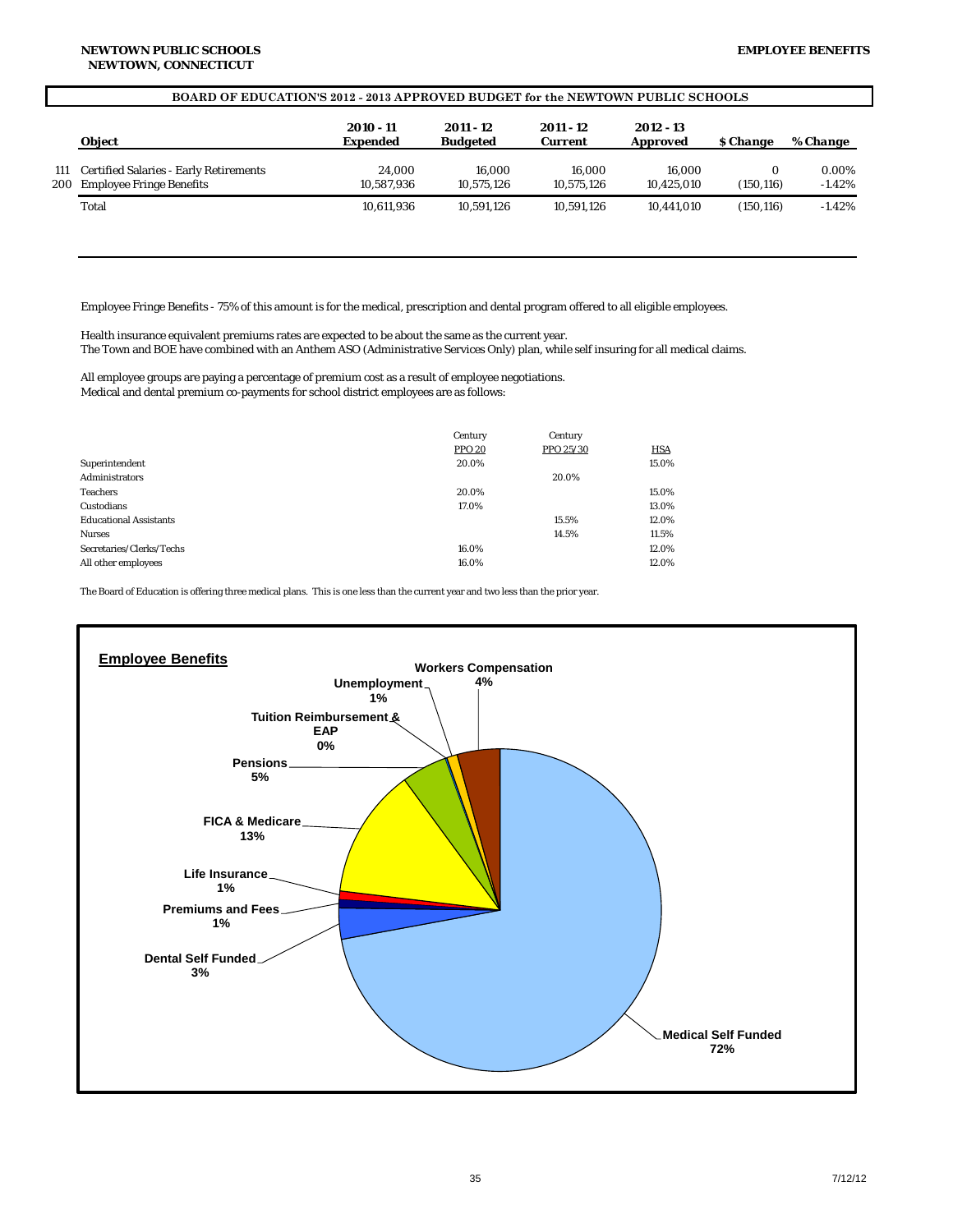# **BOARD OF EDUCATION'S 2012 - 2013 APPROVED BUDGET for the NEWTOWN PUBLIC SCHOOLS**

|     | <b>Object</b>                      | 2010 - 11<br><b>Expended</b> | 2011 - 12<br><b>Budgeted</b> | 2011 - 12<br><b>Current</b> | 2012 - 13<br><b>Approved</b> | <b><i>S</i></b> Change | <b>Notation</b> |
|-----|------------------------------------|------------------------------|------------------------------|-----------------------------|------------------------------|------------------------|-----------------|
|     | <b>Employee Benefits Detail</b>    |                              |                              |                             |                              |                        |                 |
| 111 | <b>Early Retirements</b>           | 24.000                       | 16.000                       | 16.000                      | 16.000                       | $\bf{0}$               |                 |
|     | <b>Certified Salaries</b>          | 24.000                       | 16.000                       | 16.000                      | 16.000                       | $\bf{0}$               |                 |
| 212 | Medical Self Funded*               | 8.165.608                    | 7,560,815                    | 7.560.815                   | 7,515,126                    | (45, 689)              |                 |
| 212 | Dental Self Funded                 | included above               | 421.523                      | 421,523                     | 326.473                      | (95,050)               |                 |
| 212 | Premiums and Fees**                | 94.002                       | 98.814                       | 98.814                      | 91.744                       | (7,070)                |                 |
| 213 | Life Insurance                     | 82.068                       | 85.385                       | 85.385                      | 84.270                       | (1, 115)               |                 |
| 220 | <b>FICA &amp; Medicare</b>         | 1.255.479                    | 1.261.524                    | 1.261.524                   | 1.357.597                    | 96.073                 |                 |
| 230 | <b>Pensions</b>                    | 409.180                      | 439.463                      | 439.463                     | 475.318                      | 35.855                 |                 |
| 240 | <b>Tuition Reimbursement</b>       | 15.000                       | 15.000                       | 15.000                      | 15.000                       | $\Omega$               |                 |
| 250 | Unemployment                       | 139.929                      | 226.992                      | 226.992                     | 110.000                      | (116, 992)             |                 |
| 260 | <b>Workers Compensation</b>        | 426,071                      | 464,000                      | 464.000                     | 446,362                      | (17, 638)              |                 |
| 270 | <b>Employee Assistance Program</b> | 600                          | 1,610                        | 1,610                       | 3.120                        | 1,510                  |                 |
|     | <b>Employee Fringe Benefits</b>    | 10,587,936                   | 10,575,126                   | 10,575,126                  | 10,425,010                   | (150, 116)             |                 |
|     | <b>TOTAL EMPLOYEE BENEFITS</b>     | 10.611.936                   | 10,591,126                   | 10,591,126                  | 10,441,010                   | (150, 116)             |                 |

| * PROJECTED HEALTH INSURANCE CLAIMS & CHARGES DETAIL | Medical     | Dental    |
|------------------------------------------------------|-------------|-----------|
| 2012 - 2013                                          |             |           |
| <b>Self Funded Claims</b>                            | 9.464.690   | 455.820   |
| <b>HSA Employer Contributions</b>                    | 55.000      |           |
| Early Retirement Cost - Reimburse Supplemental Ins.  | 21.368      | 0         |
| Other Post Employment Benefits (OPEB)                | 90.654      | 0         |
| <b>Consultant Administrative Fee (BOE Share)</b>     | 25,000      |           |
| B.O.E. Funding                                       | 9,656,712   | 455.820   |
| <b>Receipts</b>                                      |             |           |
| <b>Employee Contributions</b>                        | (1,700,382) | (97,504)  |
| Other Offsets (Cobra & Retirees)                     | (441, 204)  | (31, 843) |
| <b>Net BOE Costs</b>                                 | 7,515,126   | 326.473   |
|                                                      |             |           |

MEDICAL INSURANCE PLANS - Administrators have a PPO 25/30 plan. All others have a choice of two plans. Teachers, secretaries, custodians and individually contracted have a choice of the PPO 20 plan or an HSA plan. Educational assistants and nurses have a choice between the ppo 25/30 plan or an HSA plan. The projection for the self insurance fund is managed in conjunction with the town and the contracted consultant. See page 35 for rate increases and co-pays.

#### \*\* PROJECTED INSURANCE PREMIUMS AND FEES DETAIL

| Premiums                                                   |        |
|------------------------------------------------------------|--------|
| <b>LTD Premiums</b>                                        | 33,893 |
| Long Term Health Care                                      | 2.500  |
| <b>Employee Physicals - Danbury Health Care Affiliates</b> | 10.271 |
| <b>Travel Accident</b>                                     | 950    |
| <b>Total Premiums</b>                                      | 47.614 |
| Fees                                                       |        |
| Administrative (Dental Only)                               | 36.130 |
| HIPPA, COBRA, NY Surcharge, Printing                       | 8.000  |
| <b>Total Fees</b>                                          | 44.130 |
| <b>TOTAL PREMIUMS &amp; FEES</b>                           | 91.744 |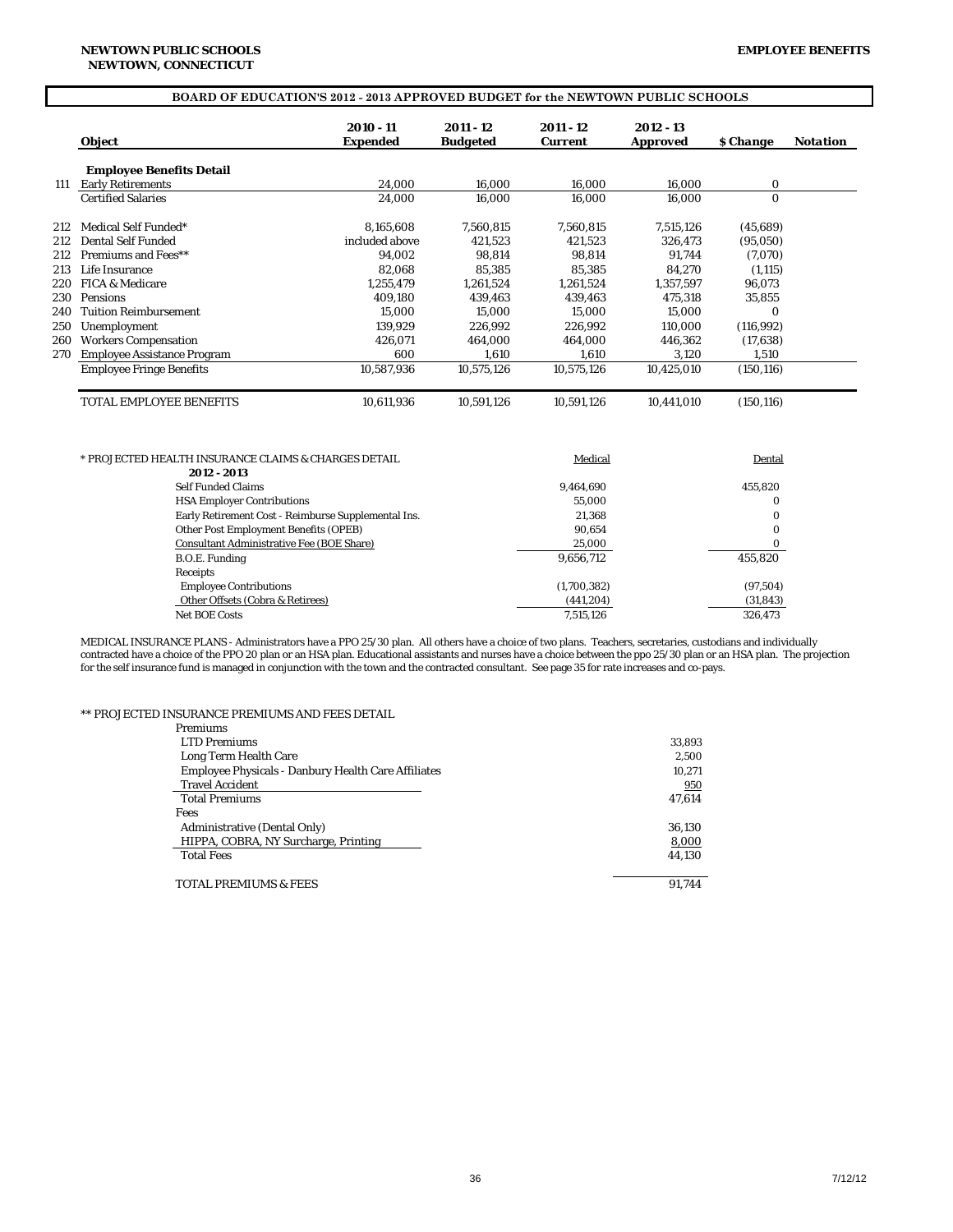#### **NEWTOWN, CONNECTICUT NEWTOWN PUBLIC SCHOOLS**

#### **BOARD OF EDUCATION'S 2012 - 2013 APPROVED BUDGET for the NEWTOWN PUBLIC SCHOOLS**

|     | <b>Object</b>                                   | 2010 - 11<br>Expended | 2011 - 12<br><b>Budgeted</b> | 2011 - 12<br><b>Current</b> | 2012 - 13<br><b>Approved</b> | <b><i><u>S</u></i></b> Change | % Change    |
|-----|-------------------------------------------------|-----------------------|------------------------------|-----------------------------|------------------------------|-------------------------------|-------------|
| 112 | <b>Non-Certified Salaries</b>                   | 3,075,010             | 3,172,562                    | 3,172,562                   | 3,229,450                    | 56,888                        | 1.79%       |
| 300 | <b>Professional Services</b>                    | 18.008                | 45,050                       | 45,050                      | 40,050                       | (5,000)                       | $-11.10\%$  |
| 322 | <b>Staff Training</b>                           | 1,504                 | 2,000                        | 2,000                       | 2,000                        | $\Omega$                      | 0.00%       |
| 410 | <b>Building Contracted Services</b>             | 628,413               | 670,300                      | 670.300                     | 669.800                      | (500)                         | $-0.07%$    |
| 411 | Utilities (Sewer & Water)                       | 107,324               | 123,450                      | 123,450                     | 116,600                      | (6, 850)                      | $-5.55\%$   |
| 430 | <b>Equipment Repairs</b>                        | 33,692                | 34,000                       | 34,000                      | 34,000                       | 0                             | 0.00%       |
| 431 | <b>Building &amp; Site Repairs</b>              | 705,777               | 460,850                      | 460,850                     | 460,850                      | 0                             | 0.00%       |
| 441 | <b>Building Space Rental</b>                    | 85,312                | 58,000                       | 58,000                      | 58,000                       | $\Omega$                      | 0.00%       |
| 442 | <b>Equipment Rental</b>                         | 4,515                 | 5,000                        | 5,000                       | 5,000                        | $\Omega$                      | 0.00%       |
| 450 | <b>Building &amp; Site Maintenance Projects</b> | 238,479               | 96,500                       | 96.500                      | $\Omega$                     | (96, 500)                     | $-100.00\%$ |
| 520 | <b>Property Insurance</b>                       | 96.637                | 97,075                       | 97,075                      | 92,226                       | (4,849)                       | $-5.00\%$   |
| 530 | <b>Communications - Telephone</b>               | 89,081                | 86,640                       | 86,640                      | 86,640                       | 0                             | 0.00%       |
| 613 | <b>Plant Supplies</b>                           | 340,276               | 361,100                      | 361,100                     | 361,100                      | $\Omega$                      | 0.00%       |
| 620 | Energy (Electricity, Gas & Oil)                 | 2,328,126             | 2,592,967                    | 2,592,967                   | 2,434,692                    | (158, 275)                    | $-6.10%$    |
| 720 | <b>Sewer Assessment</b>                         | 124,177               | 124,177                      | 124,177                     | 124,177                      | 0                             | 0.00%       |
| 734 | Equipment                                       | 21,727                | 25,684                       | 25,684                      | 21,806                       | (3,878)                       | $-15.10\%$  |
|     | Total                                           | 7,898,057             | 7,955,355                    | 7,955,355                   | 7,736,391                    | (218, 964)                    | $-2.75%$    |



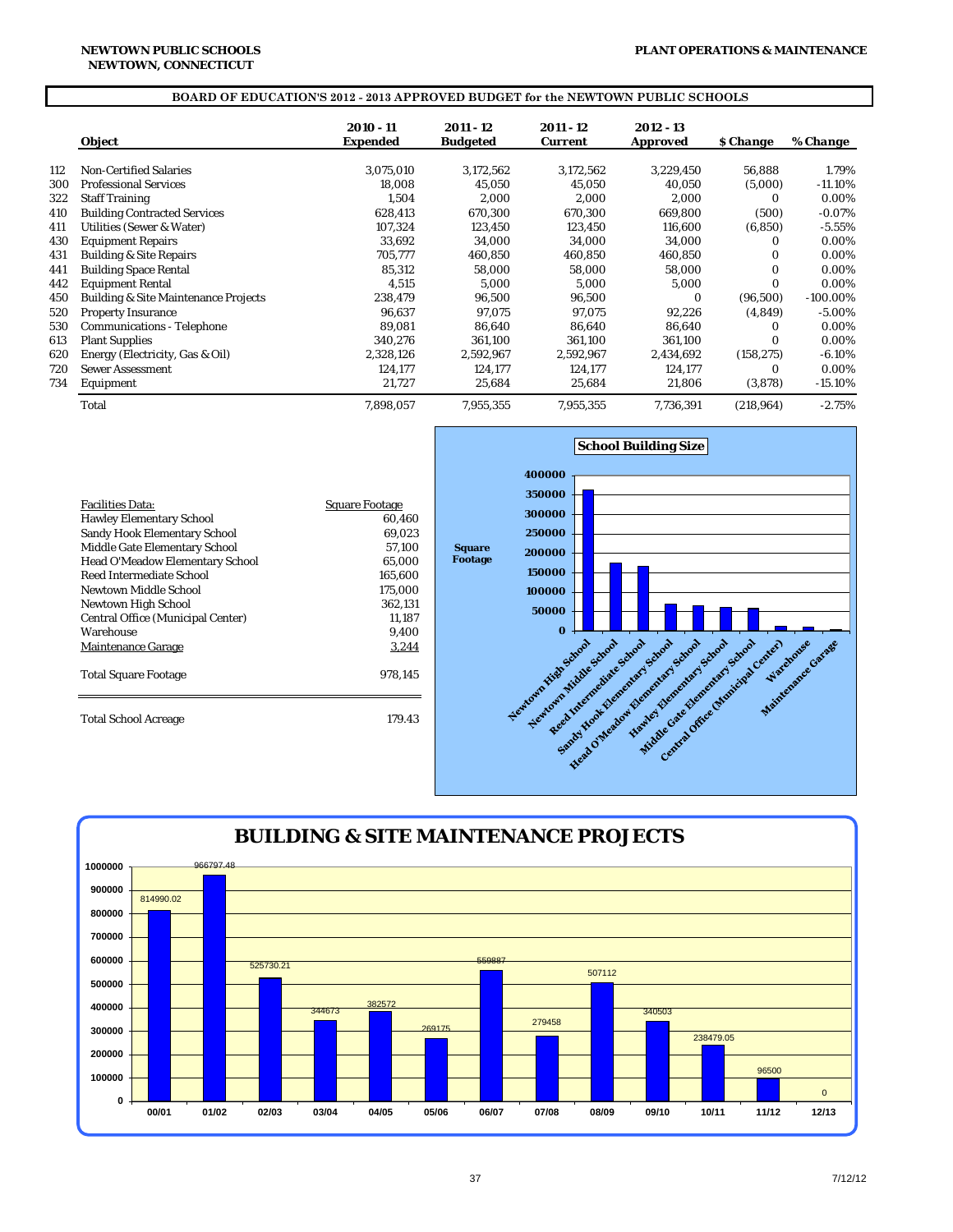## *SELECTED DETAILS*

| <b>300 - PROFESSIONAL SERVICES</b>                                               | 2012 - 13<br><b>Approved</b> |
|----------------------------------------------------------------------------------|------------------------------|
| Asbestos, radon, lead & oil tank testing                                         | 20,000                       |
| Quarterly HOM & as needed water testing                                          | 1,200                        |
| Routine engineering & consulting services                                        | 7,500                        |
| Indoor Air Quality (IAQ) testing as needed                                       | 10,000                       |
| Expansion, structural & architectural review                                     | 6,350                        |
| <b>TOTAL PROFESSIONAL SERVICES</b>                                               | 45,050                       |
| <b>410 - BUILDING CONTRACTED SERVICES</b>                                        |                              |
| <b>Maintenance of Buildings &amp; Grounds</b><br>Gym Door Service (RIS, MS & HS) | 4,000                        |
| Emergency Generators (SH, MG, HOM, RIS, MS, HS)                                  | 6,000                        |
| Elevator Service (HAW, RIS, HS)                                                  | 17,000                       |
| Kitchen Fire Suppression Systems                                                 | 5,000                        |
| <b>Sprinkler System Testing</b>                                                  | 10,700                       |
| <b>Emergency Lights</b>                                                          | 5,000                        |
| <b>Fire Alarm Service</b>                                                        | 6,000                        |
| Fire/Burglar Alarm Monitoring                                                    | 3,000                        |
| <b>Fire Extinguishers</b>                                                        | 7,500                        |
| Septic Tank & Grease Pit Service<br><b>Chemical Pit Cleanouts</b>                | 10,000<br>4,000              |
| <b>Intercom System</b>                                                           | 10,000                       |
| <b>Telephone System</b>                                                          | 12,000                       |
| <b>Paging System</b>                                                             | 2,000                        |
| Clock & Bell System                                                              | 3,000                        |
| Parking Lot & Field Lighting Systems                                             | 5,000                        |
| HVAC (complete contract - roof top units HS)                                     | 140,000                      |
| HVAC (complete contract - roof top units RIS)                                    | 75,000                       |
| HVAC (partial contracts - HAW, SH, MG, MS)                                       | 40,000                       |
| HVAC (General PM - HOM)                                                          | 28,000                       |
| HVAC (boiler cleanings & burner service - all schools)                           | 22,000                       |
| Duct Cleaning All Schools<br>Back flow prevention testing - (all schools)        | 10,000<br>1,500              |
| <b>Energy Management System</b>                                                  | 36,000                       |
| <b>Water Treatment Systems (HOM)</b>                                             | 7,000                        |
| ADA Chair Lift Inspections - (HS, MS & HOM)                                      | 1,800                        |
| Upholstery cleaning program-furniture/stage curtains                             | 4,000                        |
| <b>Extermination Services - (all schools)</b>                                    | 7,000                        |
| Courtyard Maintenance - (SH, MG, RIS, HS)                                        | 10,000                       |
| Tick Control - (all schools)                                                     | 10,000                       |
| Playground Mulch Program (SH, MG, HOM & RIS)                                     | 20,000                       |
| Playground safety inspections (HAW, SH, MG, HOM & RIS)                           | 4,300                        |
| Repainting parking lines, tree work, bleacher repairs                            | 7,000                        |
| Refinish gym floors                                                              | 8,500                        |
| Oil Spill Monitoring (RIS)                                                       | 10,000                       |
| Test & Inspect Roof Top Fans<br><b>Sub Total Maintenance Contracted Services</b> | 10,000<br>562,300            |
| <b>Cleaning and Operation of Buildings</b>                                       |                              |
| <b>Refuse Removal</b>                                                            | 85,500                       |
| Extra pickups                                                                    | 3,000                        |
| Recycling                                                                        | 15,000                       |
| Grease & light bulb recycling<br><b>Sub Total Cleaning Contracted Services</b>   | 4,000<br>107,500             |
|                                                                                  |                              |
| <b>TOTAL BUILDING CONTRACTED SERVICES</b>                                        | 669,800                      |
| <b>441 - BUILDING SPACE RENTAL</b>                                               |                              |
| Central Offices (Bridgeport Hall)                                                | 58,000                       |
| TOTAL BUILDING SPACE RENTAL                                                      | 58,000                       |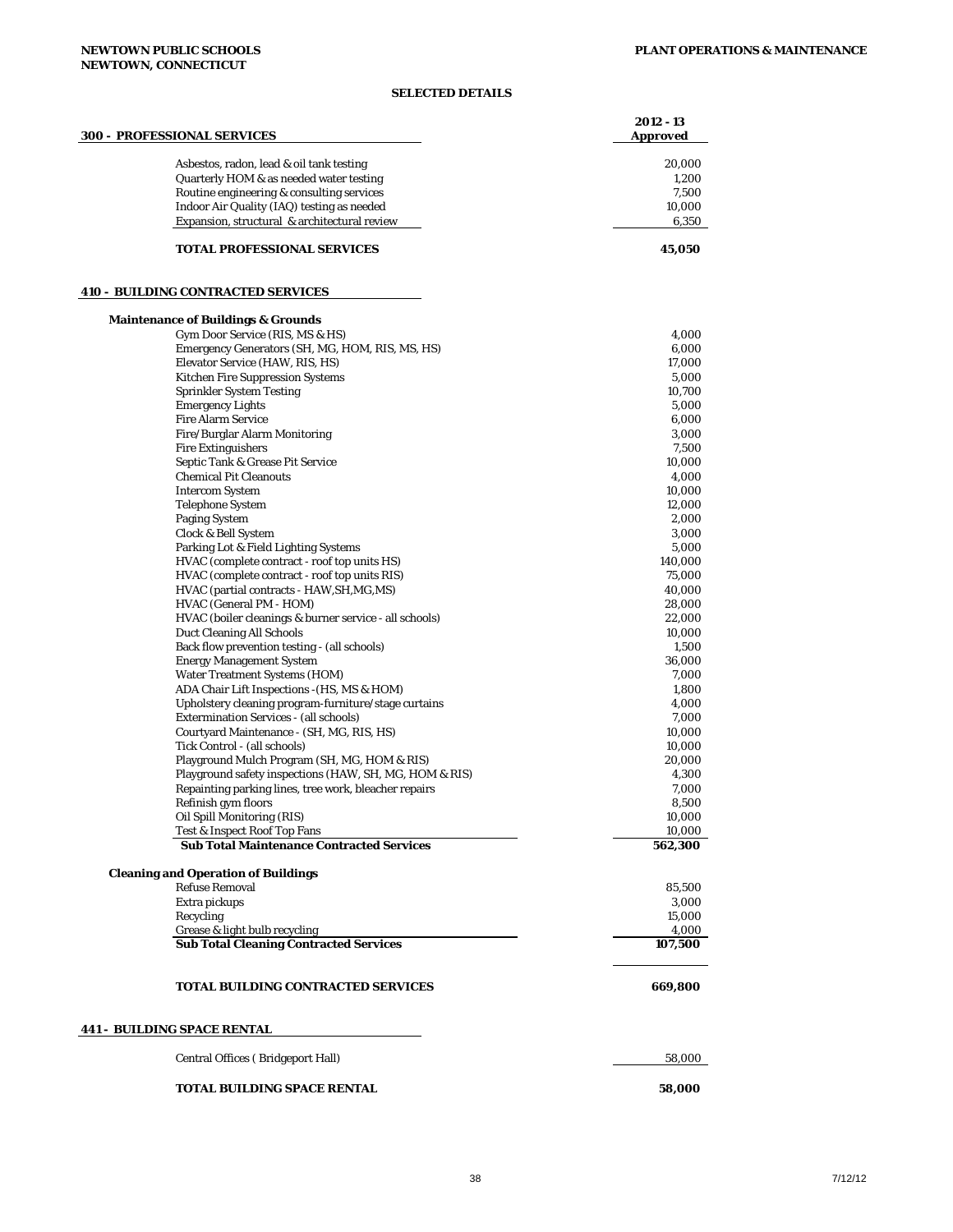### *SELECTED DETAILS*

#### **450 - BUILDING & SITE MAINTENANCE PROJECTS**

| <b>HAWLEY SCHOOL</b>                                  | $\bf{0}$                                                   | <b>TOTAL 450 - BUILDING &amp; SITE MAINTENANCE</b><br><b>PROJECTS FOR 2012-13</b>                                                                                                             |
|-------------------------------------------------------|------------------------------------------------------------|-----------------------------------------------------------------------------------------------------------------------------------------------------------------------------------------------|
| <b>SANDY HOOK SCHOOL</b>                              | $\bf{0}$                                                   | <b>HAWLEY SCHOOL</b><br>$\bf{0}$<br><b>SANDY HOOK SCHOOL</b><br>0<br><b>MIDDLE GATE SCHOOL</b><br>$\bf{0}$<br><b>HEAD O' MEADOW SCHOOL</b><br>0<br><b>REED INTERMEDIATE SCHOOL</b><br>O       |
| <b>MIDDLE GATE SCHOOL</b>                             | $\bf{0}$                                                   | <b>NEWTOWN MIDDLE SCHOOL</b><br>0<br><b>NEWTOWN HIGH SCHOOL</b><br>0<br><b>SYSTEM WIDE</b><br>$\bf{0}$                                                                                        |
|                                                       |                                                            | <b>TOTAL ALL LOCATIONS</b><br>$\bf{0}$                                                                                                                                                        |
| <b>HEAD O' MEADOW SCHOOL</b>                          | $\bf{0}$                                                   |                                                                                                                                                                                               |
| <b>REED INTERMEDIATE SCHOOL</b>                       | $\bf{0}$<br>\$400,000<br>\$350,000                         |                                                                                                                                                                                               |
| <b>NEWTOWN MIDDLE SCHOOL</b>                          | \$300,000<br>\$250,000<br>$\bf{0}$<br>\$200,000            |                                                                                                                                                                                               |
| *PAVE FRONT PARKING LOT<br><b>NEWTOWN HIGH SCHOOL</b> | $\Omega$<br>\$150,000<br>\$100,000<br>\$50,000<br>$\bf{0}$ |                                                                                                                                                                                               |
| <b>SYSTEM WIDE</b>                                    | $\bf{0}$                                                   | \$0<br>SYSTEM WIDE<br>Newtown work Scyclar<br>SANDY HOOKSCHOOL<br>HELPO OF MEADOW SCHOOL<br>NewTork Mary Escription<br>MIDOLE GATE SCHOOL<br>extremely requirement of school<br>HAWLEY SCHOOL |

| HAWLEY SCHOOL      |                              |  |
|--------------------|------------------------------|--|
|                    | <b>SANDY HOOK SCHOOL</b>     |  |
|                    | MIDDLE GATE SCHOOL.          |  |
|                    | <b>HEAD O' MEADOW SCHOOL</b> |  |
|                    | REED INTERMEDIATE SCHOOL     |  |
|                    | NEWTOWN MIDDLE SCHOOL.       |  |
|                    | NEWTOWN HIGH SCHOOL          |  |
| <b>SYSTEM WIDE</b> |                              |  |



\*The funding for this project \$96,500 is to come from the Town's *Building and Site Improvements' are projects which need to be* 

planned in advance, are not considered routine, are costly and *below the \$263,000 threshold to be considered in the Town's Capital Improvement Plan (CIP).*

*Request from the Capital Non-recuring fund from 6/30/10 expenditure balance for restoration of Middle Gate's 1992 section of roof \$140,000 and Security Gates at the High School for \$10,000 was granted.*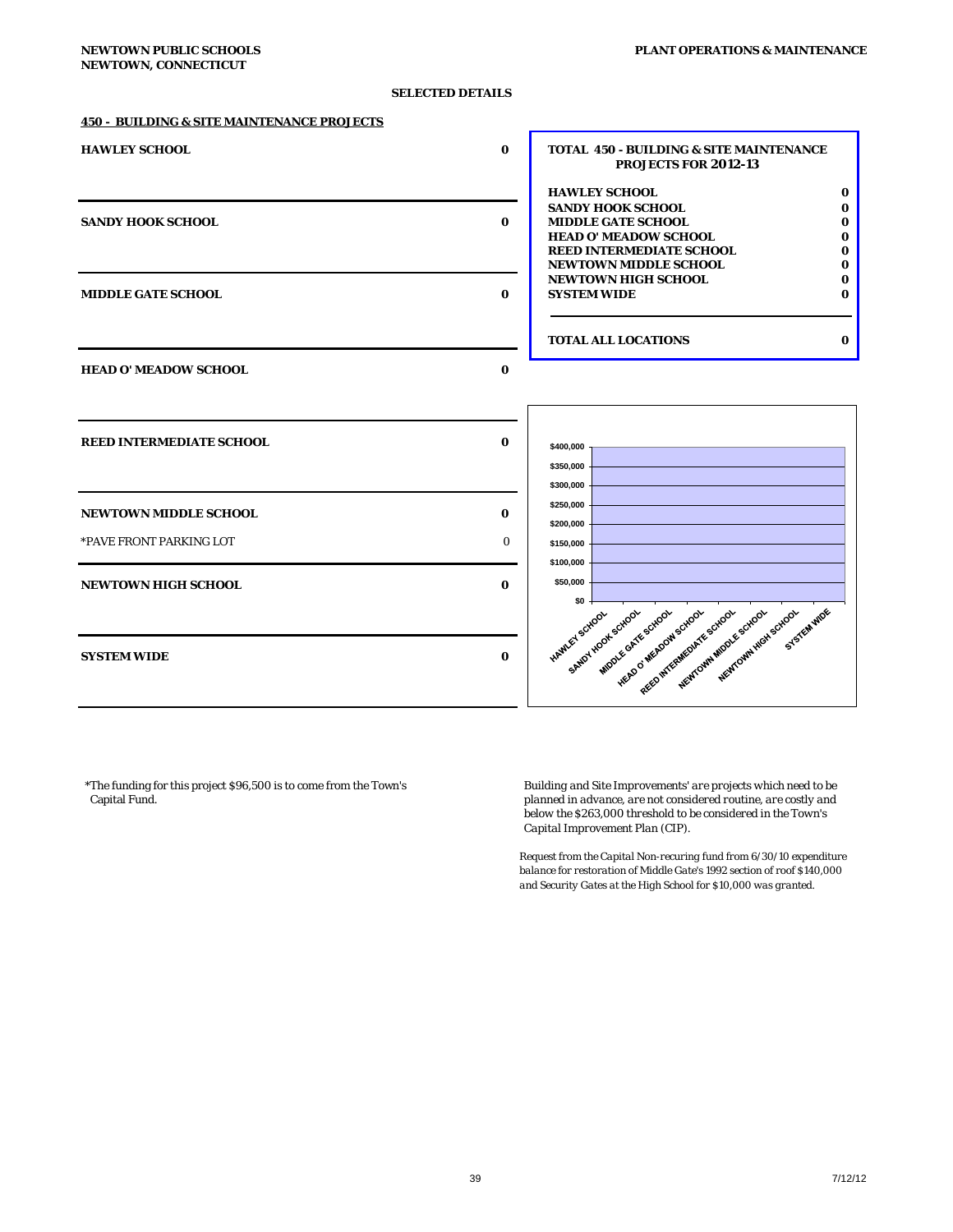## **PLANT OPERATIONS & MAINTENANCE**

|     |                                                 | $2010 - 11$     | $2011 - 12$     | 2011 - 12      | 2012 - 13       |              |          |
|-----|-------------------------------------------------|-----------------|-----------------|----------------|-----------------|--------------|----------|
|     | <i><b>Object</b></i>                            | <b>Expended</b> | <b>Budgeted</b> | <b>Current</b> | <b>Approved</b> | \$ Change    | Notation |
|     | <b>ADMINISTRATION AND SUPERVISION</b>           |                 |                 |                |                 |              |          |
| 112 | <b>Supervisory Salaries</b>                     | 101,808         | 102,796         | 102,796        | 110,000         | 7,204        |          |
| 112 | <b>Secretarial Salary</b>                       | 42,504          | 42,973          | 42,973         | 43,798          | 825          |          |
| 322 | <b>Staff Training</b>                           | 1,504           | 2,000           | 2,000          | 2,000           | $\bf{0}$     |          |
| 430 | <b>Equipment Repairs</b>                        | 508             | 1,000           | 1,000          | 1,000           | $\bf{0}$     |          |
| 690 | <b>Office Supplies</b>                          | 1,090           | 2,000           | 2,000          | 2,000           | $\mathbf{0}$ |          |
|     | Subtotal                                        | 147,413         | 150,769         | 150,769        | 158,798         | 8,029        |          |
|     | <b>MAINTENANCE OF BUILDINGS &amp; GROUNDS</b>   |                 |                 |                |                 |              |          |
| 112 | <b>Maintenance Salaries</b>                     | 338,417         | 344.892         | 344,892        | 350,413         | 5,521        |          |
| 132 | <b>Maintenance Overtime</b>                     | 74,062          | 81,363          | 81,363         | 78,363          | 0            |          |
| 132 | <b>Town Plowing</b>                             | 18,000          | 18,000          | 18,000         | 18,000          | $\bf{0}$     |          |
| 300 | <b>Professional Services</b>                    | 18,008          | 45,050          | 45,050         | 40,050          | (5,000)      |          |
| 410 | <b>Building Contracted Services</b>             | 532,599         | 559,300         | 559,300        | 562,300         | 3,000        |          |
| 430 | <b>Maintenance Building Repairs</b>             | 10,746          | 10,000          | 10,000         | 10,000          | $\bf{0}$     |          |
| 431 | <b>Emergency Repair</b>                         | 414,730         | 215,000         | 215,000        | 215,000         | $\bf{0}$     |          |
| 431 | <b>Building &amp; Site Repairs</b>              | 291,047         | 245,850         | 245,850        | 245,850         | $\bf{0}$     |          |
| 441 | <b>Building Space Rental</b>                    | 85,312          | 58,000          | 58,000         | 58,000          | $\bf{0}$     |          |
| 450 | <b>Building &amp; Site Maintenance Projects</b> | 238,479         | 96,500          | 96,500         | 0               | (96, 500)    |          |
| 613 | <b>Maintenance Supplies</b>                     | 142,555         | 140,000         | 140,000        | 140,000         | 0            |          |
|     | Subtotal                                        | 2.163.957       | 1,813,955       | 1,813,955      | 1.717.976       | (95, 979)    |          |
|     |                                                 |                 |                 |                |                 |              |          |
|     | <b>CLEANING AND OPERATION OF BUILDINGS</b>      |                 |                 |                |                 |              |          |
| 112 | <b>Custodial Salaries</b>                       | 2,313,397       | 2,425,538       | 2,425,538      | 2,471,876       | 46,338       |          |
| 132 | <b>Custodial Overtime</b>                       | 149,264         | 114.000         | 114,000        | 114,000         | $\bf{0}$     |          |
| 132 | Civic Activities/Park & Rec.                    | 37,557          | 43,000          | 43,000         | 43,000          | $\bf{0}$     |          |
| 410 | Refuse Removal & Recycling                      | 95,814          | 111,000         | 111,000        | 107,500         | (3,500)      |          |
| 411 | Sewer Operation & Maint.                        | 32,050          | 41,600          | 41,600         | 33,000          | (8,600)      |          |
| 411 | Water                                           | 75,274          | 81,850          | 81,850         | 83,600          | 1,750        |          |
| 430 | <b>Custodial Equipment Repairs</b>              | 22,438          | 23,000          | 23,000         | 23,000          | 0            |          |
| 442 | <b>Equipment Rental</b>                         | 4,515           | 5,000           | 5,000          | 5,000           | $\bf{0}$     |          |
| 520 | <b>Property Insurance</b>                       | 96,637          | 97,075          | 97,075         | 92,226          | (4, 849)     |          |
| 530 | Telephone/Communication                         | 89,081          | 86,640          | 86,640         | 86,640          | 0            |          |
| 613 | <b>Custodial Supplies</b>                       | 196,631         | 219,100         | 219,100        | 219,100         | $\bf{0}$     |          |
| 622 | Electricity                                     | 1,505,577       | 1,637,617       | 1,637,617      | 1,442,763       | (194, 854)   |          |
| 623 | Propane & Natural Gas                           | 419,931         | 398,287         | 398,287        | 358,287         | (40,000)     |          |
| 624 | <b>Fuel Oil</b>                                 | 389,588         | 544,034         | 544,034        | 617,123         | 73,089       |          |
| 626 | Fuel For Vehicles & Equip.                      | 13,029          | 13,029          | 13,029         | 16,519          | 3,490        |          |
| 720 | Sewer Improvement/Assessment                    | 124,177         | 124,177         | 124,177        | 124,177         | 0            |          |
| 734 | Equipment                                       | 0               | 15,000          | 15,000         | 12,700          | (2,300)      |          |
|     | Subtotal                                        | 5,564,960       | 5,979,947       | 5,979,947      | 5,850,511       | (129, 436)   |          |
|     | <b>DISTRICT FURNITURE PURCHASES</b>             |                 |                 |                |                 |              |          |
| 734 | Equipment                                       | 21,727          | 10,684          | 10,684         | 9,106           | (1,578)      |          |
|     | <b>Total Plant Operation &amp; Maint.</b>       | 7,898,057       | 7,955,355       | 7,955,355      | 7,736,391       | (218, 964)   |          |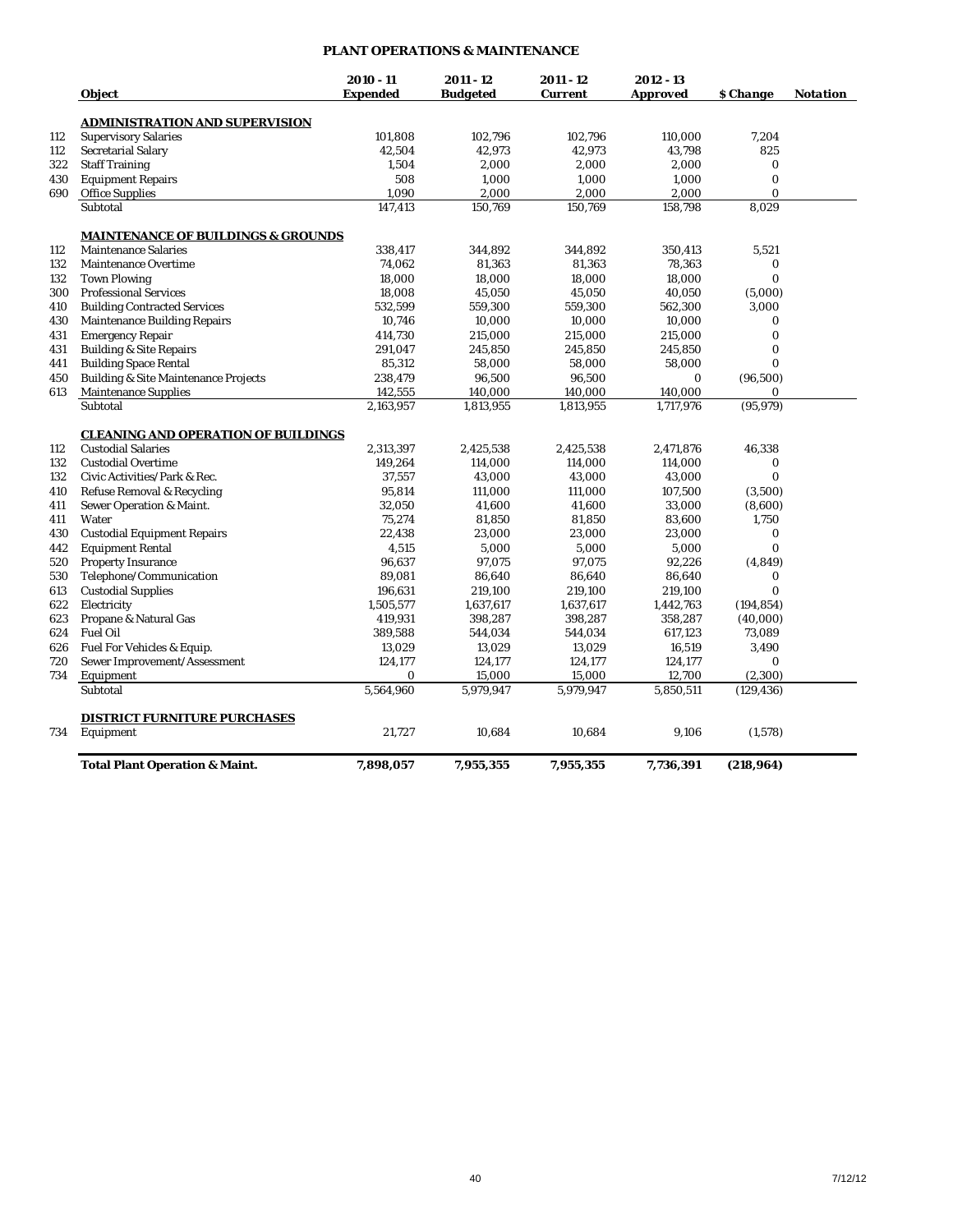# **BOARD OF EDUCATION'S 2012 - 2013 APPROVED BUDGET for the NEWTOWN PUBLIC SCHOOLS**

|     | <b>Object</b>                 | 2010 - 11<br><b>Expended</b> | 2011 - 12<br><b>Budgeted</b> | 2011 - 12<br><b>Current</b> | 2012 - 13<br><b>Approved</b> | <i><b>S</b></i> Change | % Change    |
|-----|-------------------------------|------------------------------|------------------------------|-----------------------------|------------------------------|------------------------|-------------|
| 112 | <b>Non-Certified Salaries</b> | 82.283                       | 89.936                       | 89.936                      | $\Omega$                     | (89,936)               | $-100.00\%$ |
| 300 | <b>Professional Services</b>  | 4.043                        | 3,900                        | 3.900                       | 1,235                        | (2,665)                | $-68.33\%$  |
| 322 | <b>Staff Training</b>         | 2.573                        | 4,000                        | 4.000                       | 1,000                        | (3,000)                | $-75.00\%$  |
| 430 | <b>Equipment Repairs</b>      | 4.521                        | 9.000                        | 9.000                       | 3.000                        | (6.000)                | $-66.67%$   |
| 500 | <b>Contracted Services</b>    | 6.100                        | 4.975                        | 4.975                       | $\Omega$                     | (4.975)                | $-100.00\%$ |
| 510 | <b>Student Transportation</b> | 4.339.384                    | 4,423,601                    | 4.423.601                   | 3.819.431                    | (604, 170)             | $-13.66\%$  |
| 522 | Insurance (Liability)         | 58.366                       | 59.796                       | 59.796                      | 17.401                       | (42, 395)              | -70.90%     |
| 580 | <b>Staff Mileage</b>          | 46                           | 750                          | 750                         | 0                            | (750)                  | $-100.00\%$ |
| 611 | <b>Supplies</b>               | 1.210                        | 3.064                        | 3.064                       | $\Omega$                     | (3.064)                | $-100.00\%$ |
| 620 | Energy (Fuel)                 | 350.989                      | 458.710                      | 458.710                     | 548.500                      | 89.790                 | 19.57%      |
| 734 | Equipment                     | 1.525                        | 1.900                        | 1.900                       | 1.000                        | (900)                  | $-47.37%$   |
| 810 | Memberships                   | $\bf{0}$                     | 900                          | 900                         | $\bf{0}$                     | (900)                  | $-100.00\%$ |
|     | Total                         | 4,851,041                    | 5.060.532                    | 5.060.532                   | 4.391.567                    | (668.965)              | $-13.22\%$  |

### **TRANSPORTATION SERVICES**

|     |                                       | 2010 - 11       | 2011 - 12       | 2011 - 12      | 2012 - 13       |                        |                 |
|-----|---------------------------------------|-----------------|-----------------|----------------|-----------------|------------------------|-----------------|
|     | <b>Object</b>                         | <b>Expended</b> | <b>Budgeted</b> | <b>Current</b> | <b>Approved</b> | <b><i>S</i></b> Change | <b>Notation</b> |
|     | <b>Transportation Services Detail</b> |                 |                 |                |                 |                        |                 |
| 112 | <b>Transportation Coordinators</b>    | 79,100          | 85,686          | 85,686         | 0               | (85, 686)              |                 |
| 132 | Extra Work (Non-Certified)            | 3,183           | 4,250           | 4,250          | $\Omega$        | (4,250)                |                 |
| 300 | <b>Professional Services</b>          | 4,043           | 3,900           | 3,900          | 1,235           | (2,665)                |                 |
| 322 | <b>Staff Training</b>                 | 2,573           | 4,000           | 4.000          | 1,000           | (3,000)                |                 |
| 430 | <b>Equipment Repairs</b>              | 4,521           | 9,000           | 9,000          | 3,000           | (6,000)                |                 |
| 500 | <b>Contracted Services</b>            | 6,100           | 4,975           | 4,975          | $\Omega$        | (4, 975)               |                 |
| 510 | <b>Local Student Trans</b>            | 3,125,725       | 3,148,253       | 3,148,253      | 2,465,759       | (682, 494)             |                 |
| 510 | <b>Vocational Transportation</b>      | 107,482         | 105,550         | 105,550        | 110,425         | 4,875                  |                 |
| 511 | Local Special Ed. Trans.              | 732,302         | 851,145         | 851,145        | 791,763         | (59, 382)              |                 |
| 519 | <b>Magnet Sch. Transportation</b>     | 6.495           | 2,180           | 2,180          | 40,610          | 38,430                 |                 |
| 519 | <b>Out of District Trans.</b>         | 367,381         | 316,473         | 316,473        | 410,874         | 94,401                 |                 |
| 522 | <b>Transportation Insurance</b>       | 58,366          | 59,796          | 59,796         | 17,401          | (42, 395)              |                 |
| 580 | <b>Staff Mileage</b>                  | 46              | 750             | 750            | 0               | (750)                  |                 |
| 626 | <b>Fuel for Vehicles</b>              | 350,989         | 458,710         | 458,710        | 548,500         | 89,790                 |                 |
| 690 | <b>Office Supplies</b>                | 1,210           | 3,064           | 3,064          | 0               | (3,064)                |                 |
| 734 | Equipment                             | 1,525           | 1,900           | 1,900          | 1,000           | (900)                  |                 |
| 810 | Memberships                           | 0               | 900             | 900            | 0               | (900)                  |                 |
|     | <b>Total Transportation</b>           | 4,851,041       | 5,060,532       | 5,060,532      | 4,391,567       | (668, 965)             |                 |

| <b>TRANSPORTATION FOR SPECIAL ED.</b>  | $2010 - 11$<br><b>Expended</b> | 2011 - 12<br><b>Budgeted</b> | 2011 - 12<br><b>Current</b> | 2012 - 13<br><b>Approved</b> | <i><b>S</b></i> Change |
|----------------------------------------|--------------------------------|------------------------------|-----------------------------|------------------------------|------------------------|
|                                        |                                |                              |                             |                              |                        |
| <b>Local Special Ed Transportation</b> |                                |                              |                             |                              |                        |
| <b>Total Cost</b>                      | 819.815                        | 904.634                      | 904.634                     | 843.571                      | (61,063)               |
| <b>Excess Cost Reimbursement</b>       | 87.513                         | 53.489                       | 53.489                      | 51.808                       | (1,681)                |
| <b>Net Cost</b>                        | 732,302                        | 851.145                      | 851.145                     | 791.763                      | (59, 382)              |
| <b>Out of District Transportation</b>  |                                |                              |                             |                              |                        |
| <b>Total Cost</b>                      | 474.874                        | 529.110                      | 529.110                     | 604.973                      | 75.863                 |
| <b>Excess Cost Reimbursement</b>       | 107.493                        | 212.637                      | 212.637                     | 194.099                      | (18, 538)              |
| <b>Net Cost</b>                        | 367,381                        | 316.473                      | 316,473                     | 410.874                      | 94,401                 |